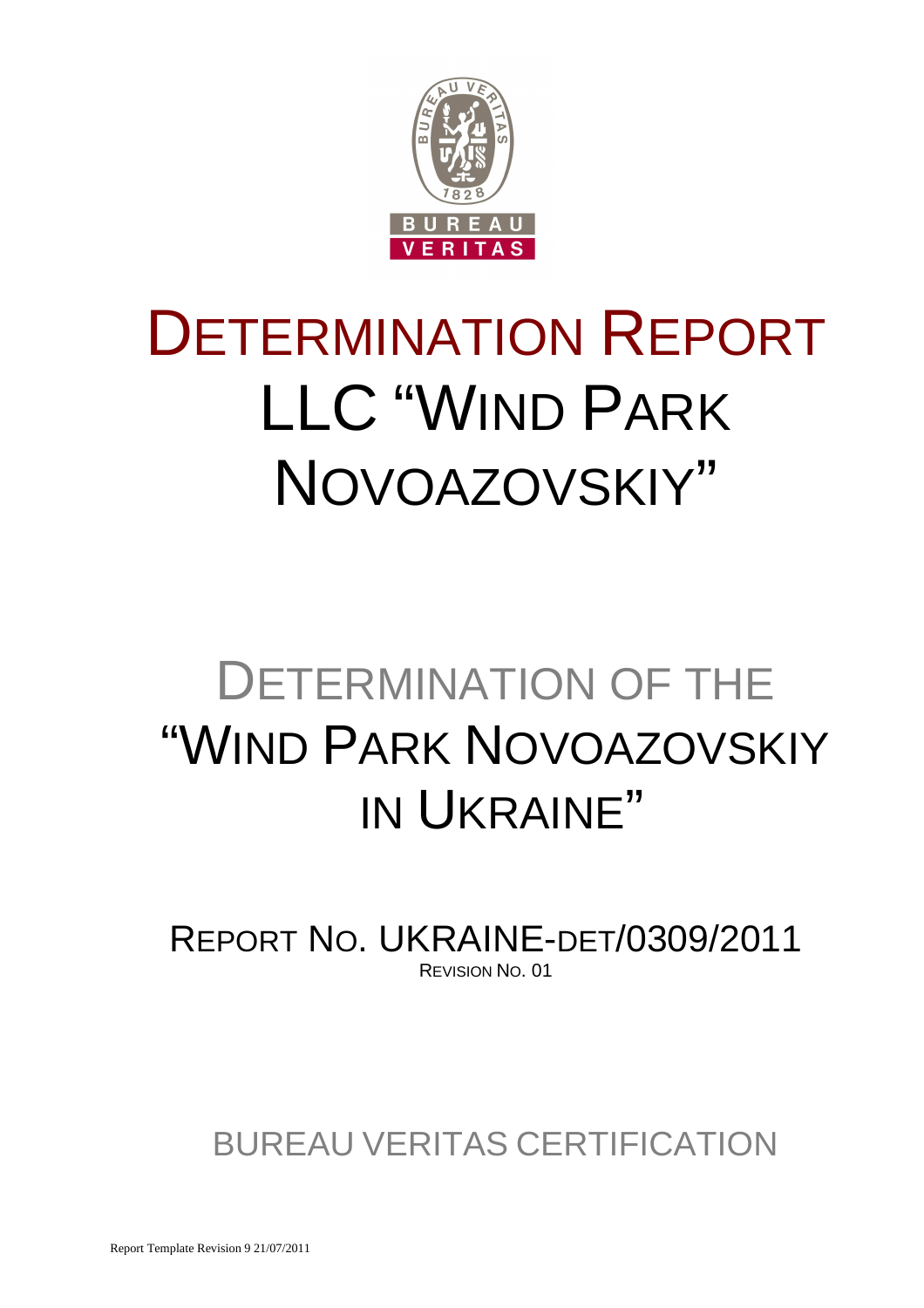

| Date of first issue:<br>30/09/2011                                                                                                                                                                                                                                                                                                                                                                                                                                                                                                                                                                                                              | Organizational unit:                       | <b>Bureau Veritas Certification Holding SAS</b>                                          |  |
|-------------------------------------------------------------------------------------------------------------------------------------------------------------------------------------------------------------------------------------------------------------------------------------------------------------------------------------------------------------------------------------------------------------------------------------------------------------------------------------------------------------------------------------------------------------------------------------------------------------------------------------------------|--------------------------------------------|------------------------------------------------------------------------------------------|--|
| Client:<br>LLC "Wind Park Novoazovskiy"                                                                                                                                                                                                                                                                                                                                                                                                                                                                                                                                                                                                         | Client ref.:<br>Mr. Oleksandr Prygornitsky |                                                                                          |  |
| Summary:<br>Bureau Veritas Certification has made the determination of the "Wind Park Novoazovskiy in Ukraine" project of<br>LLC "Wind Park Novoazovskiy" located in village of Bezimenne of the Donetsk Region of Ukraine on the basis<br>of UNFCCC criteria for the JI, as well as criteria given to provide for consistent project operations, monitoring<br>and reporting. UNFCCC criteria refer to Article 6 of the Kyoto Protocol, the JI rules and modalities and the<br>subsequent decisions by the JI Supervisory Committee, as well as the host country criteria.                                                                     |                                            |                                                                                          |  |
| The determination scope is defined as an independent and objective review of the project design document,<br>the project's baseline study, monitoring plan and other relevant documents, and consisted of the following<br>three phases: i) desk review of the project design and the baseline and monitoring plan; ii) follow-up interviews<br>with project stakeholders; iii) resolution of outstanding issues and the issuance of the final determination report<br>and opinion. The overall determination, from Contract Review to Determination Report & Opinion, was<br>conducted using Bureau Veritas Certification internal procedures. |                                            |                                                                                          |  |
| The first output of the determination process is a list of Clarification Requests, Corrective Actions Requests<br>and Forward Action Requests (CL, CAR and FAR), presented in Appendix A. Taking into account this output,<br>the project proponent revised its project design document.                                                                                                                                                                                                                                                                                                                                                        |                                            |                                                                                          |  |
| In summary, it is Bureau Veritas Certification's opinion that the project correctly applies Guidance on criteria for<br>baseline setting and monitoring and meets the relevant UNFCCC requirements for the JI and the relevant host<br>country criteria.                                                                                                                                                                                                                                                                                                                                                                                        |                                            |                                                                                          |  |
| Report No.:<br>Subject Group:<br>UKRAINE-det/0309/2011<br>JI                                                                                                                                                                                                                                                                                                                                                                                                                                                                                                                                                                                    |                                            |                                                                                          |  |
| Project title:<br>"Wind Park Novoazovskiy in Ukraine"                                                                                                                                                                                                                                                                                                                                                                                                                                                                                                                                                                                           |                                            |                                                                                          |  |
| Work carried out by:<br>Igor Kachan - Team Leader, Lead Verifier / l<br>Oleg Skoblyk - Team Member, Lead Verifier<br>Svitlana Gariyenchyk - Team Member, Verifier<br>Denis Pishchalov - Financial Specialist<br>Work reviewed by:                                                                                                                                                                                                                                                                                                                                                                                                               | $\bowtie$                                  | No distribution without permission from the<br>Client or responsible organizational unit |  |
| Ivan Sokolov - Internal Technical Reviewer<br>Julia Berdnikova - Technical specialist                                                                                                                                                                                                                                                                                                                                                                                                                                                                                                                                                           |                                            | Limited distribution                                                                     |  |
| Work approved by:<br>Flavio Gomes - Operational Managerdia                                                                                                                                                                                                                                                                                                                                                                                                                                                                                                                                                                                      | ification                                  | Unrestricted distribution                                                                |  |
| Date of this revision:<br>Rev. No.:<br>Number of pages:<br>30/09/2011<br>01<br>55                                                                                                                                                                                                                                                                                                                                                                                                                                                                                                                                                               |                                            |                                                                                          |  |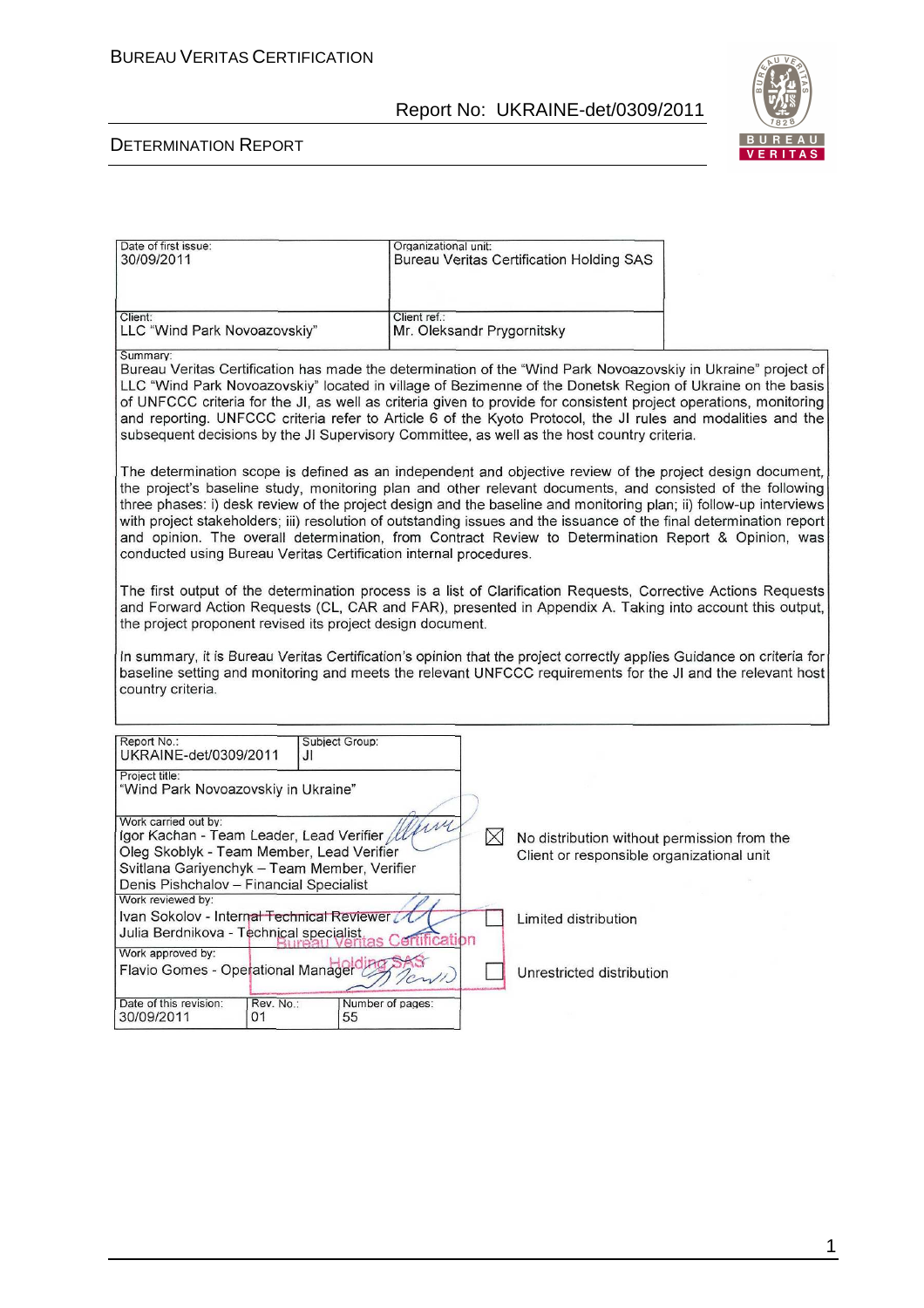2

## **Table of Contents Page 2018**

| $\mathbf{1}$<br>1.1<br>1.2<br>1.3                                                                     | Objective<br>Scope<br>Determination team                                                                                                                                                                                                                                                                                                                                                                                                                                         | 3<br>3<br>3                                                                                |
|-------------------------------------------------------------------------------------------------------|----------------------------------------------------------------------------------------------------------------------------------------------------------------------------------------------------------------------------------------------------------------------------------------------------------------------------------------------------------------------------------------------------------------------------------------------------------------------------------|--------------------------------------------------------------------------------------------|
| $\overline{2}$<br>2.1<br>2.2<br>2.3                                                                   | <b>Review of Documents</b><br>Follow-up Interviews<br><b>Resolution of Clarification and Corrective Action Requests</b>                                                                                                                                                                                                                                                                                                                                                          | 4<br>5<br>5                                                                                |
| 3                                                                                                     |                                                                                                                                                                                                                                                                                                                                                                                                                                                                                  |                                                                                            |
| $\overline{4}$<br>4.1<br>4.2<br>4.3<br>4.4<br>4.5<br>4.6<br>4.7<br>4.8<br>4.9<br>4.10<br>4.11<br>4.12 | Project approvals by Parties involved (19-20)<br>Authorization of project participants by Parties involved (21)<br>Baseline setting (22-26)<br>Additionality (27-31)<br>Project boundary (32-33)<br>Crediting period (34)<br>Monitoring plan (35-39)<br>Leakage (40-41)<br>Estimation of emission reductions or enhancements of net<br>removals $(42-47)$<br>Environmental impacts (48)<br>Stakeholder consultation (49)<br>Determination regarding small scale projects (50-57) | $\overline{7}$<br>$\overline{7}$<br>8<br>9<br>10<br>10<br>10<br>13<br>13<br>15<br>15<br>15 |
| 4.13<br>4.14                                                                                          | Determination regarding land use, land-use change<br>and<br>forestry (LULUCF) projects (58-64)<br>Determination regarding programmes of activities (65-73)                                                                                                                                                                                                                                                                                                                       | 15<br>15 <sub>1</sub>                                                                      |
| 5                                                                                                     | Summary and report of how due account was taken of<br>comments received pursuant to paragraph 32 of the JI                                                                                                                                                                                                                                                                                                                                                                       |                                                                                            |
| 6                                                                                                     |                                                                                                                                                                                                                                                                                                                                                                                                                                                                                  |                                                                                            |
| $\overline{7}$                                                                                        |                                                                                                                                                                                                                                                                                                                                                                                                                                                                                  |                                                                                            |
|                                                                                                       | Appendix A: Company Project Determination Protocol  21                                                                                                                                                                                                                                                                                                                                                                                                                           |                                                                                            |
|                                                                                                       |                                                                                                                                                                                                                                                                                                                                                                                                                                                                                  |                                                                                            |

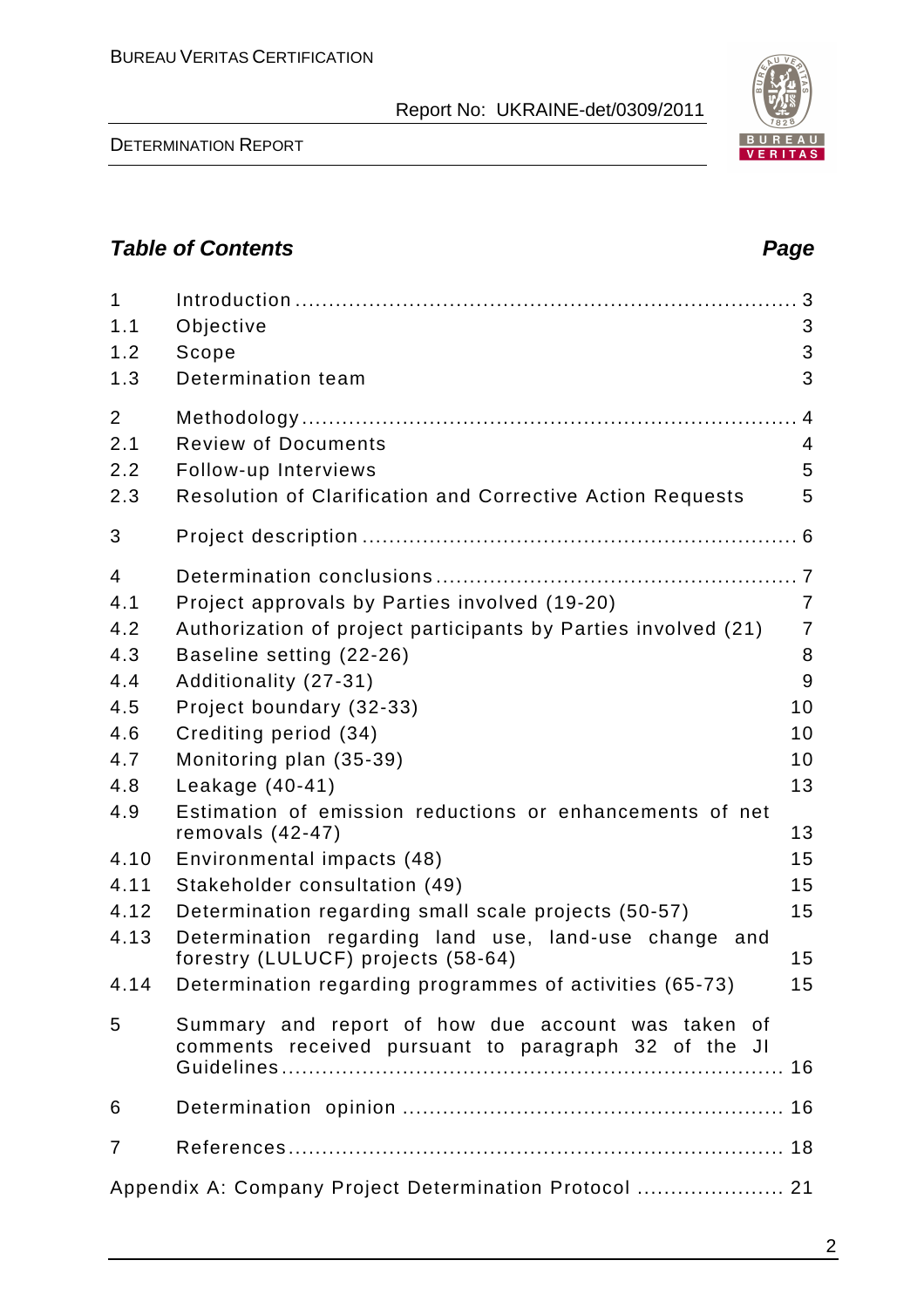



## **1 INTRODUCTION**

LLC "Wind Park Novoazovskiy" has commissioned Bureau Veritas Certification (BVC) to determine its JI project "Wind Park Novoazovskiy in Ukraine" (hereafter called "the project") in village of Bezimenne of the Donetsk Region of Ukraine.

This report summarizes the findings of the determination of the project, performed on the basis of UNFCCC criteria, as well as criteria given to provide for consistent project operations, monitoring and reporting.

## **1.1 Objective**

The determination serves as project design verification and is a requirement of all projects. The determination is an independent third party assessment of the project design. In particular, the project's baseline, the monitoring plan (MP), and the project's compliance with relevant UNFCCC and host country criteria are determined in order to confirm that the project design, as documented, is sound and reasonable, and meets the stated requirements and identified criteria. Determination is a requirement for all JI projects and is seen as necessary to provide assurance to stakeholders of the quality of the project and its intended generation of emissions reductions units (ERUs).

UNFCCC criteria refer to Article 6 of the Kyoto Protocol, the JI rules and modalities and the subsequent decisions by the JI Supervisory Committee, as well as the host country criteria.

## **1.2 Scope**

The determination scope is defined as an independent and objective review of the project design document, the project's baseline study and monitoring plan and other relevant documents. The information in these documents is reviewed against Kyoto Protocol requirements, UNFCCC rules and associated interpretations.

The determination is not meant to provide any consulting towards the Client. However, stated requests for clarifications and/or corrective actions may provide input for improvement of the project design.

## **1.3 Determination team**

The determination team consists of the following personnel:

Igor Kachan

Bureau Veritas Certification Team Leader, Climate Change Lead Verifier

Oleg Skoblyk

Bureau Veritas Certification Team Member, Climate Change Lead Verifier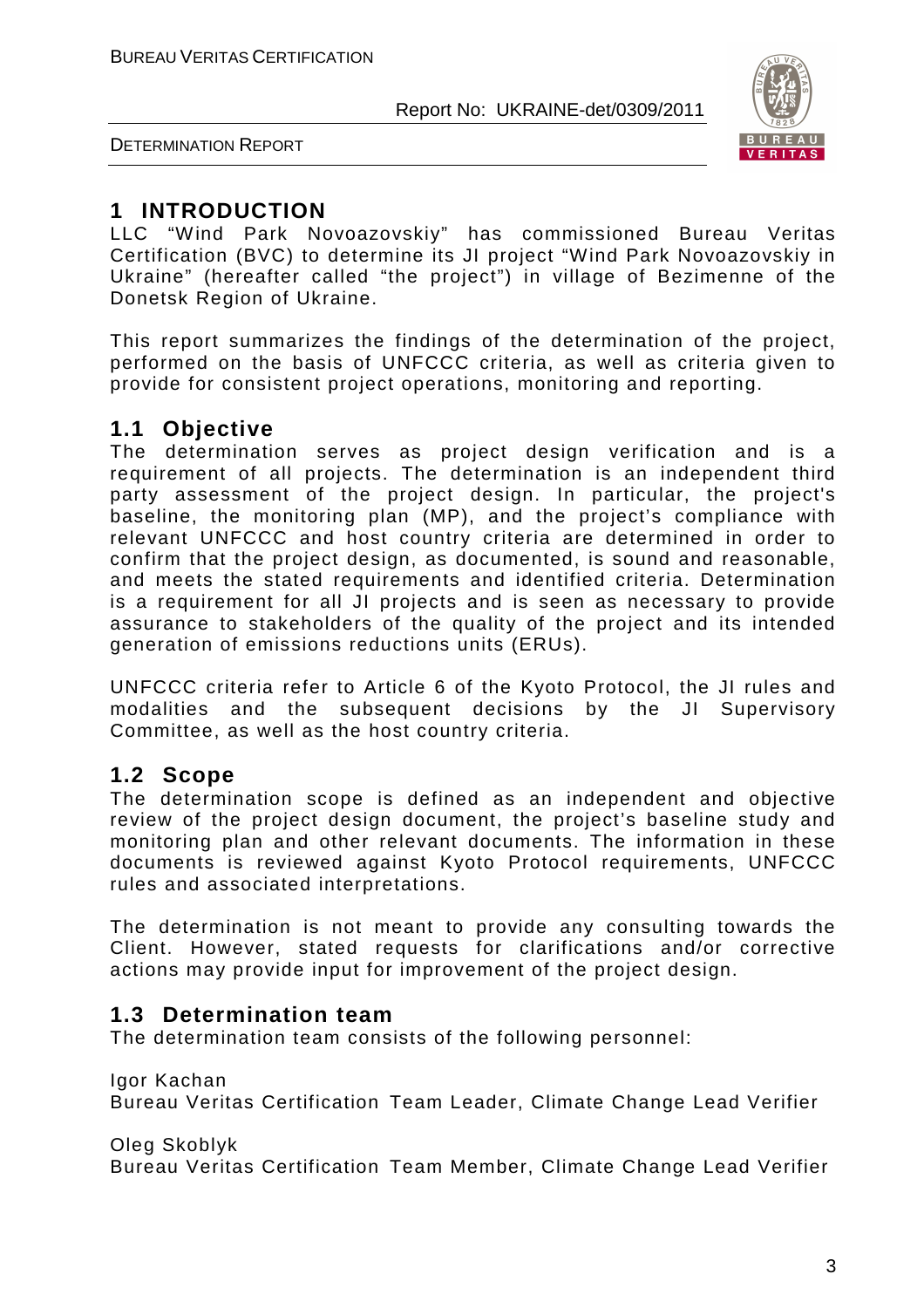

Svitlana Gariyenchyk Bureau Veritas Certification Team Member, Climate Change Verifier

Denis Pishchalov Bureau Veritas Certification Team Member, Financial Specialist

This determination report was reviewed by:

Ivan Sokolov Bureau Veritas Certification, Internal technical reviewer

Julia Berdnikova Bureau Veritas Certification, Technical specialist

## **2 METHODOLOGY**

The overall determination, from Contract Review to Determination Report & Opinion, was conducted using Bureau Veritas Certification internal procedures.

In order to ensure transparency, a determination protocol was customized for the project, according to the version 01 of the Joint Implementation Determination and Verification Manual, issued by the Joint Implementation Supervisory Committee at its 19 meeting on 04/12/2009. The protocol shows, in a transparent manner, criteria (requirements), means of determination and the results from determining the identified criteria. The determination protocol serves the following purposes:

- It organizes, details and clarifies the requirements a JI project is expected to meet;
- It ensures a transparent determination process where the determiner will document how a particular requirement has been determined and the result of the determination.

The completed determination protocol is enclosed in Appendix A to this report.

## **2.1 Review of Documents**

The Project Design Document (PDD) version 1.0 submitted by LLC "Wind Park Novoazovskiy" on 17/05/2011 and additional background documents related to the project design and baseline, i.e. country Law, Guidelines for users of the joint implementation project design document form, Approved CDM methodology and Guidance on criteria for baseline setting and monitoring, Kyoto Protocol, Clarifications on Determination Requirements to be сhecked by an Accredited Independent Entity were reviewed.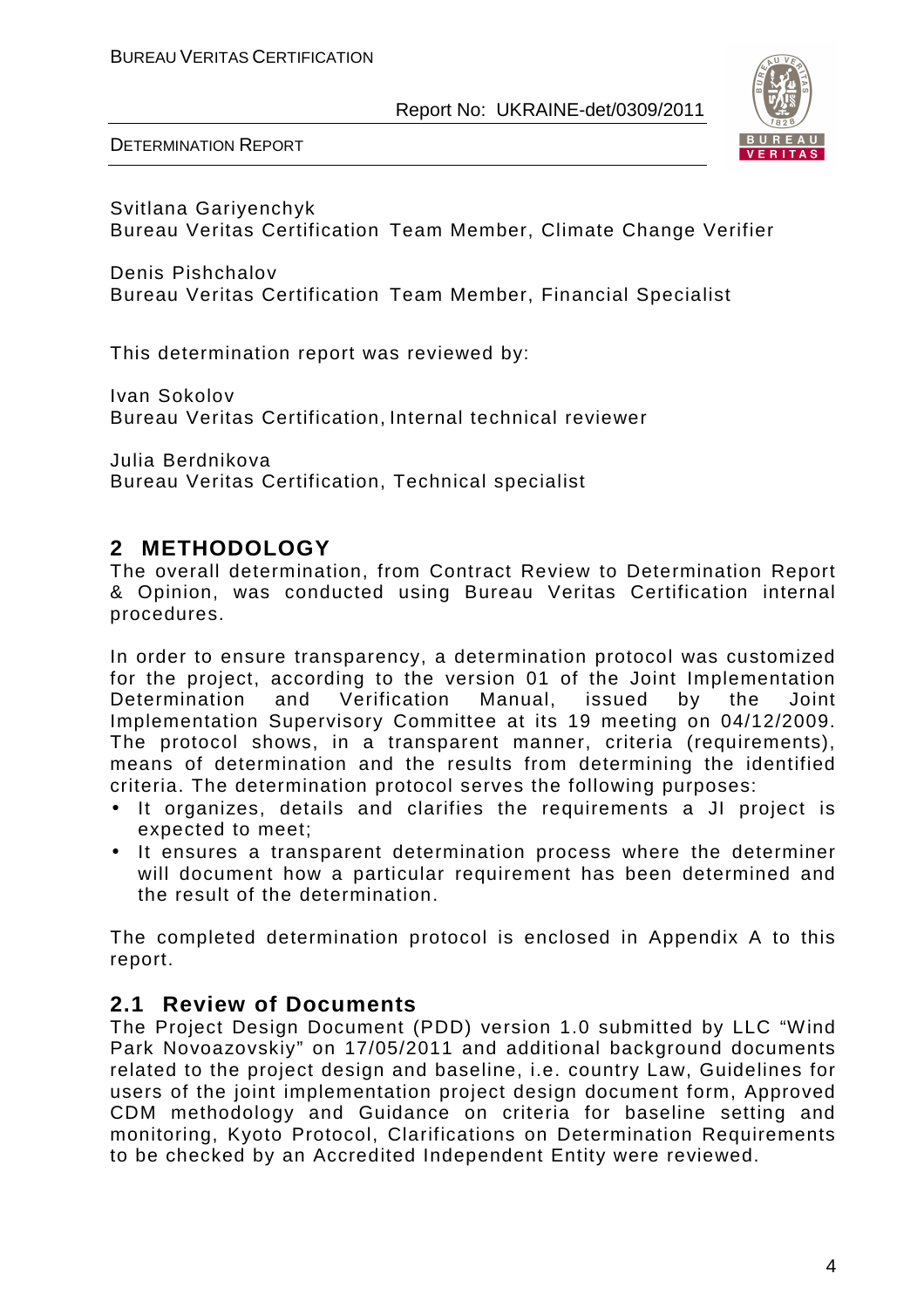

DETERMINATION REPORT

To address Bureau Veritas Certification corrective action and clarification requests, LLC "Wind Park Novoazovskiy" revised the PDD and resubmitted it on 02/09/2011 as version 2.0 and on 29/09/2011 as version 2.1, the former is deemed final.

The determination findings presented in this report relate to the project as described in the PDD version 2.1.

#### **2.2 Follow-up Interviews**

On 21/07/2011 Bureau Veritas Certification performed on-site interviews with project stakeholders to confirm selected information and to resolve issues identified in the document review. Representatives of LLC "Wind Park Novoazovskiy" and Global Carbon B.V. were interviewed (see References). The main topics of the interviews are summarized in Table 1.

| Interviewed          | <b>Interview topics</b>                                                                                |
|----------------------|--------------------------------------------------------------------------------------------------------|
| organization         |                                                                                                        |
| LLC "Wind Park       | $\triangleright$ Implementation schedule                                                               |
| Novoazovskiy"        | Project management organization<br>➤                                                                   |
|                      | Evidence and records on reconstruction and new<br>$\blacktriangleright$<br>equipment and its operation |
|                      | $\triangleright$ Environmental Impact Assessment                                                       |
|                      | $\triangleright$ Project monitoring responsibilities                                                   |
|                      | $\triangleright$ Monitoring equipment                                                                  |
|                      | $\triangleright$ Personnel training                                                                    |
|                      | Quality control and quality assurance procedures                                                       |
|                      | $\triangleright$ Environmental impacts affected                                                        |
|                      | $\triangleright$ Local authorities and public opinion                                                  |
| CONSULTANT           | $\triangleright$ Applicability of methodology                                                          |
| <b>Global Carbon</b> | <b>Baseline and Project scenarios</b><br>➤                                                             |
| B.V.                 | Additionality justification<br>➤                                                                       |
|                      | $\triangleright$ Common practice analysis                                                              |
|                      | $\triangleright$ Monitoring plan                                                                       |
|                      | Conformity of PDD to JI requirements                                                                   |

#### **Table 1 Interview topics**

## **2.3 Resolution of Clarification and Corrective Action Requests**

The objective of this phase of the determination is to raise the requests for corrective actions and clarification and any other outstanding issues that needed to be clarified for Bureau Veritas Certification positive conclusion on the project design.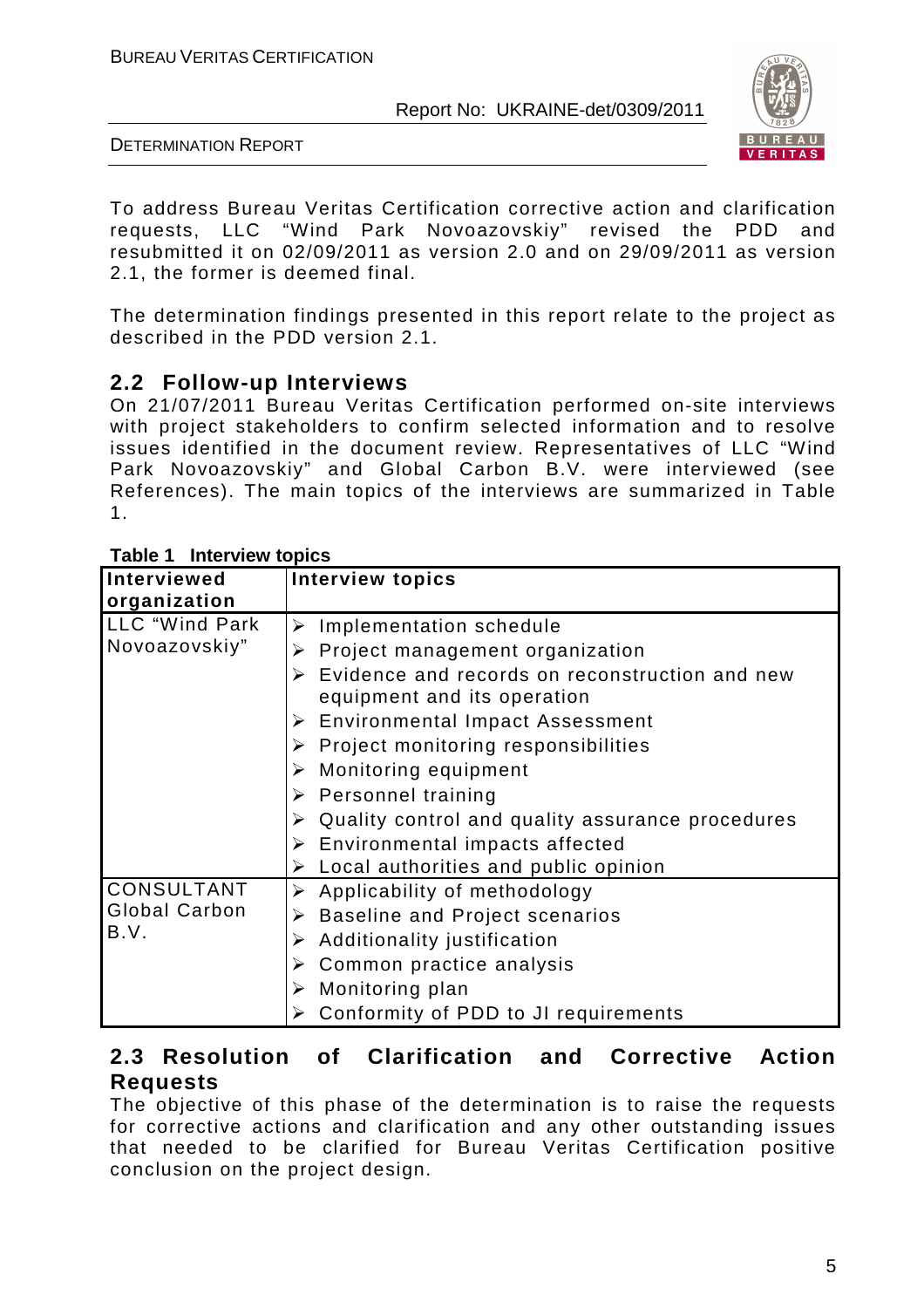

DETERMINATION REPORT

If the determination team, in assessing the PDD and supporting documents, identifies issues that need to be corrected, clarified or improved with regard to JI project requirements, it will raise these issues and inform the project participants of these issues in the form of:

(a) Corrective action request (CAR), requesting the project participants to correct a mistake in the published PDD that is not in accordance with the (technical) process used for the project or relevant JI project requirement or that shows any other logical flaw;

(b) Clarification request (CL), requesting the project participants to provide additional information for the determination team to assess compliance with the JI project requirement in question;

(c) Forward action request (FAR), informing the project participants of an issue, relating to project implementation but not project design, that needs to be reviewed during the first verification of the project.

The determination team will make an objective assessment as to whether the actions taken by the project participants, if any, satisfactorily resolve the issues raised, if any, and should conclude its findings of the determination.

To guarantee the transparency of the verification process, the concerns raised are documented in more detail in the verification protocol in Appendix A.

#### **3 PROJECT DESCRIPTION**

The project is aimed at construction and operation of the new WPP with a total installed capacity of not less than 107.5 MW in Donetsk Region of Ukraine by the company LLC "Wind Park Novoazovskiy". The development anticipates the installation of 43 advanced wind turbines (with rated capacity of 2.5 MW) depending on the selected manufacturer and wind turbine type, construction of access roads and maintenance base as well as the construction of electricity infrastructure (WPP substation, cable lines, overhead transmission lines).

The purpose of the project is to generate environmentally sound electricity with "zero" GHG emissions. The project will also support the Ukrainian Government's objectives of:

- Facilitating and encouraging the development of new renewable energy sources with one of the key renewable technologies – wind.

- Reducing reliance of electricity and fossil fuel imports and developing indigenous power resources which will have added economic benefits.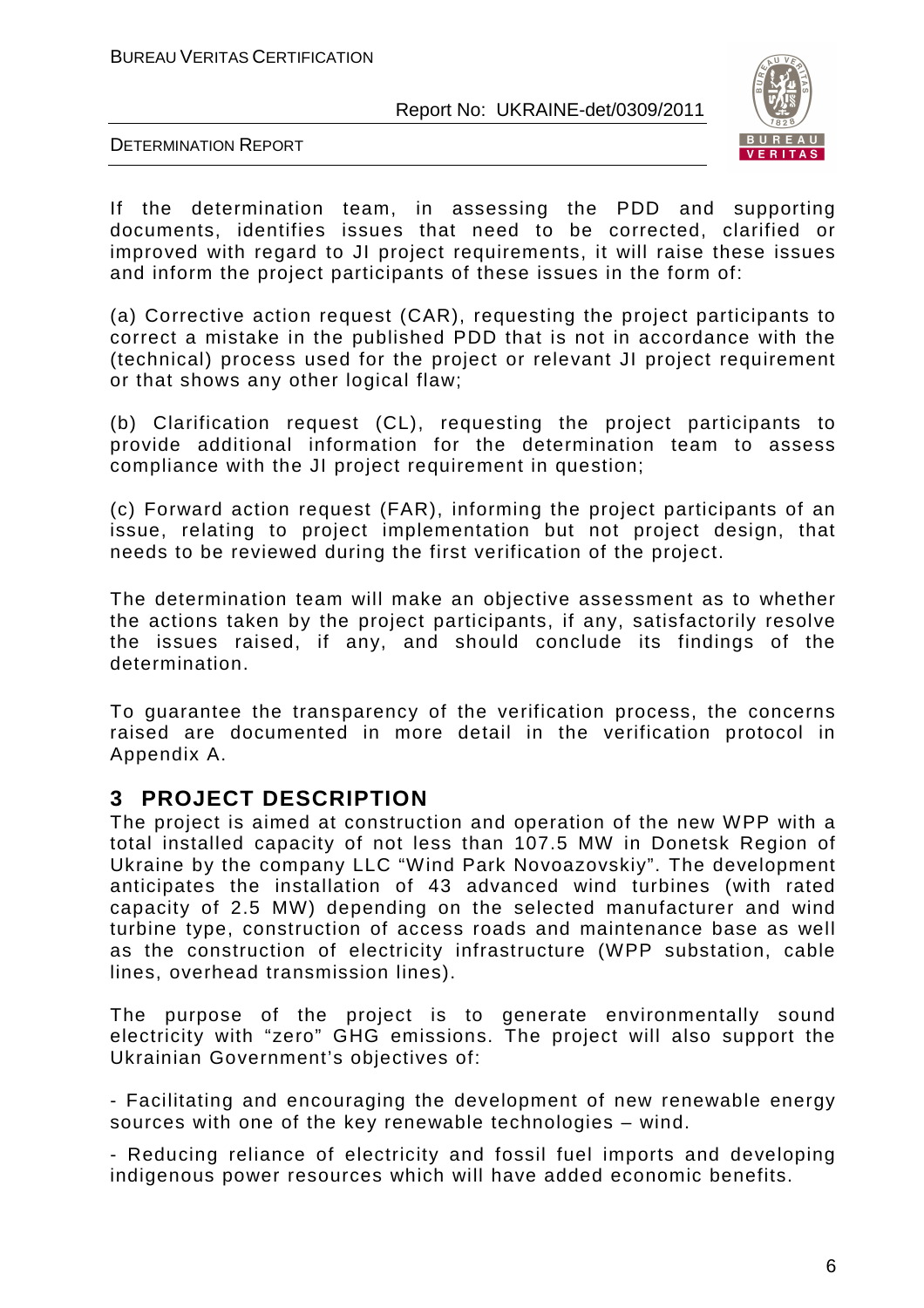

DETERMINATION REPORT

Therefore, in the project scenario the electricity produced on this WPP will partly substitute the electricity from the Ukrainian electricity grid, decreasing respective carbon emissions from fossil fuel combustion on thermal power plants.

The technological process is environmentally sound and does not require the use of hazardous materials.

The identified areas of concern as to the project description, project participants' response and BVC's conclusion are described in Appendix A, Table 2 (refer to CAR 03, CAR 17, CL 01).

#### **4 DETERMINATION CONCLUSIONS**

In the following sections, the conclusions of the determination are stated.

The findings from the desk review of the original project design documents and the findings from interviews during the follow up visit are described in the Determination Protocol in Appendix A.

The Clarification and Corrective Action Requests are stated, where applicable, in the following sections and are further documented in the Determination Protocol in Appendix A. The determination of the Project resulted in 18 Corrective Action Requests, 06 Clarification Requests and 01 Forward Action Request.

The number between brackets at the end of each section correspond to the DVM paragraph.

#### **4.1 Project approvals by Parties involved (19-20)**

After finishing JI project determination report, the PDD and Determination Report will be presented to State Environmental Investments Agency of Ukraine (SEIA) for receiving the Letter of Approval (LoA).

The identified areas of concern as to project approvals by Parties involved, project participants' response and BVC's conclusion are described in Appendix A, Table 2 (refer to CAR 01).

## **4.2 Authorization of project participants by Parties involved (21)**

The participation of each project participant listed in the PDD will be authorized by Letter of Approval from appropriate party explicitly stating the name of the legal entity.

The identified areas of concern as to the authorization of project participants by Parties involved, project participants' response and BVC's conclusion are described in Appendix A, Table 2 (refer to CAR 02).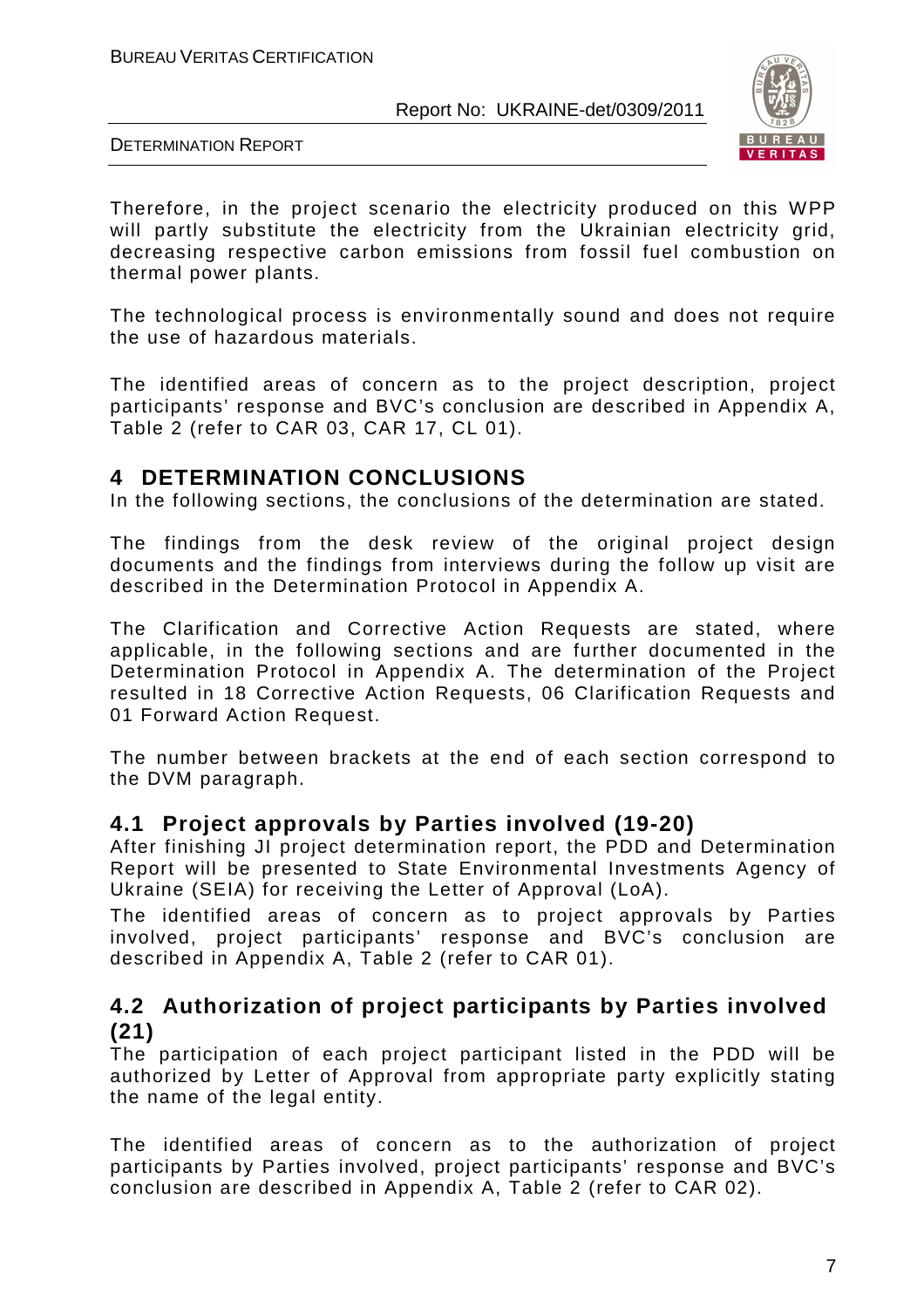

DETERMINATION REPORT

The project has no approvals by the Parties involved, therefore CAR 01 and CAR 02 remain pending. These issues will be closed after evidencing letter presentation before report finalizing.

## **4.3 Baseline setting (22-26)**

The PDD explicitly indicates that that a baseline for the JI project is set in accordance with Appendix B to decision 9/CMP.1 (JI guidelines), and with further Guidance on Criteria for Baseline Setting and Monitoring (version 02) (hereinafter referred to as Guidance ) as well as the use of the elements of the approved CDM baseline and monitoring methodology "Approved consolidated baseline and monitoring methodology ACM0002 "Consolidated baseline methodology for grid-connected electricity generation from renewable sources" Version 12.1.0" which is the latest version at the time of setting the baseline for this project.

The use of the elements of the ACM0002 methodology is justified through the assessment of the methodology's applicability criteria.

The PDD provides a detailed theoretical description in a complete and transparent manner, as well as justification, that the baseline is established:

- (a) By listing and describing the following plausible future scenarios on the basis of conservative assumptions and selecting the most plausible one:
	- a. Continuation of the current situation;
	- b. The proposed project activity undertaken without being registered as a JI project activity;
	- c. Construction of a new coal-fired power plant
- (b) Taking into account relevant national and/or sectoral policies and circumstances, such as sectoral reform initiatives, local fuel availability, power sector expansion plans, and the economic situation in the project sector. In this context, the following key factors that affect a baseline are taken into account:
	- a. A comprehensive analysis and an in-depth description of the sectoral reform policies and legislation concerning the development of the world as well as the Ukrainian energy sector, including the alternative power, is provided by the project participants (Refer to documents #36-43, #53, #55 listed in Section 7 References, Category 2 Documents of the present Report);
	- b. Describing economic situation the project participants state that the Energy Strategy of Ukraine for the period until 2030 does not emphasize the expansion of alternative energy and wind energy use in particular as the key growth and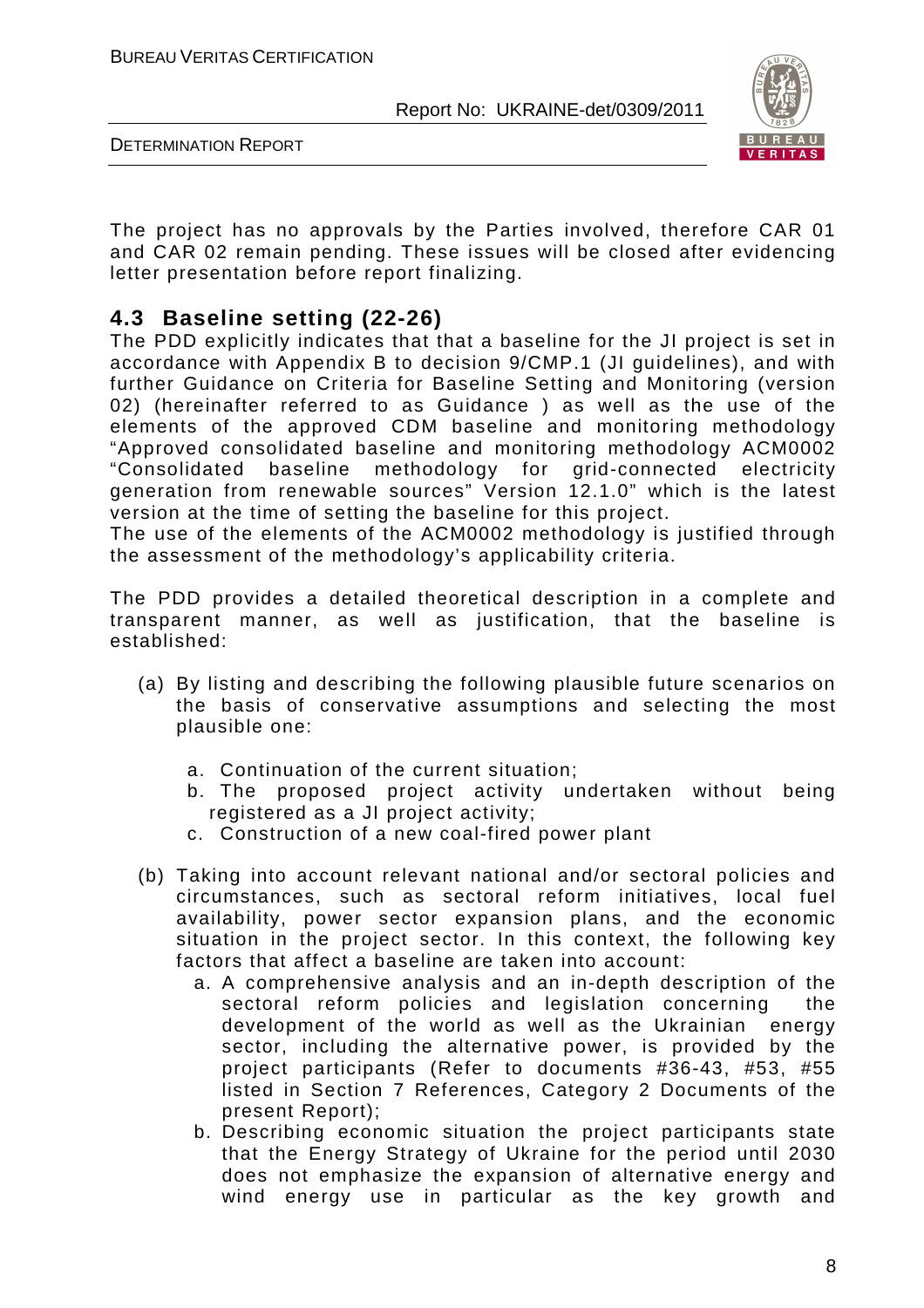



development area. The increasing demand for electric energy will be met by the commissioning of new and capacity improvements on the existing nuclear and thermal power plants mostly according to this document;

- c. As far as availability of capital there is a summary of key indicators of business practices in Ukraine as well as a comparison country risk premiums for Russia and Ukraine provided by the PP's vividly demonstrating that Ukraine has been always considered a high-risk country for investments and doing business, which in its turn significantly impacts the availability of capital in the country.
- d. It is stated in the PDD that the project under consideration is the fist of its kind and scale in Ukraine;
- e. PDD provides the proportion of organic fuels consumed in Ukraine compared to the ones in EU countries which shows that Ukraine's average consumption of renewable energy sources has totalled 4%. (For more detailed review of the fuels availability and their prices refer to Section B.1. and footnotes # 24 and # 25).

The identified areas of concern as to the baseline setting, project participants' response and BVC's conclusion are described in Appendix A, Table 2 (refer to CL 05, CAR 07, CAR 08).

## **4.4 Additionality (27-31)**

As suggested by paragraph 2 (c) of the Annex 1 of the Guidance and by the ACM0002 the most recent version 05.2 of the "Tool for the demonstration and assessment of additionality" approved by the CDM Executive Board is used to demonstrate additionality. The applicability of the ACM0002 is assessed in the section B.1. of this PDD. All explanations, descriptions and analyses are made in accordance with the selected tool or method.

To prove additionality investment analysis of the project activity without JI registration, barrier and common practice analyses were applied.

Additionality is demonstrated appropriately as a result of the analysis using the approach chosen.

The identified areas of concern as to additionality, project participants' response and BVC's conclusion are described in Appendix A, Table 2 (refer to CAR 12, CAR 13, CAR 14, CAR 15, CAR 16).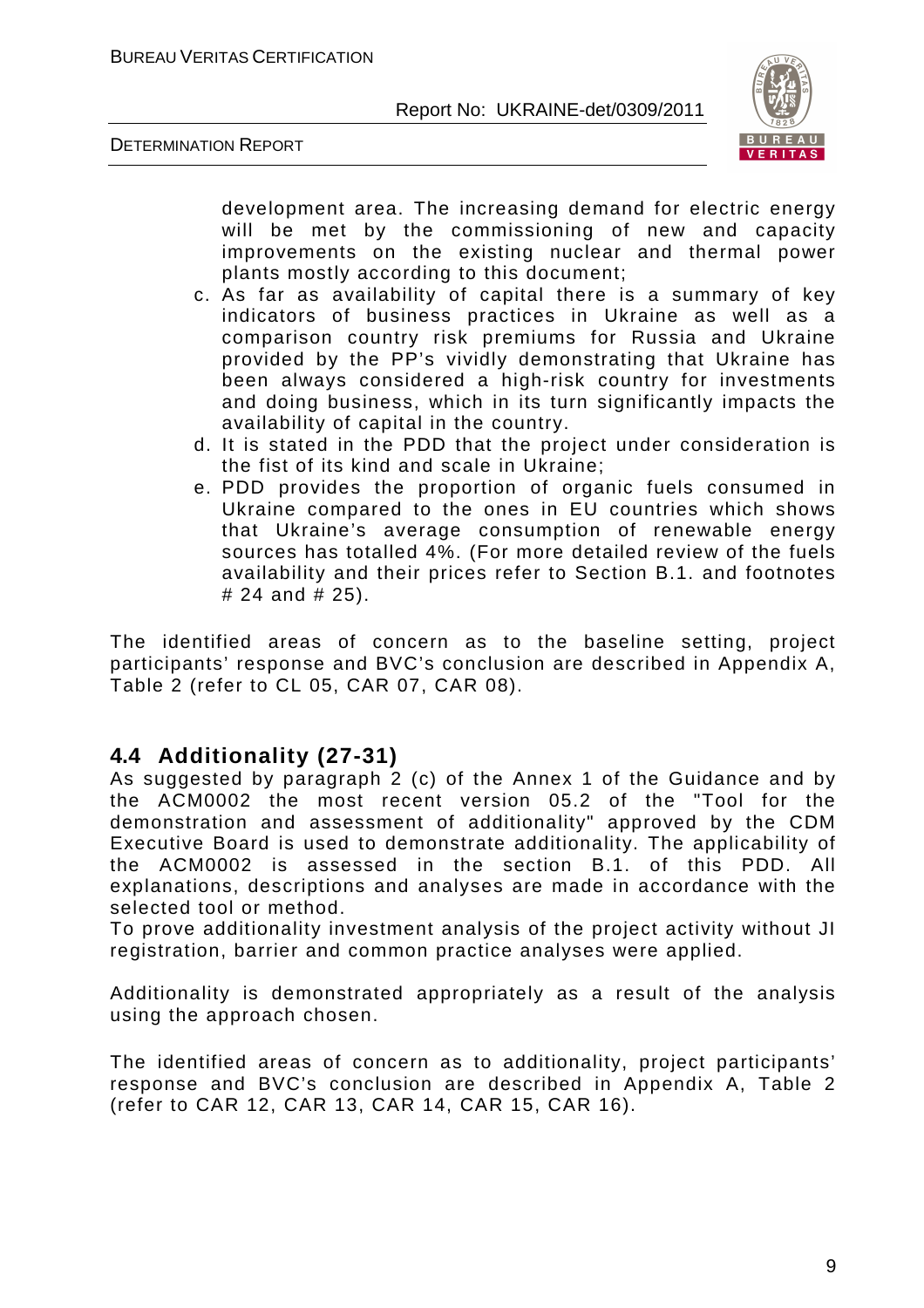

DETERMINATION REPORT

## **4.5 Project boundary (32-33)**

The project boundary for this particular project is defined in line with the approach chosen regarding the baseline setting. Elements of the ACM0002 were used to define the project boundary of this PDD. According to ACM0002 the spatial extent of the project boundary includes the project power plant and all power plants connected physically to the electricity system that the JI project power plant is connected to.

No areas of concerns as for project boundary were identified

## **4.6 Crediting period (34)**

The PDD states the starting date of the project as the date on which the implementation or construction or real action of the project will begin or began, and the starting date is 24/03/2011, which is after the beginning of 2000.

The PDD states the expected operational lifetime of the project in years and months, which is 28 years or 336 months.

The PDD states the length of the crediting period in years and months, which is 28 years or 336 months, and its starting date as 01/04/2011 which is the date after the first emission reductions were generated by the project.

The PDD states that the crediting period for the issuance of ERUs starts only after the beginning of 2008 and does not extend beyond the operational lifetime of the project.

The PDD states that the extension of its crediting period beyond 2012 is subject to the host Party approval, and the estimates of emission reductions are presented separately for those after 2012 in all relevant sections of the PDD.

The identified areas of concern as to the crediting period, project participants' response and BVC's conclusion are described in Appendix A, Table 2 (refer to CAR 04, CAR 05, CAR 06, CAR 18).

#### **4.7 Monitoring plan (35-39)**

The PDD, in its monitoring plan section, explicitly indicates that the monitoring plan is established in accordance with appendix B of the JI guidelines and further guidance on baseline setting and monitoring developed by the JISC applying the elements of the monitoring methodology contained in the ACM0002.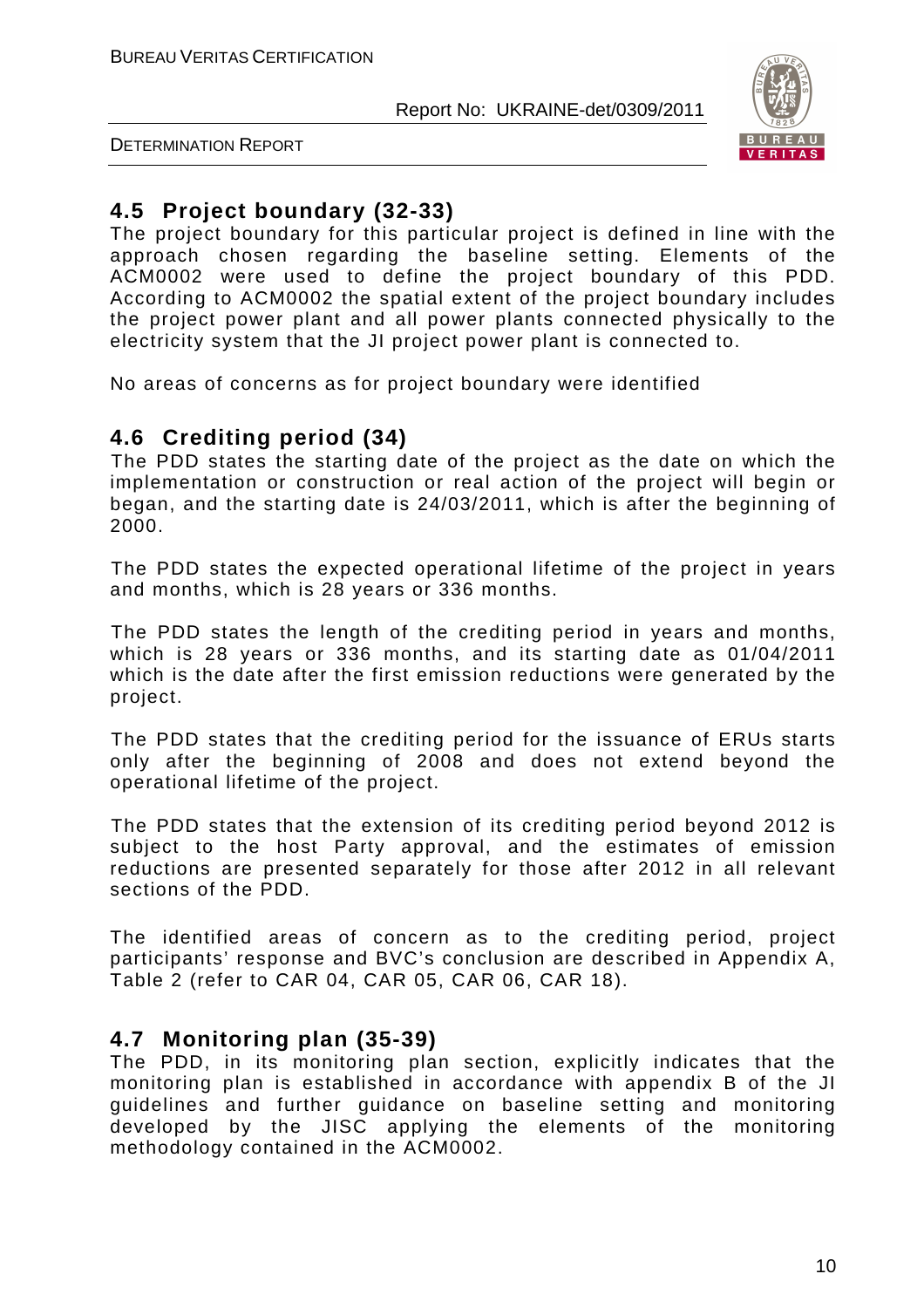

DETERMINATION REPORT

The monitoring plan describes all relevant factors and key characteristics that will be monitored, and the period in which they will be monitored, in particular also all decisive factors for the control and reporting of project performance, such as

- data to be monitored: as the project emissions according to the ACM0002 equals 0, the following two parameters for determining the baseline emissions are to be monitored:

- Quantity of net electricity generation that is produced and fed into the grid
- $CO<sub>2</sub>$  emission factor for grid connected power generation;

- the period in which they will be monitored: continuously or/and monthly;

- all decisive factors for the control and reporting of project performance: project activity reports provided by the plant; quality control (QC) and quality assurance (QA) procedures; the operational and management structure that will be applied in implementing the monitoring plan.

The monitoring plan specifies the indicators, constants and variables that are reliable (i.e. provide consistent and accurate values), valid (i.e. be clearly connected with the effect to be measured), and that provide a transparent picture of the emission reductions to be monitored such as CO<sub>2</sub> emission factor for grid connected power generation.

The monitoring plan draws on the list of standard variables contained in appendix B of "Guidance on criteria for baseline setting and monitoring" developed by the JISC, such as baseline emissions  $(BE_y)$ , project emissions ( $PE<sub>v</sub>$ ), year (y), Quantity of net electricity generation supplied by the project plant/unit to the grid in year y  $(EG_{PI,y})$ , specific  $CO<sub>2</sub>$ emission factor for power generation at Ukrainian grid connected thermal power plants in year y  $(EF_{\text{grid},\text{produced},y})$ .

The monitoring plan explicitly and clearly distinguishes:

Data and parameters that are monitored throughout the crediting period, such as project emissions ( $PE<sub>w</sub>$ ), Quantity of net electricity generation supplied by the project plant/unit to the grid in year y ( $EG_{PLV}$ ),  $CO_2$ emission factor for grid connected power generation ( $EF_{\text{arid},\text{produced},v}$ ).

The monitoring plan describes the methods employed for data, such as electricity meters within the automated system for commercial metering of electricity on-site, as well as data collection frequency (continuously or monthly) and recording (electronic/paper).

The monitoring plan elaborates all algorithms and formulae used for the estimation/calculation of baseline emissions and project emissions or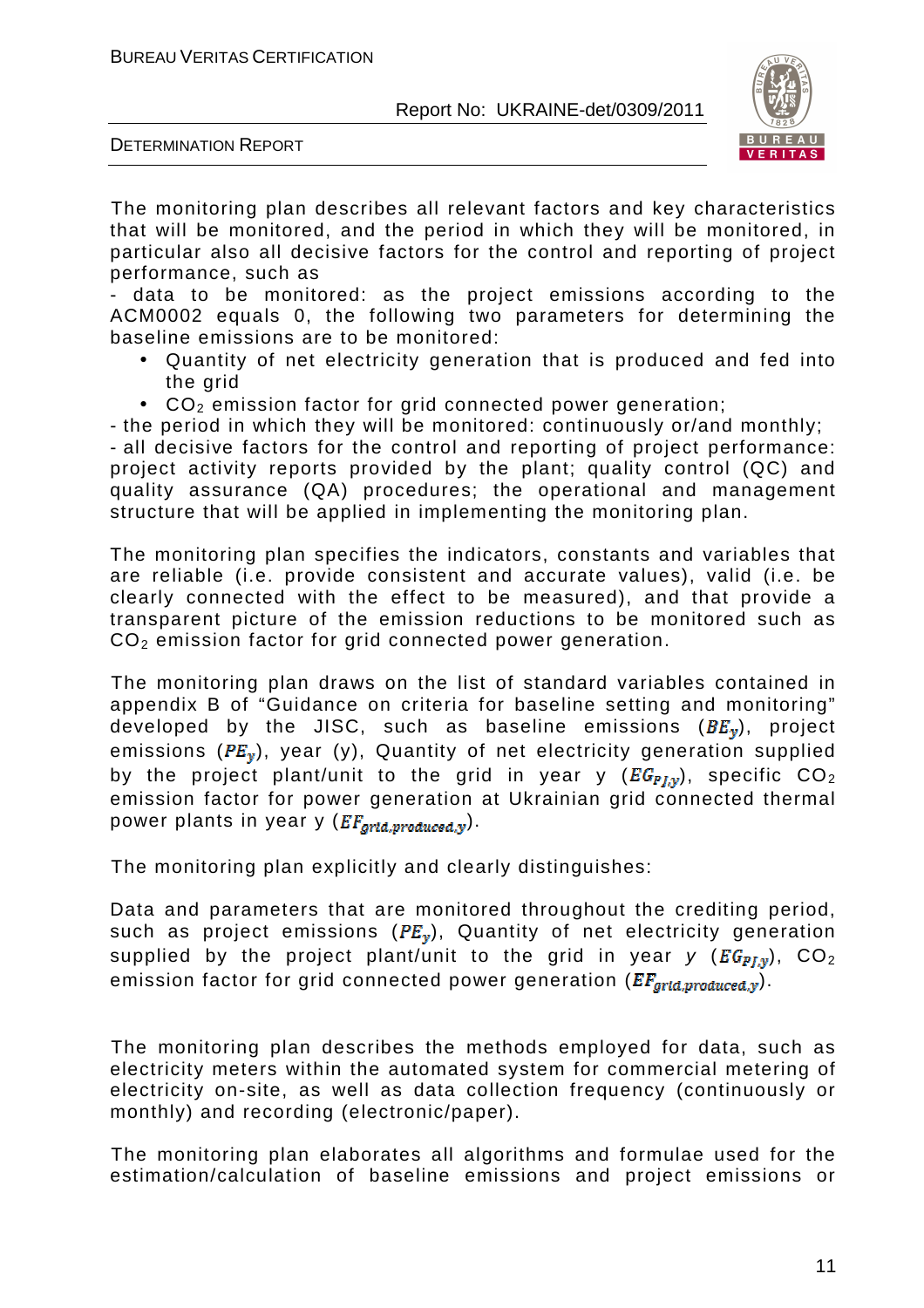

DETERMINATION REPORT

direct monitoring of emission reductions from the project, leakage, as appropriate, such as

**Baseline emissions:** 

$$
BE_y = EG_{PJ,y} \times EF_{grid, produced,y},
$$

Where:

- $BE_v$  Baseline emissions in year y (tCO<sub>2</sub>);
- $EG_{PLV}$  Quantity of net electricity generation that is produced and fed into the grid as a result of the implementation of the JI project activity in year y (MWh);
- $EF_{grid, broaduced, y}$  Specific CO2 emission factor for power generation at Ukrainian grid connected thermal power plants in year y  $(tCO<sub>2</sub>/MWh)$ .

#### **Project emissions:**

According to the ACM0002 for the wind power generation project activities,

 $PE_v = 0$ 

Where:

.

 $PE_{\nu}$  - Project emissions in year y (tCO<sub>2</sub>).

#### **Emission reduction:**

According to the ACM0002 emission reductions are calculated as follows:

$$
ER_y = BE_y - PE_y.
$$

Where:

 $ER<sub>v</sub>$  - Emission reductions in year y (tCO<sub>2</sub>);

 $BE_v$  - Baseline emissions in year y (tCO<sub>2</sub>);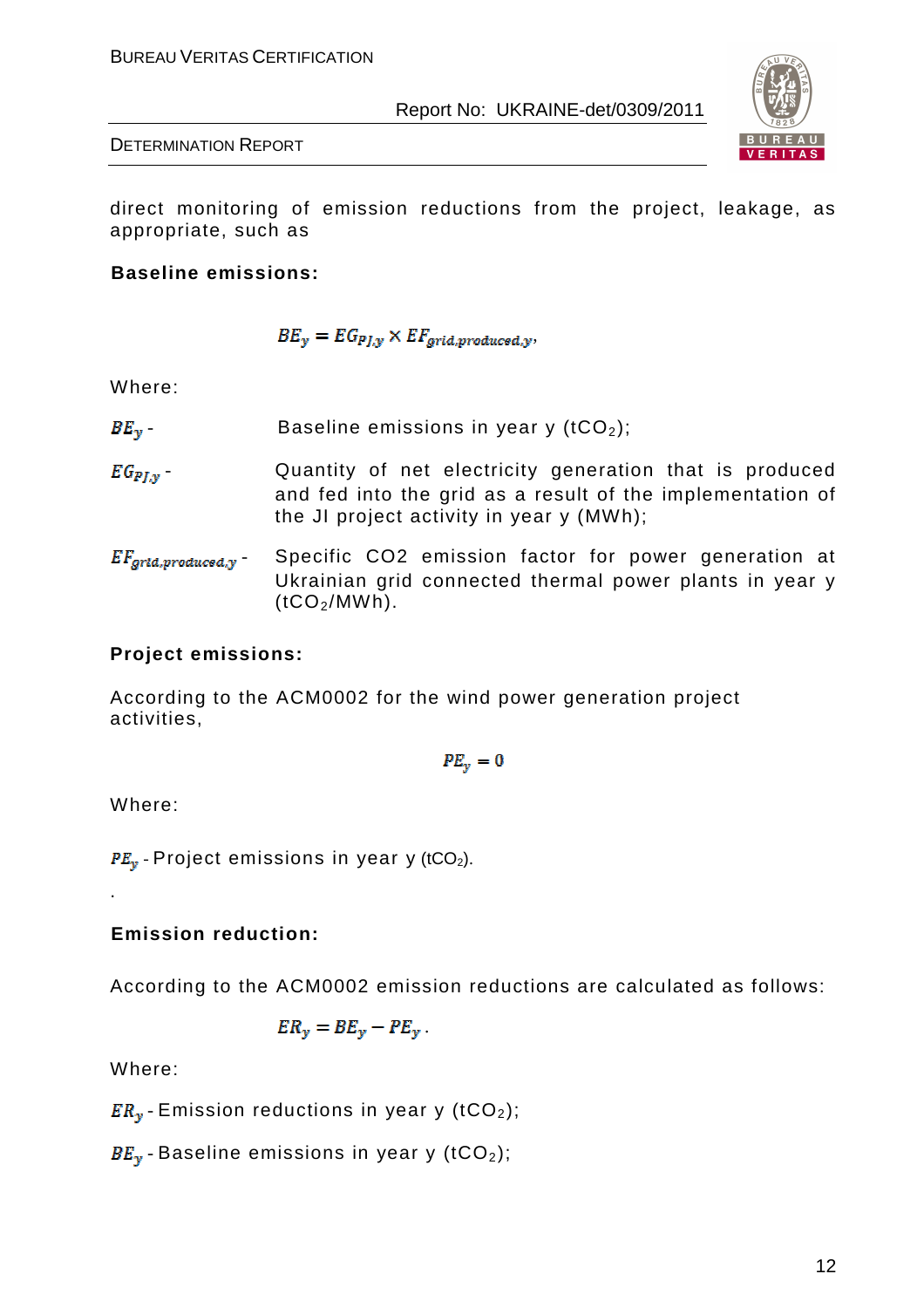

DETERMINATION REPORT

 $PE_v$ -Project emissions in year y (tCO<sub>2</sub>).

The monitoring plan presents the quality assurance and control procedures for the monitoring process. The data measured are used for the commercial transactions of the company, therefore they are well verified. Cross check measurement results with records for sold electricity will be done periodically. Monitoring techniques are in line with current operation routines at the enterprise.

It is indicated in the monitoring plan that data monitored and required for verification in accordance with the applied ACM0002 methodology are to be kept for two years after the last transfer of ERUs for the project.

The monitoring plan clearly identifies the responsibilities and the authority regarding the monitoring activities; they are presented in sufficient detail in PDD Section D.

On the whole, the monitoring report reflects good monitoring practices appropriate to the project type.

The monitoring plan provides, in tabular form, a complete compilation of the data that need to be collected for its application.

The identified areas of concern as to monitoring plan, project participants' response and BVC's conclusion are described in Appendix A, Table 2 (refer to CAR 09, CL 02, CL 04, FAR 01).

#### **4.8 Leakage (40-41)**

According to the ACM0002 no leakage emissions are considered. The main emissions potentially giving rise to leakage in the context of electric sector projects are emissions arising due to activities such as power plant construction and upstream emissions from fossil fuel use (e.g. extraction, processing, transport). These emissions sources are neglected.

No areas of concern as for leakage were identified.

#### **4.9 Estimation of emission reductions or enhancements of net removals (42-47)**

The PDD indicates assessment of emissions or net removals in the baseline scenario and in the project scenario as the approach chosen to estimate the emission reductions generated by the project.

#### The PDD provides the ex ante estimates of:

(a) Emissions for the project scenario (within the project boundary), are equal to zero according to the ACM0002 for the wind power generation project activities.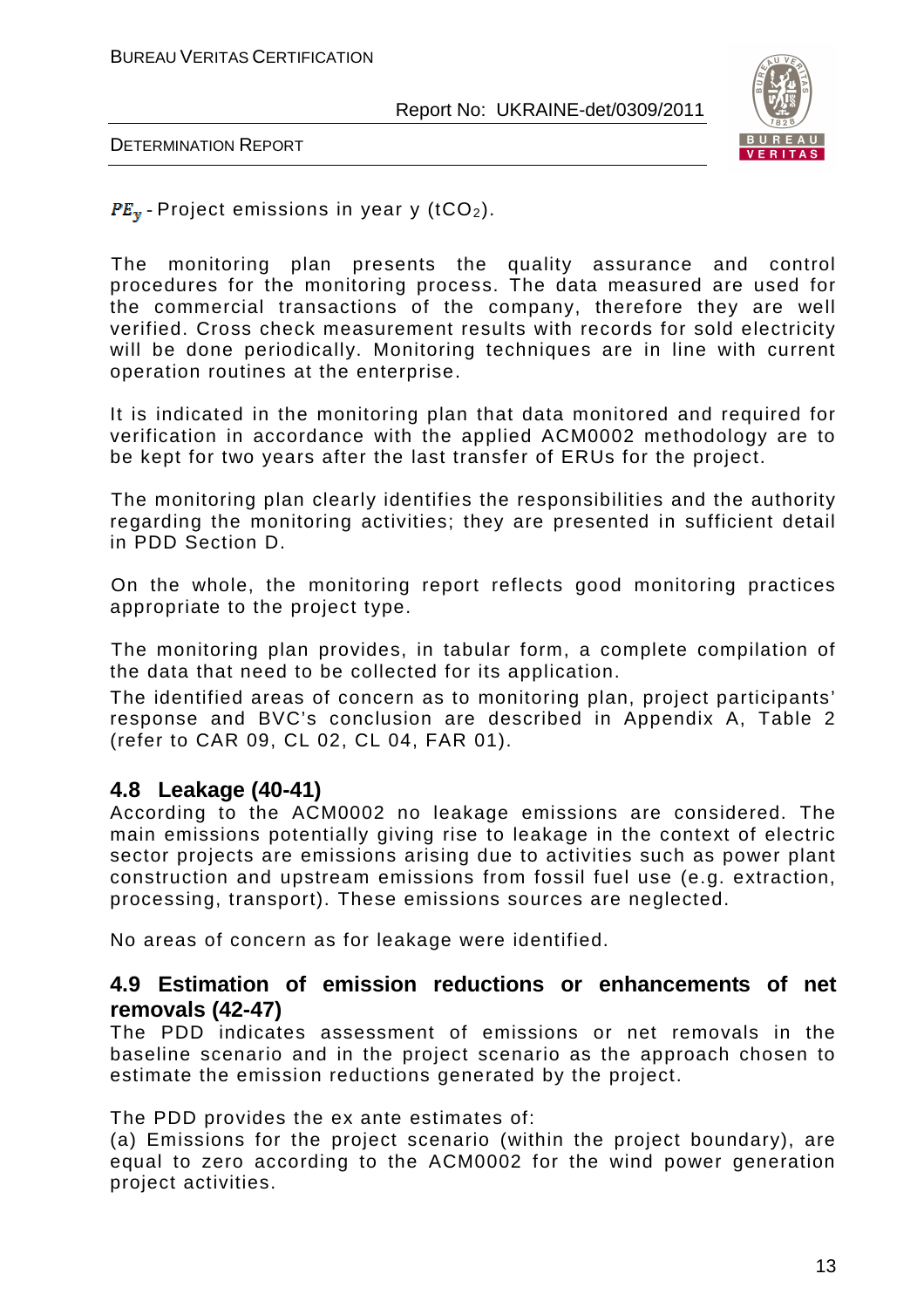

DETERMINATION REPORT

(b) Leakage that are considered to be equal zero.

(c) Emissions for the baseline scenario (within the project boundary), which are 257 447 tones  $CO<sub>2</sub>$  for the period 2011-2012; 8 266 967 tones  $CO<sub>2</sub>$  for the period 2013-2038.

(d) Emission reductions adjusted by leakage (based on (a)-(c) above), which are 257 447 tones  $CO<sub>2</sub>$  for the period 2011-2012; 8 266 967 tones  $CO<sub>2</sub>$  for the period 2013-2038.

The estimates referred to above are given:

- (a) On an annual basis;
- (b) From 01/04/2011 to 31/12/2038, covering the whole crediting period;
- (c) On a source-by-source basis;
- (d) For each GHG gas that in accordance with the ACM0002 methodology is  $CO<sub>2</sub>$ ;
- (e) In tones of  $CO<sub>2</sub>$ .

The formula used for calculating the estimates referred above, which are provided in section 4.7 above are consistent throughout the PDD.

Data sources used for calculating the estimates referred to above are clearly identified, reliable and transparent.

For calculating the estimates referred to above, key factors mentioned in Section 4.3. of the present report as well as in Section B.1. of the PDD influencing the baseline emissions and the activity level of the project and the emissions as well as risks associated with the project were taken into account, as appropriate.

Data sources used for calculating the estimates referred to above, such as the State Environmental Investment Agency of Ukraine (DFP in Ukraine) are clearly identified, reliable and transparent.

Specific grid emission factor was selected by carefully balancing accuracy and reasonableness, and appropriately justified of the choice.

The estimation referred to above is based on conservative assumptions and the most plausible scenarios in a transparent manner.

The estimates referred to above are consistent throughout the PDD.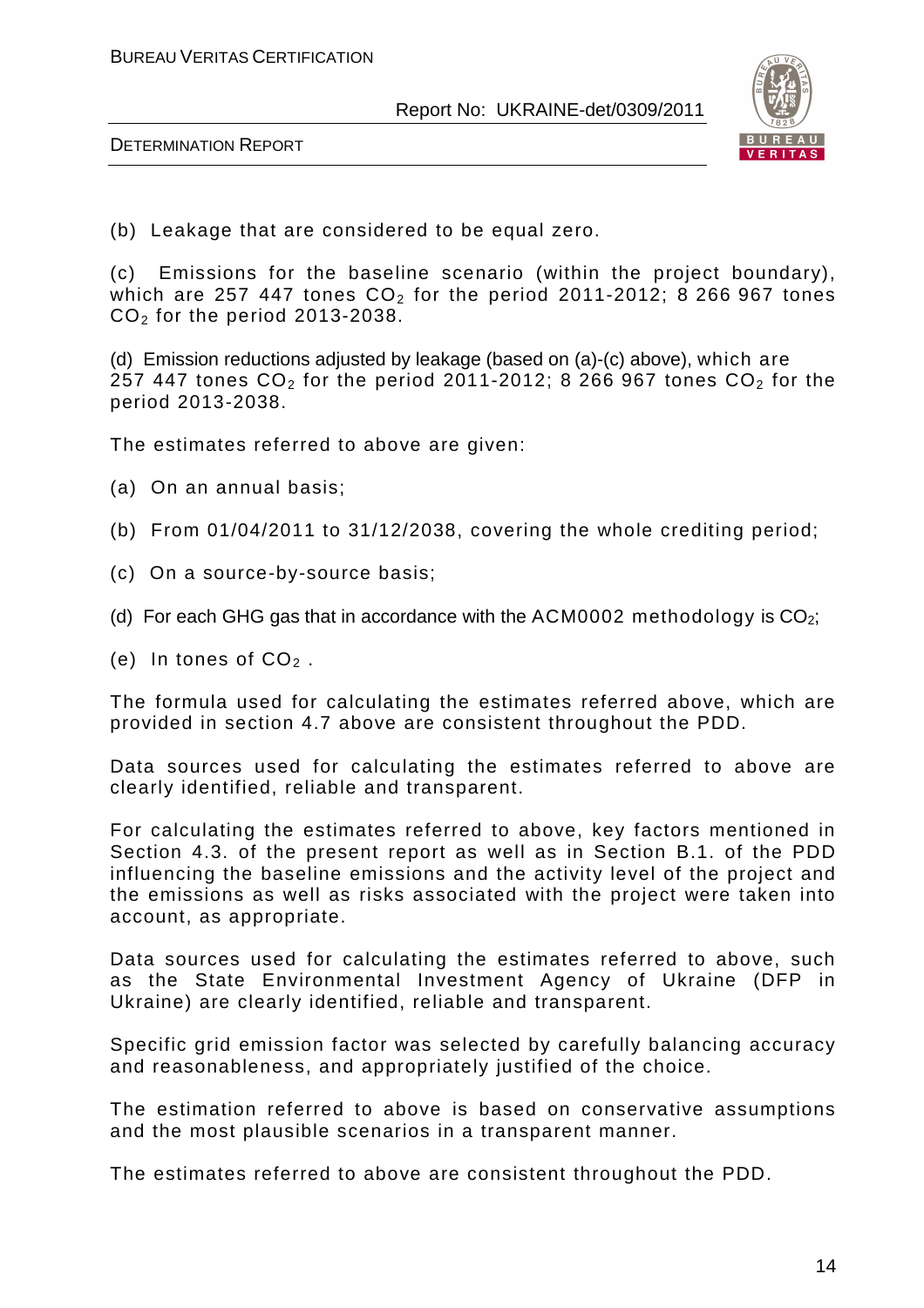

DETERMINATION REPORT

The annual average of estimated emission reductions over the crediting period is calculated by dividing the total estimated emission reductions or enhancements of net removals over the crediting period by the total months of the crediting period, and multiplying by twelve.

The identified areas of concern as to estimation of emission reductions or enhancements of net removals, project participants' response and BVC's conclusion are described in Appendix A, Table 2 (refer to CL 06).

#### **4.10 Environmental impacts (48)**

The PDD lists and attaches documentation on the analysis of the environmental impacts of the project, including transboundary impacts, in accordance with procedures as determined by the host Party, such as State Construction Standard DBN A.2.2.-1-2003: "Structure and Contents of the Environmental Impact Assessment Report (EIR) for Designing and Construction of Production Facilities, Buildings and Structures" State Committee Of Ukraine On Construction And Architecture, 2004.

The PDD provides conclusion and all references to supporting documentation of an environmental impact assessment undertaken in accordance with the procedures as required by the host Party.

It is stated in the PDD that the wind power plants with internal electricity transmission cables do not present the types of activities or facilities which present an increased environmental hazard. The operation of WPP with internal electricity transmission lines does not produce waste and does not cause particle or liquids emissions into the environment, and does not result in non-reversible or critical changes in the atmo-, hydro-, or lithospheres.

The project has no transboundary impacts.

No areas of concern as to environmental impacts were identified.

#### **4.11 Stakeholder consultation (49)**

No stakeholders' comments were received.

## **4.12 Determination regarding small scale projects (50-57)**

Not applicable.

## **4.13 Determination regarding land use, land-use change and forestry (LULUCF) projects (58-64)**

Not applicable.

**4.14 Determination regarding programmes of activities (65-73)**  Not applicable.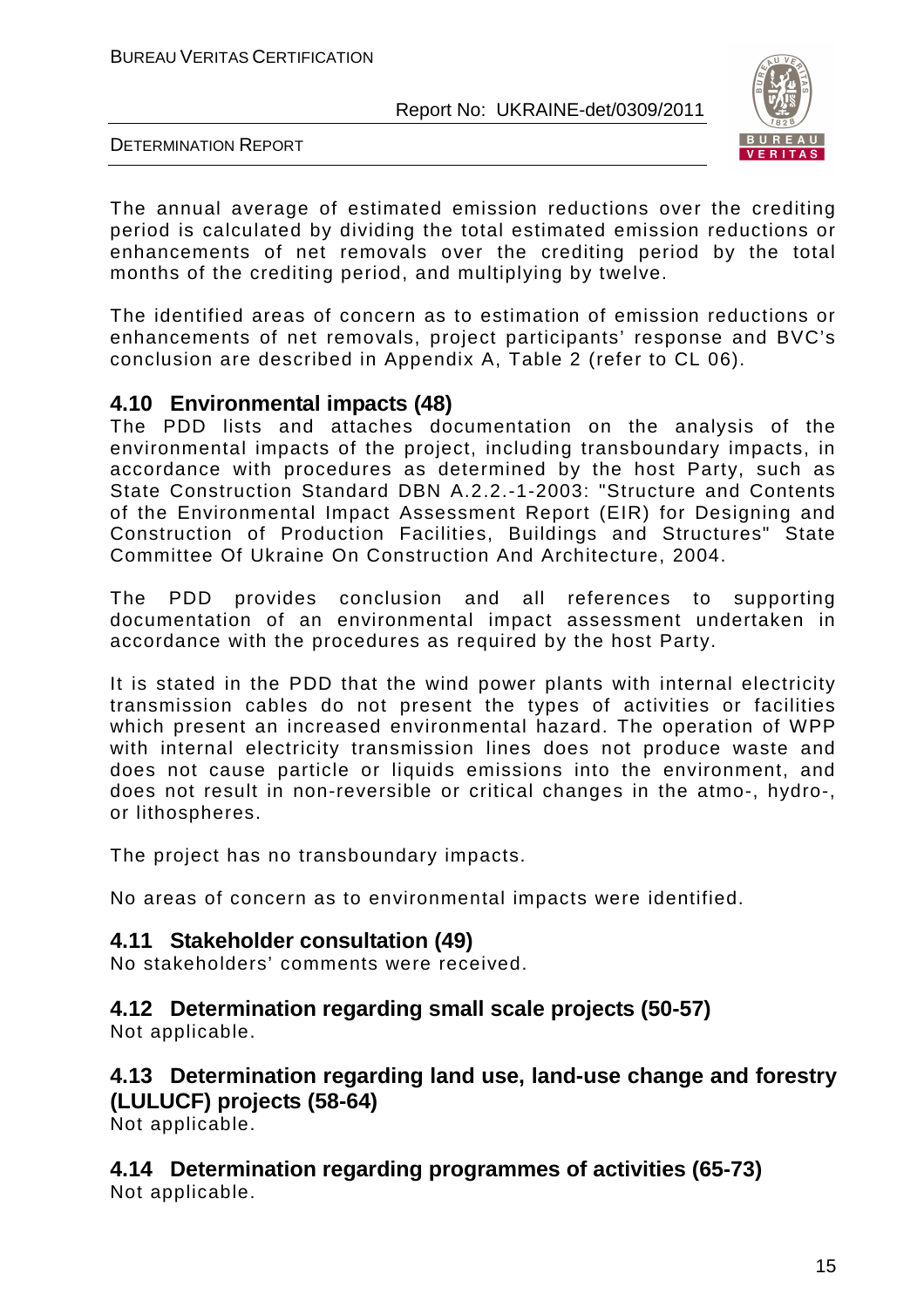



### **5 SUMMARY AND REPORT OF HOW DUE ACCOUNT WAS TAKEN OF COMMENTS RECEIVED PURSUANT TO PARAGRAPH 32 OF THE JI GUIDELINES**

No comments, pursuant to paragraph 32 of the JI Guidelines, were received.

#### **6 DETERMINATION OPINION**

Bureau Veritas Certification has performed a determination of the "Wind Park Novoazovskiy in Ukraine" Project. The determination was performed on the basis of UNFCCC criteria and host country criteria and also on the criteria given to provide for consistent project operations, monitoring and reporting.

The determination consisted of the following three phases: i) a desk review of the project design and the baseline and monitoring plan; ii) follow-up interviews with project stakeholders; iii) the resolution of outstanding issues and the issuance of the final determination report and opinion.

Project participants used the latest tool for demonstration of the additionality. In line with this tool, the PDD provides investment, barrier and common practice analyses to determine that the project activity itself is not the baseline scenario.

Emission reductions attributable to the project are hence additional to any that would occur in the absence of the project activity. Given that the project is implemented and maintained as designed, the project is likely to achieve the estimated amount of emission reductions.

The determination revealed two pending issues related to the current determination stage of the project: the issue of the written approval of the project and the authorization of the project participant by the host Party. If the written approval and the authorization by the host Party are awarded, it is our opinion that the project as described in the Project Design Document, Versions 2.1 meets all the relevant UNFCCC requirements for the determination stage and the relevant host Party criteria.

The review of the project design documentation version 2.1 and the subsequent follow-up interviews have provided Bureau Veritas Certification with sufficient evidence to determine the fulfillment of stated criteria. In our opinion, the project correctly applies and meets the relevant UNFCCC requirements for the JI and the relevant host country criteria.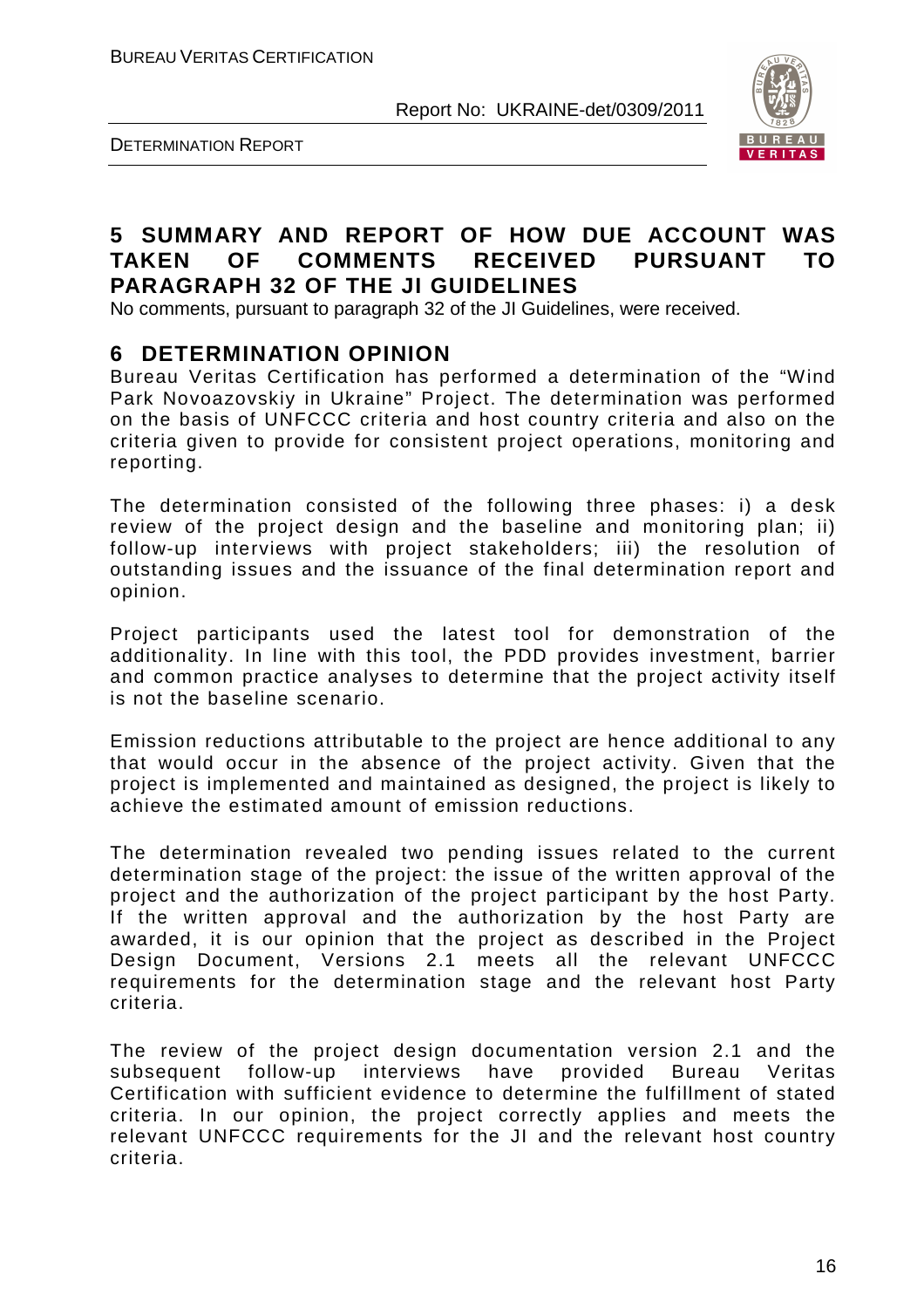



The determination is based on the information made available to us and the engagement conditions detailed in this report.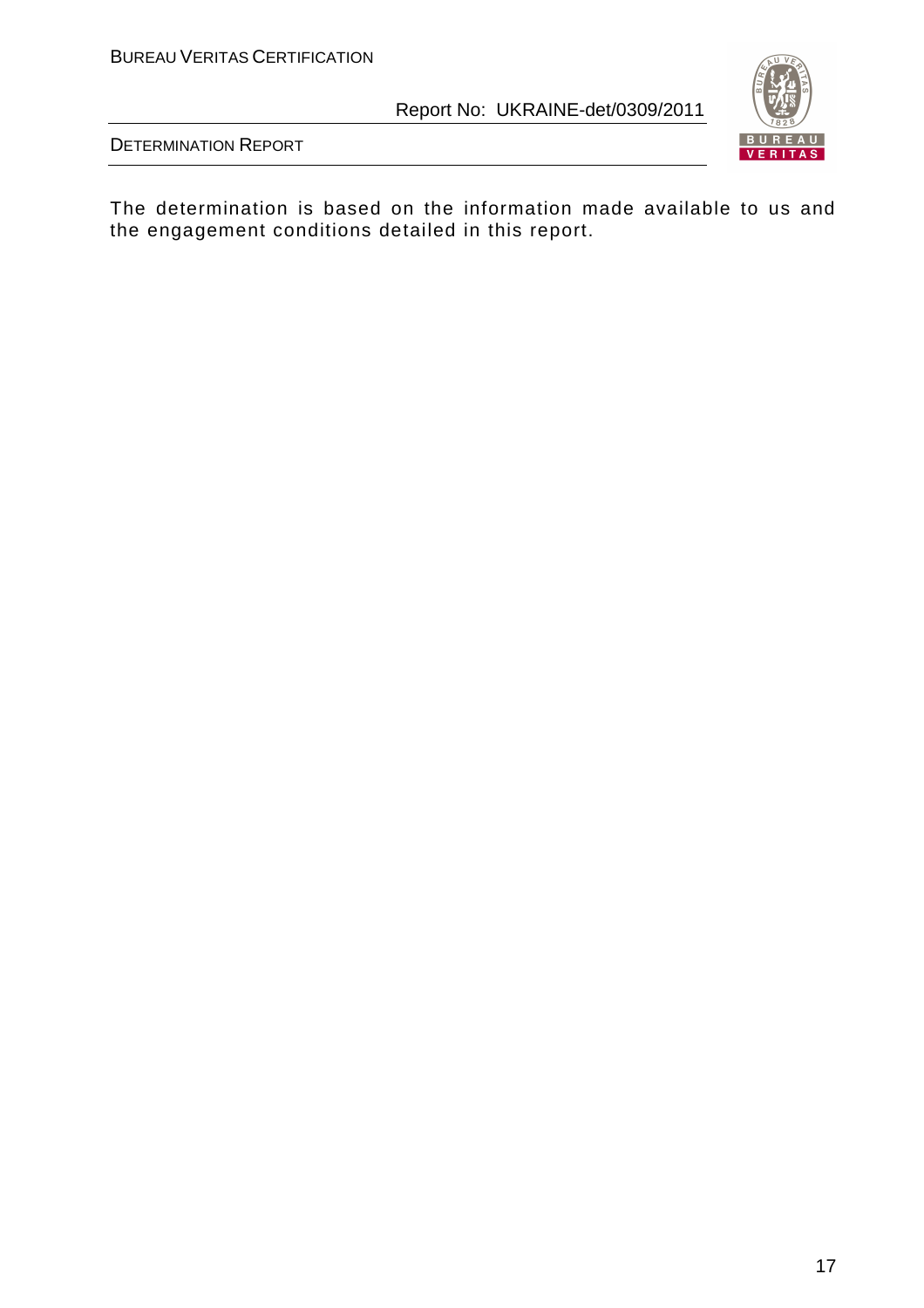



## **7 REFERENCES**

#### **Category 1 Documents:**

Documents provided by LLC "Wind Park Novoazovskiy" that relate directly to the GHG components of the project.

- /1/ Project Design Document "Wind Park Novoazovskiy in Ukraine" version 1.0 dated 17/05/2011
- /2/ Financial Indicators Calculation version 1.0 excel file
- /3/ Emission Reductions Calculation version 1.0 excel file
- /4/ Project Design Document "Wind Park Novoazovskiy in Ukraine" version 2.0 dated 02/09/2011
- /5/ Financial Indicators Calculation version 2.0 excel file
- /6/ Project Design Document "Wind Park Novoazovskiy in Ukraine" version 2.1 dated 29/09/2011
- /7/ LoE No 1709/23/7 dated 30/06/2011 issued by the State environmental Investment Agency of Ukraine

#### **Category 2 Documents:**

Background documents related to the design and/or methodologies employed in the design or other reference documents.

- /1/ Appendix B to decision 9/CMP.1 (JI guidelines)
- /2/ Guidance on Criteria for Baseline Setting and Monitoring (version 02)
- /3/ Guidelines for users of the Joint Implementation Project Design Document Form, version 04
- /4/ Approved consolidated baseline and monitoring methodology ACM0002 "Consolidated baseline methodology for grid-connected electricity generation from renewable sources" Version 12.1.0
- /5/ Tool to calculate the emission factor for an electricity system
- /6/ Tool for the demonstration and assessment of additionality" approved by the CDM Executive Board is version 05.2
- /7/ Statement on energy supply by the LLC "Wind Park Novoazovskiy" to the Novoazovskiy regional power grid for the period from 01/07/2011 till 21/07/2011
- /8/ Programme dated 21/02/2011 on labour safety and working technique basic instruction for technicians of LLC "Wind Park Novoazovskiy"
- /9/ Programme dated 21/02/2011 on introductory instruction for personnel of LLC "Wind Park Novoazovskiy"
- /10/ Programme dated 21/02/2011 on labour safety and electric power sector objects' technical operation refresher course for operational and production personnel of LLC "Wind Park Novoazovskiy"
- /11/ Programme dated 21/02/2011 on fire safety basic instruction for personnel of LLC "Wind Park Novoazovskiy"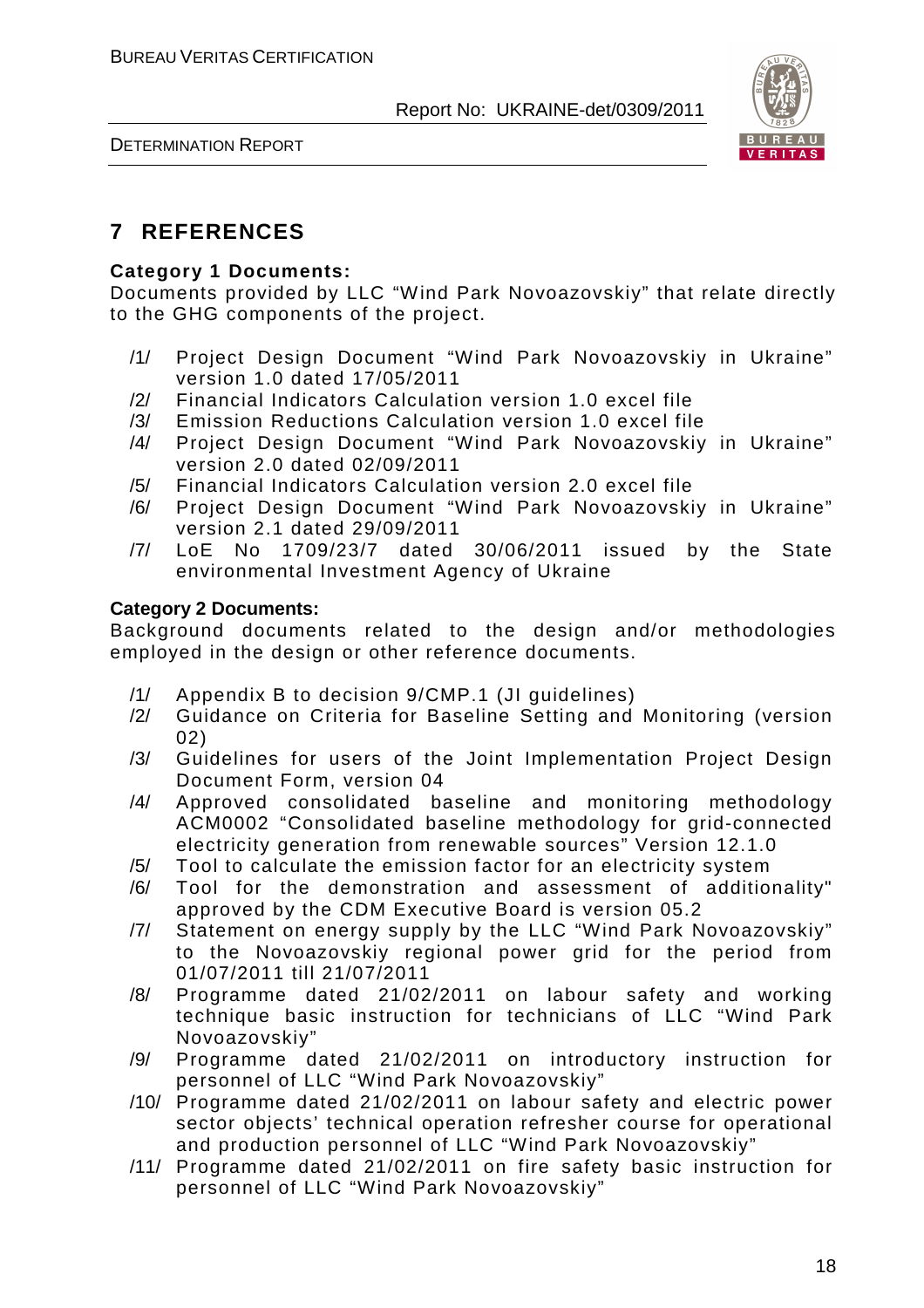



- /12/ Duty regulations of electrician, dated 02/02/2011
- /13/ Duty regulations of power engineer, dated 02/02/2011
- /14/ Protocol #11 dated 21/02/2011 on sitting of a commission on labour safety knowledge check
- /15/ Protocol #19 dated 18/03/2011 on sitting of a commission on labour safety knowledge check
- /16/ License dated 31/03/2011, Series АГ, #500290, valid from 24/03/2011 till 23/03/2031 on electric energy generation, issued by the National Commission for Regulation of the Electric Power Sector of Ukraine (NCRE)
- /17/ Agreement #7074/04 dated 09/06/2011
- /18/ Protocol dated 25/11/2010 of urban planning conclusion civil hearings on 23 wind mills with capacity 2.5 MW construction on the lands of Sahansk Village Council
- /19/ Protocol dated 25/11/2010 of urban planning conclusion civil hearings on Wind park, 23 wind mills with capacity 2.5 MW, construction on the lands of Rozivka and Sahansk Village Council
- /20/ Certificate dated 07/06/2011, Series ДЦ #16411003378
- /21/ Certificate dated 25/05/2011, Series ДЦ #164110005556
- /22/ Certificate dated 08/06/2011 on real estate ownership
- /23/ Certificate dated 27/05/2011 on real estate ownership
- /24/ Technical description of wind mill type FL 2500
- /25/ Contract on wind park maintenance (as Annex 18 to the Agreement on supplying of wind power plants # WPN07092010) between Staveras Trading Limited and LLC "Wind Park Novoazovskiy"
- $/26/$  Agreement dated 07/09/2010 on supplying of wind power plants # WPN07092010
- /27/ Certificate on state metrological attestation #С8.492-2011dated 24/02/2011, issued by the Scientific and Research Institute for Metrology of Measurement and Control Systems State Enterprise (DP NDI "Systema")
- /28/ Statement dated 24/04/2008 on acceptance of fiscal measurement system into production operation
- /29/ Lease agreement # ПС-01 dated 01/06/2011
- /30/ Agreement #07/06-2011 dated 01/07/2011 on proving the services of fiscal measurement system operator
- /31/ Preliminary Energy Yield Estimation Results to VC 10254 Novoazovsk (Ukraine), dated 28/03/2011
- /32/ Environmental Impact Assessment of the Novoazovsk Wind Power Plant on 43 Wind Mills type Fuhrländer with 2.5 MW Capacity at Novoazovsk district of Donetsk oblast working project
- /33/ License #513125, Series AB, on business activity connected with architectural objects construction, issued by the Ministry of Regional Development, Building and Housing of Ukraine (valid from 02/02/2010 till 02/02/2015)
- /34/ Wind Farm Energy Yield and Turbulence Assessment prepared by Deutsche WindGuard Consulting GmbH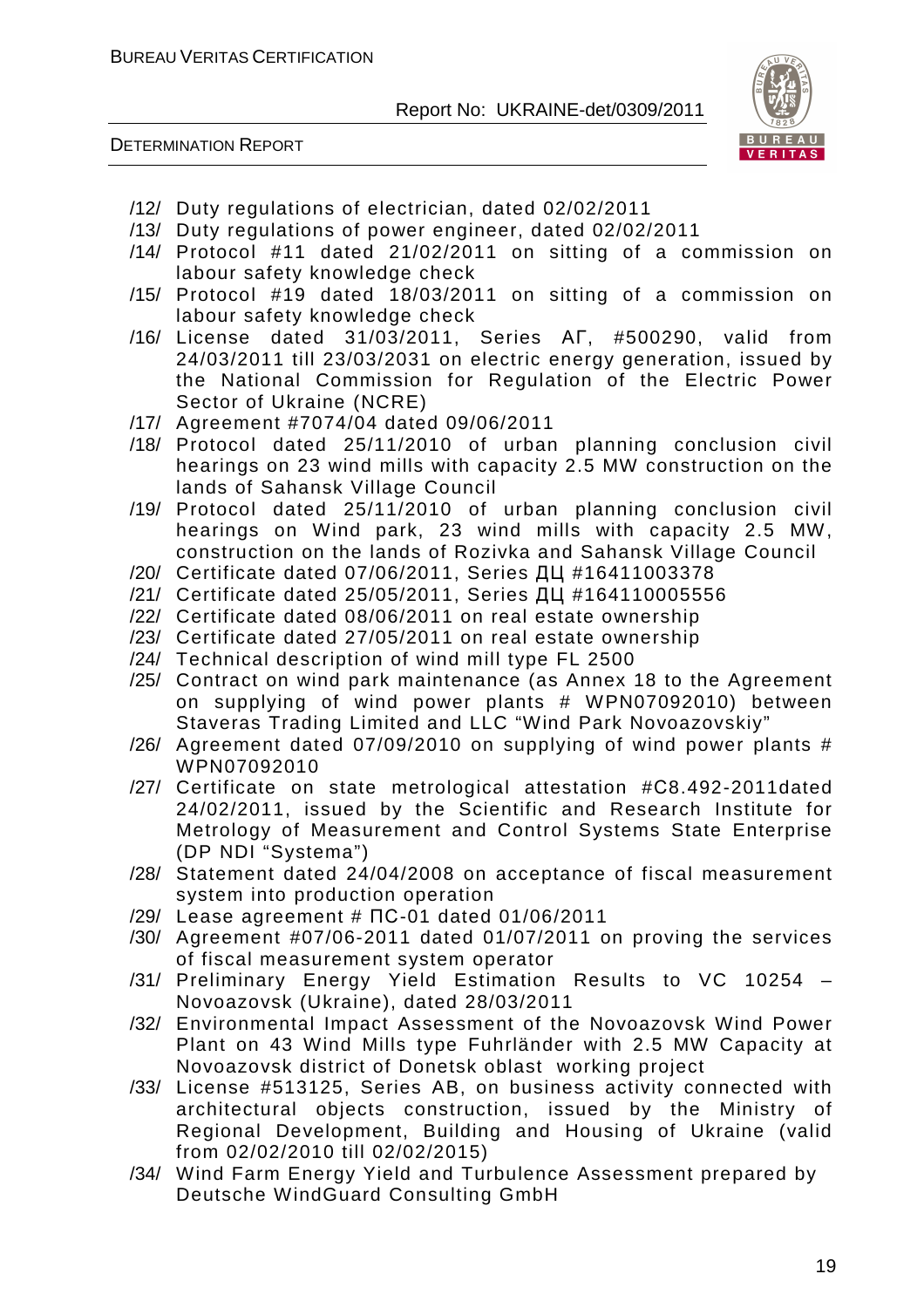



- /35/ Financial Statement No 376 dated 05/09/2011issued by LLC "Wind Park Novoazovskiy"
- /36/ Information of the Ministry of Fuel and Energy Resources of Ukraine
- /37/ European Bank for Reconstruction and Development. Development of the electricity carbon emission factors for Ukraine
- /38/ Comprehensive Programme to build Wind Parks to 2010
- /39/ World Wind Energy Association. World Wind Energy Report 2010
- /40/ Web-site DT.UA. Article Myths and Realities of the Ukrainian Wind Energy
- /41/ Law of Ukraine On Changes To Some Laws of Ukraine About The Introduction of "Green" Tariff
- /42/ Law of Ukraine On Changes To The Law of Ukraine On Electric Energy About The Incentives To Use Alternative Energy Sources
- /43/ The Energy Strategy of Ukraine for the period until 2030
- /44/ Data by the State Agency of Ukraine for Investments and Innovations
- /45/ Statistical Release. Interest Rates. March 2011
- /46/ Germany, Harmonised long-term interest rates for convergence assessment purposes
- /47/ Data from Aswath Damodaran, Ph.D., Stern School of Business NYU
- /48/ Report of the Ministry of Coal Industry of Ukraine on the fuels prices
- /49/ Operational Guidelines for Project Design Documents of Joint Implementation Projects. Ministry of Economic Affairs of the Netherlands, May 200426
- /50/ Standardized emission factors for the Ukrainian electricity grid, Version 5, 2007, Global Carbon B.V.
- /51/ Development of the electricity carbon emission factors for Ukraine29, 2010, Lahmeyer International
- /52/ Specific carbon emission factors for the production of electricity, National Environmental Investment Agency of Ukraine (NEIA), 2011
- /53/ Law of Ukraine "On Electrical Power Industry"
- /54/ Principles of Corporate Finance 7th edition, Richard A. Brealey, Stewart C. Myers, McGraw-Hill Higher Education, 2003 – p. 105
- /55/ Portfolio of Wind Power Plants in the Autonomous Republic of Crimea (WPP-300)
- /56/ State Construction Standard DBN A.2.2.-1-2003 :"Structure and Contents of the Environmental Impact Assessment Report (EIR) for Designing and Construction of Production Facilities, Buildings and Structures" State Committee Of Ukraine On Construction And Architecture, 2004
- /57/ Investment Valuation: Tools and Techniques for Determining the Value of Any Asset, Second Edition, A. Damodaran, 992 pages Publisher: Wiley; 2nd edition (January 18, 2002), page 218.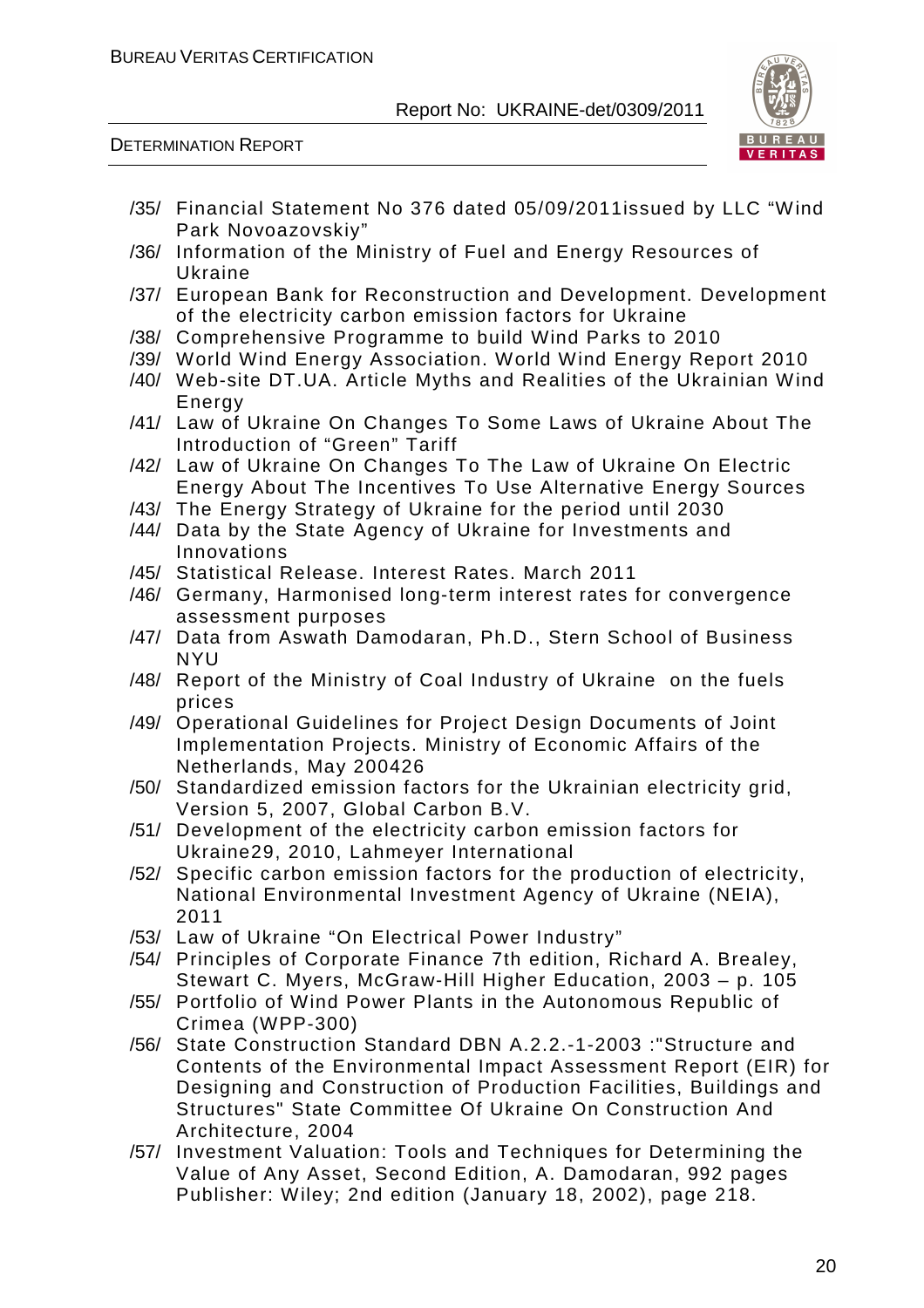

DETERMINATION REPORT

- /58/ http://cdm.unfccc.int/Reference/Guidclarif/reg/reg\_guid03.pdf Appendix Default values for the expected return on equity Para 2
- /59/ Country risk premium for Ukraine http://www.stern.nyu.edu/~adamodar/pc/archives/ctryprem09.xls Value as of January 2010
- /60/ Expected return risk (introduction of the new technology for Ukraine) http://www.libinfo.org/nsi/index.php?file=z0711009&down=z071100 **9.rar** Page 56 (Low to Average risk, lower value from the range of 6-7%)
- /61/ Inflation in Euro Area (Average 1997 2010)

#### **Persons interviewed:**

List persons interviewed during the determination or persons that contributed with other information that are not included in the documents listed above.

|     |  |               | /1/ Nikita Prygornitsky – Chief Economist, LLC "Wind Park |  |  |
|-----|--|---------------|-----------------------------------------------------------|--|--|
|     |  | Novoazovskiy" |                                                           |  |  |
|     |  |               | /2/ Radzhy Adamov - Chief Enbergy Manager, LLC "Wind Park |  |  |
|     |  | Novoazovskiy" |                                                           |  |  |
| /3/ |  |               | Vladimit Adamov - Lawer, LLC "Wind Park Novoazovskiy"     |  |  |
| /4/ |  |               | Denis Prusakov - Senior JI Consultant, Global Carbon BV   |  |  |

1. o0o -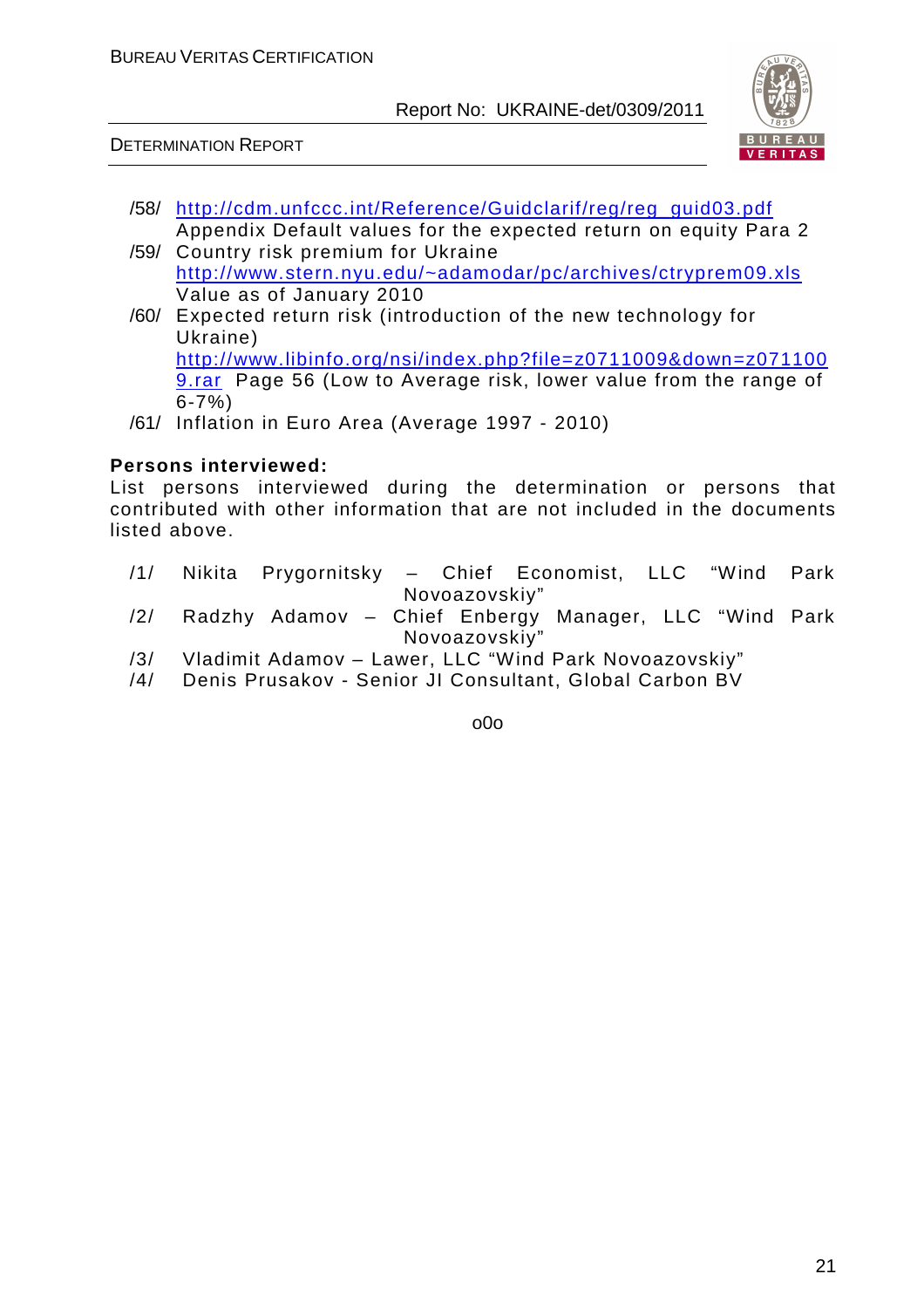

#### DETERMINATION REPORT

## APPENDIX A: COMPANY PROJECT DETERMINATION PROTOCOL

#### **Table 1**

**Check list for determination, according JOINT IMPLEMENTATION DETERMINATION AND VERIFICATION MANUAL (Version 01)** 

| <b>DVM</b>           | <b>Check Item</b>                           | <b>Initial finding</b>                                  | <b>Draft</b>      | <b>Final</b>      |
|----------------------|---------------------------------------------|---------------------------------------------------------|-------------------|-------------------|
| <b>Paragrap</b>      |                                             |                                                         | <b>Conclusion</b> | <b>Conclusion</b> |
| h.                   |                                             |                                                         |                   |                   |
|                      | <b>General description of the project</b>   |                                                         |                   |                   |
| Title of the project |                                             |                                                         |                   |                   |
|                      | Is the title of the project presented?      | The title of the project is:                            |                   | OK                |
|                      |                                             | "Wind Park Novoazovskiy in Ukraine"                     |                   |                   |
|                      | Is the sectoral scope to which the project  | The sectoral scope is:                                  |                   | OK.               |
|                      | pertains presented?                         | (1) Energy industries (renewable/non-renewable          |                   |                   |
|                      |                                             | sources)                                                |                   |                   |
|                      | Is the current version number of the        | PDD Version 2.1.                                        |                   | OK.               |
|                      | document presented?                         |                                                         |                   |                   |
|                      | Is the date when the document was           | PDD dated 29 September 2011.                            |                   | OK                |
|                      | completed presented?                        |                                                         |                   |                   |
|                      | <b>Description of the project</b>           |                                                         |                   |                   |
|                      | Is the purpose of the project included with | PDD Section A.2 reads: The project is aimed at          |                   | OK                |
|                      | a concise, summarizing explanation (max.    | construction and operation of the new WPP with a total  |                   |                   |
|                      | 1-2 pages) of the:                          | installed capacity of not less than 107.5 MW in Donetsk |                   |                   |
|                      | a) Situation existing prior to the starting | Region of Ukraine by the company LLC "Wind Park         |                   |                   |
|                      | date of the project;                        | Novoazovskiy" to generate environmentally sound         |                   |                   |
|                      | b) Baseline scenario; and                   | electricity with "zero" GHG emissions.                  |                   |                   |
|                      | c) Project scenario (expected outcome,      |                                                         |                   |                   |
|                      | including a technical description)?         |                                                         |                   |                   |
|                      | Is the history of the project (incl. its JI | The history of the project (incl. its JI component) is  | <b>CAR 03</b>     | OK                |
|                      | component) briefly summarized?              | briefly summarized.                                     |                   |                   |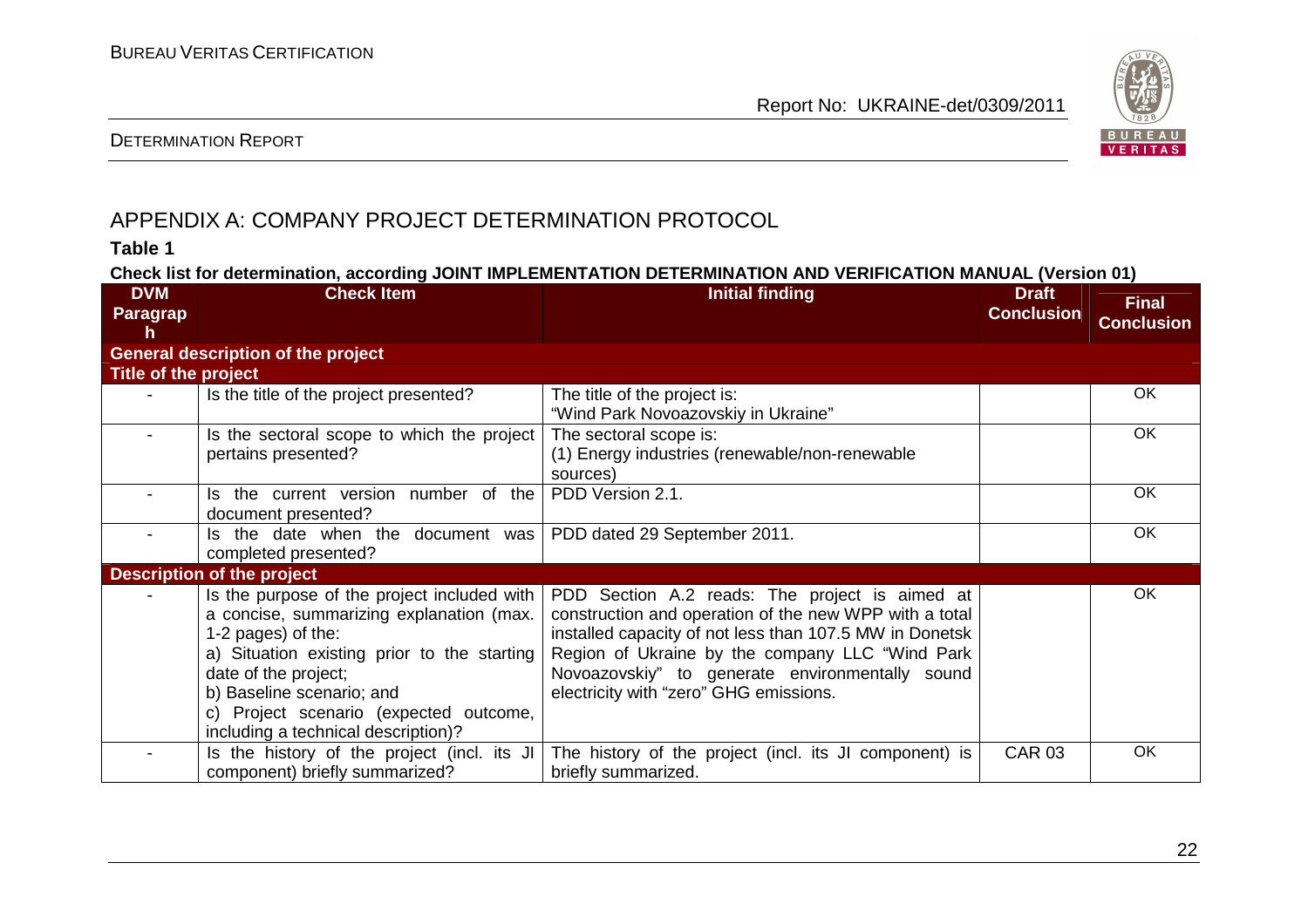Report No: UKRAINE-det/0309/2011



#### **DVM Paragraph Check Item Initial finding Check Item Initial finding Check Item Initial finding Initial finding Draft Conclusion Final ConclusionCAR 03.** Section A.2. of the Guidelines for users of the JI PDD form version 4 requires to briefly summarize the history of the project (including its JI component)**Project participants** - Are project participants and Party(ies) involved in the project listed? Party(ies) and project participants involved in theproject are listed as follows: Party A: Ukraine and its legal entity LLC "Wind Park Novoazovskiy" ; - Party B: the Netherlands and its legal entity Global Carbon B.V. The data of the project participants are presented in OK- Is the data of the project participants presented in tabular format? - | Is contact information provided in Annex 1 due tabular format. Contact information is provided in Annex 1 of the PDD.  $\vert$  OK OKof the PDD? - | Is it indicated, if it is the case, if the Party involved is a host Party? **Technical description of the project** Ukraine is indicated as Host Party. **Location of the project** Host Party(ies) - Host Party(ies) Ukraine OK $\overline{OK}$ - Region/State/Province etc. Donetsk Region OK City/Town/Community etc. <br>
Village of Bezimenne of the Donetsk Region of Ukraine OKDetail of the physical location, including information allowing the unique identification of the project. (This section should not exceed one page) **Technologies to be employed, or measures, operations or actions to be implemented by the project** Geographical coordinates of the project site are: 47° 8'22.72"N 37°54'22.23"E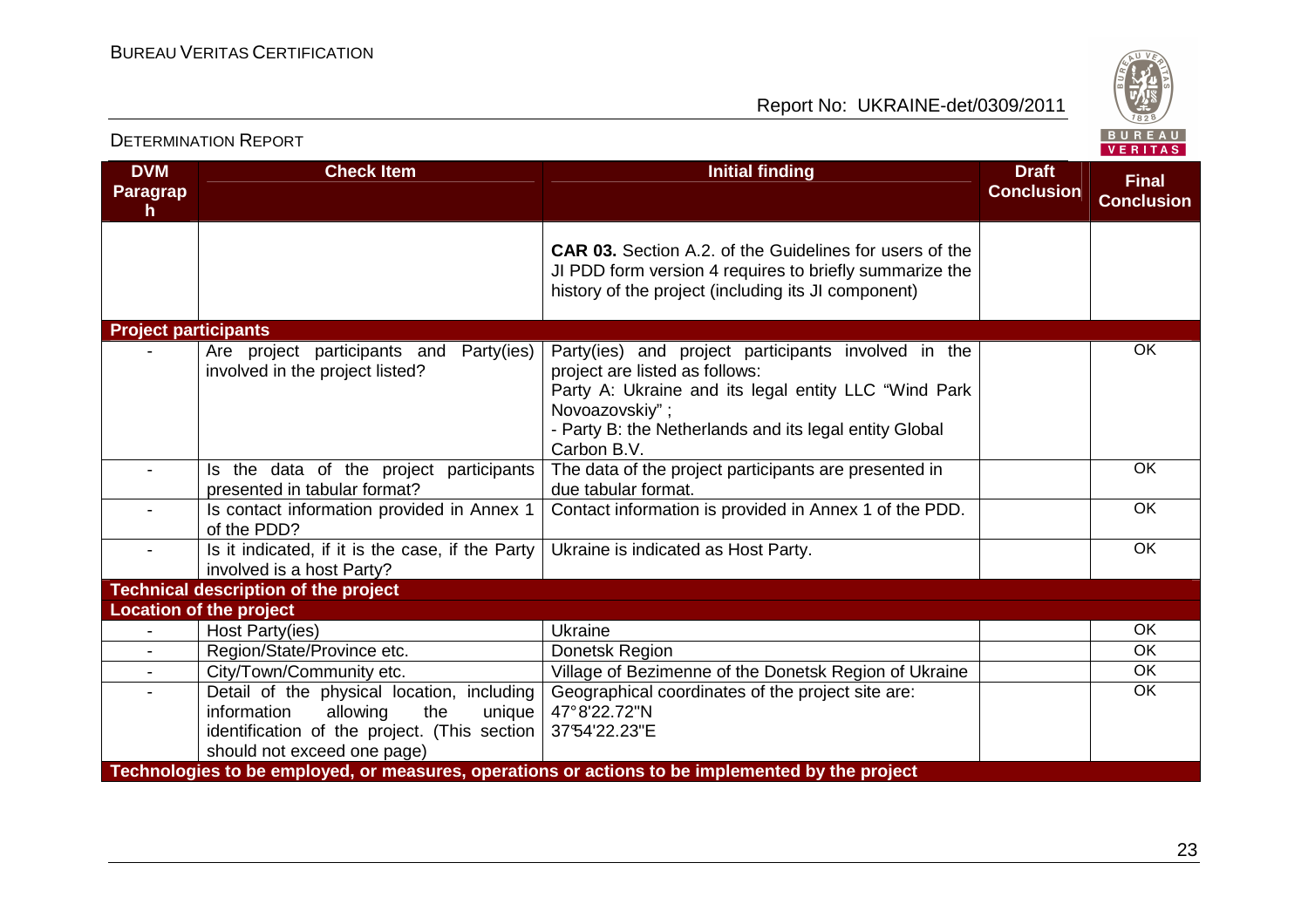

| <b>DVM</b>                      | <b>Check Item</b>                                                                                                                                                                                                     | Initial finding                                                                                                                                                                                                                                                                                                                                                                                                                                               | <b>Draft</b>              | <b>Final</b>           |
|---------------------------------|-----------------------------------------------------------------------------------------------------------------------------------------------------------------------------------------------------------------------|---------------------------------------------------------------------------------------------------------------------------------------------------------------------------------------------------------------------------------------------------------------------------------------------------------------------------------------------------------------------------------------------------------------------------------------------------------------|---------------------------|------------------------|
| <b>Paragrap</b><br>$\mathsf{h}$ |                                                                                                                                                                                                                       |                                                                                                                                                                                                                                                                                                                                                                                                                                                               | <b>Conclusion</b>         | <b>Conclusion</b>      |
|                                 | Are the technology(ies) to be employed, or<br>measures, operations or actions to be<br>implemented by the project, including all<br>relevant<br>technical<br>data<br>and<br>the<br>implementation schedule described? | PDD Section A.4.2 provides some relevant technical<br>data of main equipment installed and actions to be<br>implemented by the project.<br><b>CAR 17.</b> Please, transfer the implementation schedule<br>from Section A.2, to Section A.4.2.<br><b>CL 01.</b> Please, clarify if the turbines FL 2500 are of the<br>same type. If yes, please, remove the technical<br>characteristics that do not relate to the project from the<br>Table on p.6 of the PDD | CL <sub>01</sub><br>CAR17 | <b>OK</b><br><b>OK</b> |
|                                 | sectoral policies and circumstances                                                                                                                                                                                   | Brief explanation of how the anthropogenic emissions of greenhouse gases by sources are to be reduced by the proposed JI project,<br>including why the emission reductions would not occur in the absence of the proposed project, taking into account national and/or                                                                                                                                                                                        |                           |                        |
|                                 | Is it stated how anthropogenic GHG<br>emission reductions are to be achieved?<br>(This section should not exceed one page)                                                                                            | Section A.3 reads: Emission reductions, therefore, are<br>generated by the project through the displacement of<br>grid electricity that is associated with the $CO2$<br>emissions in fossil fuel fired power plants by the<br>greenhouse gas emissions-free electricity generated by<br>the wind power plant.                                                                                                                                                 |                           | <b>OK</b>              |
| $\blacksquare$                  | Is it provided the estimation of emission<br>reductions over the crediting period?                                                                                                                                    | The estimation of emission reductions over the<br>crediting period is provided.                                                                                                                                                                                                                                                                                                                                                                               |                           | <b>OK</b>              |
| $\blacksquare$                  | Is it provided the estimated annual<br>reduction for the chosen credit period in<br>tCO <sub>2</sub> e?                                                                                                               | Estimated annual reduction for the chosen credit period<br>is provided in $tCO2$ .                                                                                                                                                                                                                                                                                                                                                                            |                           | <b>OK</b>              |
| $\blacksquare$                  | Are the data from questions above<br>presented in tabular format?                                                                                                                                                     | The data from questions above are presented in<br>tabular format. Refer to Tables 1 and 2.                                                                                                                                                                                                                                                                                                                                                                    |                           | OK                     |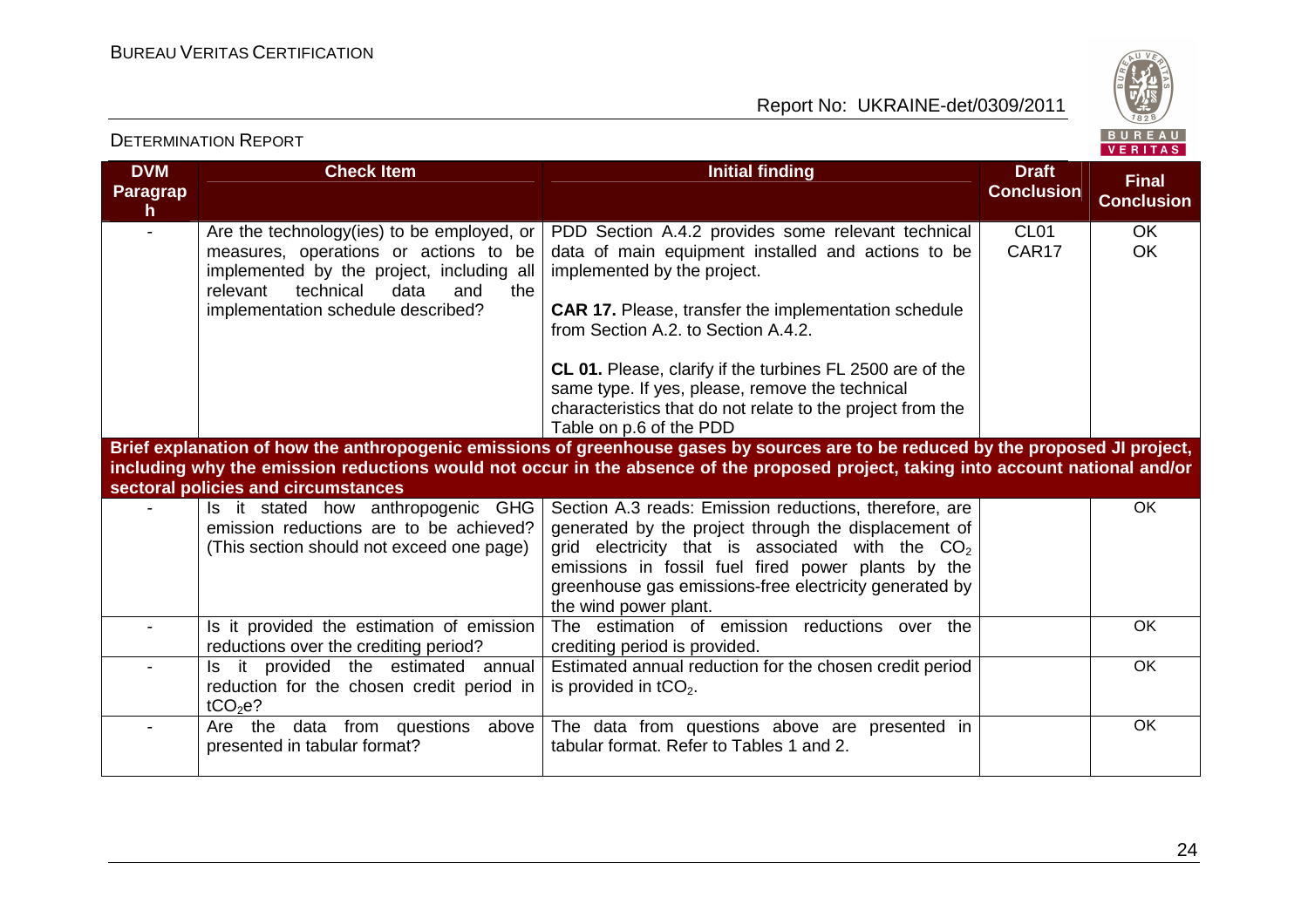

| <b>DVM</b>      | <b>Check Item</b>                                                                                                                         | <b>Initial finding</b>                                                                                                                                                                                   | <b>Draft</b>      |                                   |
|-----------------|-------------------------------------------------------------------------------------------------------------------------------------------|----------------------------------------------------------------------------------------------------------------------------------------------------------------------------------------------------------|-------------------|-----------------------------------|
| <b>Paragrap</b> |                                                                                                                                           |                                                                                                                                                                                                          | <b>Conclusion</b> | <b>Final</b><br><b>Conclusion</b> |
| h               |                                                                                                                                           |                                                                                                                                                                                                          |                   |                                   |
|                 | Estimated amount of emission reductions over the crediting period                                                                         |                                                                                                                                                                                                          |                   |                                   |
|                 | Is the length of the crediting period<br>Indicated?                                                                                       | Length of the crediting period: 28 years or 336 months.<br>Length of the part of crediting period within the first<br>commitment period of the Kyoto Protocol: 1 year and 9<br>months or 21 months.      |                   | <b>OK</b>                         |
|                 |                                                                                                                                           | Length of the part of crediting period after the first<br>commitment period of the Kyoto Protocol: 26 years and<br>3 months or 315 months.                                                               |                   |                                   |
|                 | Are estimates of total as well as annual<br>and average annual emission reductions in<br>tonnes of $CO2$ equivalent provided?             | Total as well as annual and average annual emission<br>reductions in tonnes of $CO2$ equivalent are provided in<br>accordance with the calculated values in the<br>spreadsheet provided to the verifier. |                   | <b>OK</b>                         |
|                 | <b>Project approvals by Parties</b>                                                                                                       |                                                                                                                                                                                                          |                   |                                   |
| 19              | Have the DFPs of all Parties listed as<br>"Parties involved" in the PDD provided                                                          | <b>CAR 01.</b> The project has no written approvals by the<br>Parties involved.                                                                                                                          | CAR01             | Pending                           |
|                 | written project approvals?                                                                                                                | The project approval by the Host Party will be provided<br>after the determination statement is issued by the AIE.                                                                                       |                   |                                   |
| 19              | Does the PDD identify at least the host<br>Party as a "Party involved"?                                                                   | Neither of two Parties are identified as a "Party<br>involved".                                                                                                                                          |                   | <b>OK</b>                         |
| 19              | Has the DFP of the host Party issued a<br>written project approval?                                                                       | Refer to CAR 01                                                                                                                                                                                          |                   | <b>OK</b>                         |
| 20              | Are all the written project approvals by<br>Parties involved unconditional?                                                               | Yes, the written project approvals by Parties involved<br>are unconditional.                                                                                                                             |                   | <b>OK</b>                         |
|                 | Authorization of project participants by Parties involved                                                                                 |                                                                                                                                                                                                          |                   |                                   |
| 21              | Is each of the legal entities listed as project<br>participants in the PDD authorized by a<br>Party involved, which is also listed in the | <b>CAR 02.</b> The project participants LLC "Wind Park<br>Novoazovskiy" and Global Carbon B.V. are not<br>authorized by the Parties involved in the project.                                             | CAR <sub>02</sub> | Pending                           |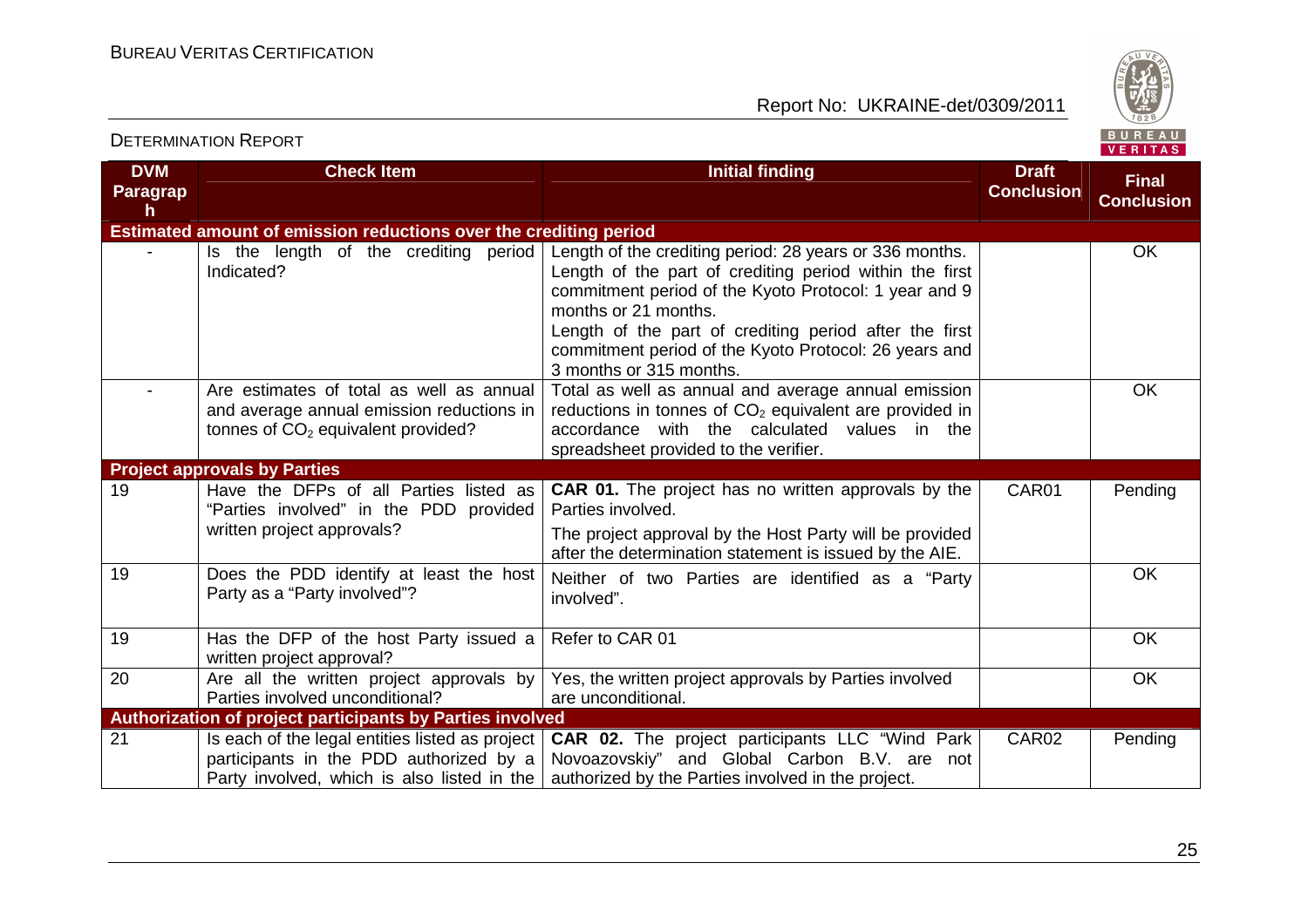

| <b>DETERMINATION REPORT</b>         |                                                                                                                                                                                                                                                                |                                                                                                                                                                                                                                                                                                                                                                                                                                                                                                                                                                                                                                                                                                                                                                                                                                                      | BUREAU<br><b>VERITAS</b>          |                                   |
|-------------------------------------|----------------------------------------------------------------------------------------------------------------------------------------------------------------------------------------------------------------------------------------------------------------|------------------------------------------------------------------------------------------------------------------------------------------------------------------------------------------------------------------------------------------------------------------------------------------------------------------------------------------------------------------------------------------------------------------------------------------------------------------------------------------------------------------------------------------------------------------------------------------------------------------------------------------------------------------------------------------------------------------------------------------------------------------------------------------------------------------------------------------------------|-----------------------------------|-----------------------------------|
| <b>DVM</b><br><b>Paragrap</b><br>h. | <b>Check Item</b>                                                                                                                                                                                                                                              | <b>Initial finding</b>                                                                                                                                                                                                                                                                                                                                                                                                                                                                                                                                                                                                                                                                                                                                                                                                                               | <b>Draft</b><br><b>Conclusion</b> | <b>Final</b><br><b>Conclusion</b> |
|                                     | PDD, through:<br>- A written project approval by a Party<br>involved, explicitly indicating the name of<br>the legal entity? or<br>- Any other form of project participant<br>authorization in writing, explicitly indicating<br>the name of the legal entity? | The project participants will be authorized with the<br>issue of the written project approvals.                                                                                                                                                                                                                                                                                                                                                                                                                                                                                                                                                                                                                                                                                                                                                      |                                   |                                   |
| <b>Baseline setting</b>             |                                                                                                                                                                                                                                                                |                                                                                                                                                                                                                                                                                                                                                                                                                                                                                                                                                                                                                                                                                                                                                                                                                                                      |                                   |                                   |
| 22                                  | Does the PDD explicitly indicate which of<br>the following approaches is used for<br>identifying the baseline?<br>- JI specific approach<br>- Approved CDM methodology approach                                                                                | It is stated that a baseline for the JI project is set in<br>accordance with Appendix B to decision 9/CMP.1 (JI<br>guidelines), and with further Guidance on Criteria for<br>Baseline Setting and Monitoring (version 02)<br>(hereinafter referred to as Guidance) as well as the<br>use of the elements of the approved CDM baseline and<br>monitoring methodology<br>"Approved<br>consolidated<br>baseline and monitoring methodology ACM0002<br>"Consolidated baseline methodology for grid-connected<br>electricity generation from renewable sources" Version<br>12.1.0" which is the latest version at the time of setting<br>the baseline for this project.<br>The use of the elements of the ACM0002 methodology<br>justified through the assessment of the<br>İS.<br>methodology's applicability criteria. (Refer to Table 3 of<br>the PDD) |                                   | OK                                |
| 23                                  | <b>JI specific approach only</b><br><b>Does</b><br><b>PDD</b><br>the<br>provide<br>detailed<br>a a                                                                                                                                                             |                                                                                                                                                                                                                                                                                                                                                                                                                                                                                                                                                                                                                                                                                                                                                                                                                                                      |                                   | OK                                |
|                                     | theoretical description in a complete and<br>transparent manner?                                                                                                                                                                                               | A detailed theoretical description in a complete and<br>transparent manner is provided for the applied JI<br>specific approach. It includes:                                                                                                                                                                                                                                                                                                                                                                                                                                                                                                                                                                                                                                                                                                         |                                   |                                   |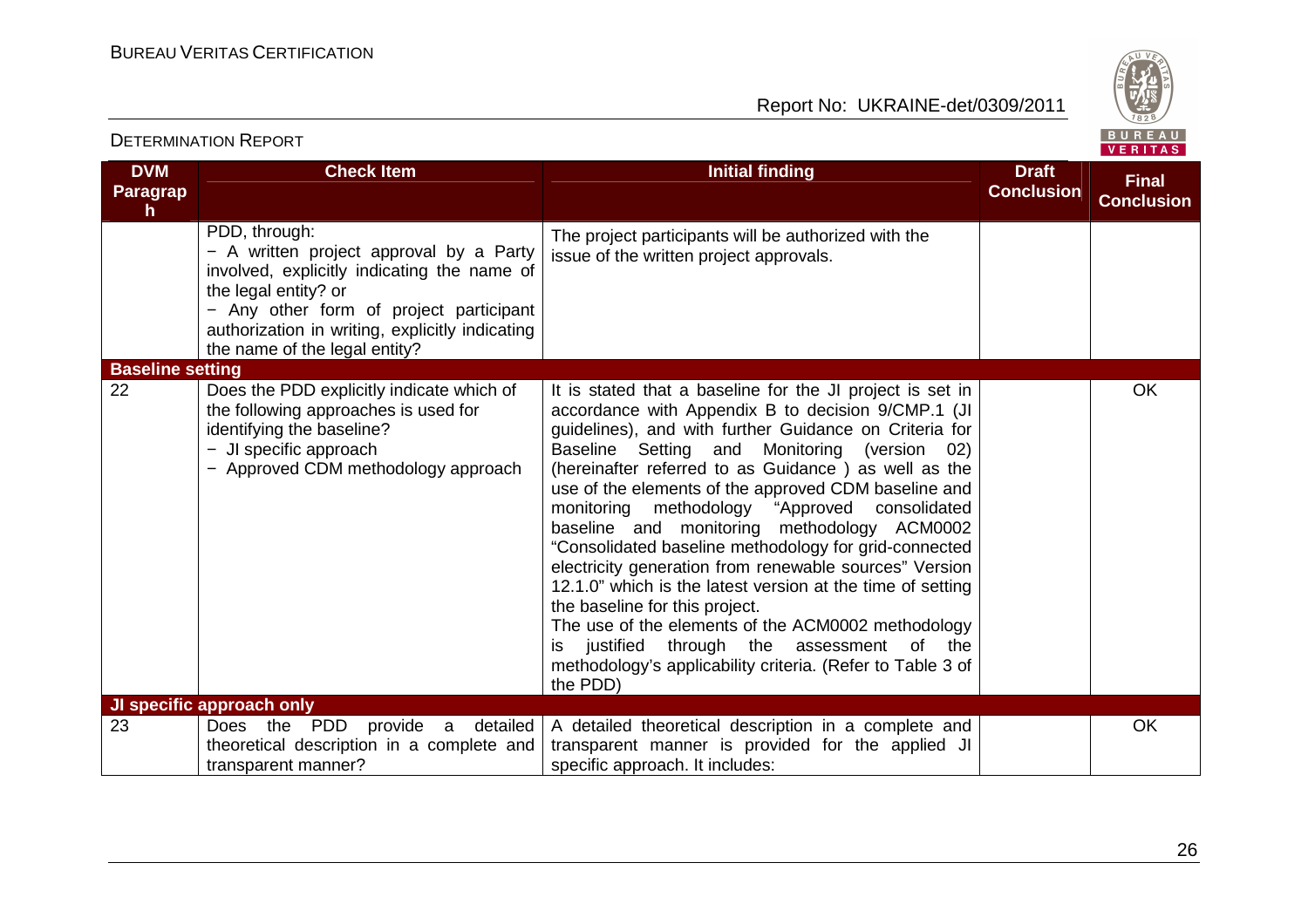

| <b>DVM</b><br>Paragrap | <b>Check Item</b>                                                                                                                                                                                                                                                                                                                                                                                                                                                                                                                                                                                                                                                              | <b>Initial finding</b>                                                                                                                                                                                                                                                                                                                                                                                                                                                                                                                                                                                                                                                                                                                                                                                                                                                                                                     | <b>Draft</b><br><b>Conclusion</b> | <b>Final</b><br><b>Conclusion</b> |
|------------------------|--------------------------------------------------------------------------------------------------------------------------------------------------------------------------------------------------------------------------------------------------------------------------------------------------------------------------------------------------------------------------------------------------------------------------------------------------------------------------------------------------------------------------------------------------------------------------------------------------------------------------------------------------------------------------------|----------------------------------------------------------------------------------------------------------------------------------------------------------------------------------------------------------------------------------------------------------------------------------------------------------------------------------------------------------------------------------------------------------------------------------------------------------------------------------------------------------------------------------------------------------------------------------------------------------------------------------------------------------------------------------------------------------------------------------------------------------------------------------------------------------------------------------------------------------------------------------------------------------------------------|-----------------------------------|-----------------------------------|
| h.                     |                                                                                                                                                                                                                                                                                                                                                                                                                                                                                                                                                                                                                                                                                | - an in-depth justification of the baseline chosen in<br>accordance with the Guidance on Criteria for Baseline<br>Setting and Monitoring (version 02);<br>detailed theoretical description of the baseline<br>methodology in a complete and transparent manner in<br>accordance with the approved consolidated baseline<br>and monitoring methodology ACM0002 "Consolidated<br>baseline methodology for grid-connected electricity<br>generation from renewable sources" Version 12.1.0";<br>- an assessment of applicability of the Methodology<br>chosen for the baseline setting                                                                                                                                                                                                                                                                                                                                        |                                   |                                   |
| 23                     | Does the PDD provide justification that the<br>baseline is established:<br>(a) By listing and describing plausible<br>future scenarios on the<br>basis of<br>conservative assumptions and selecting<br>the most plausible one?<br>(b) Taking into account relevant national<br>and/or sectoral policies and circumstance?<br>-Are key factors that affect a baseline<br>taken into account?<br>(c) In a transparent manner with regard to<br>the choice of approaches, assumptions,<br>methodologies, parameters, date sources<br>and key factors?<br>(d) Taking into account of uncertainties and<br>using conservative assumptions?<br>(e) In such a way that ERUs cannot be | Baseline is established:<br>(a) By listing and describing three realistic and credible<br>alternative scenarios to the project activity.<br>(b) Taking into account relevant national and/or<br>sectoral policies<br>and<br>circumstance<br>regarding<br>alternative energy production (refer to Section B.1.,<br>footnotes 13, 16, 17,19, 20, 24, 25, 26) as well as key<br>appropriate factors that affect a baseline, such as<br>economic situation/growth and socio-demographic<br>factors in the wind power sector; availability of capital<br>for the project implementation; tariffs, local availability<br>of project technologies and techniques, skills and<br>know-how regarding wind power plants, fuel prices and<br>its availability.<br>(c) The baseline is established in a transparent manner<br>with regard to the choice of approaches, assumptions,<br>methodologies, parameters, data sources and key | CL <sub>05</sub>                  | <b>OK</b>                         |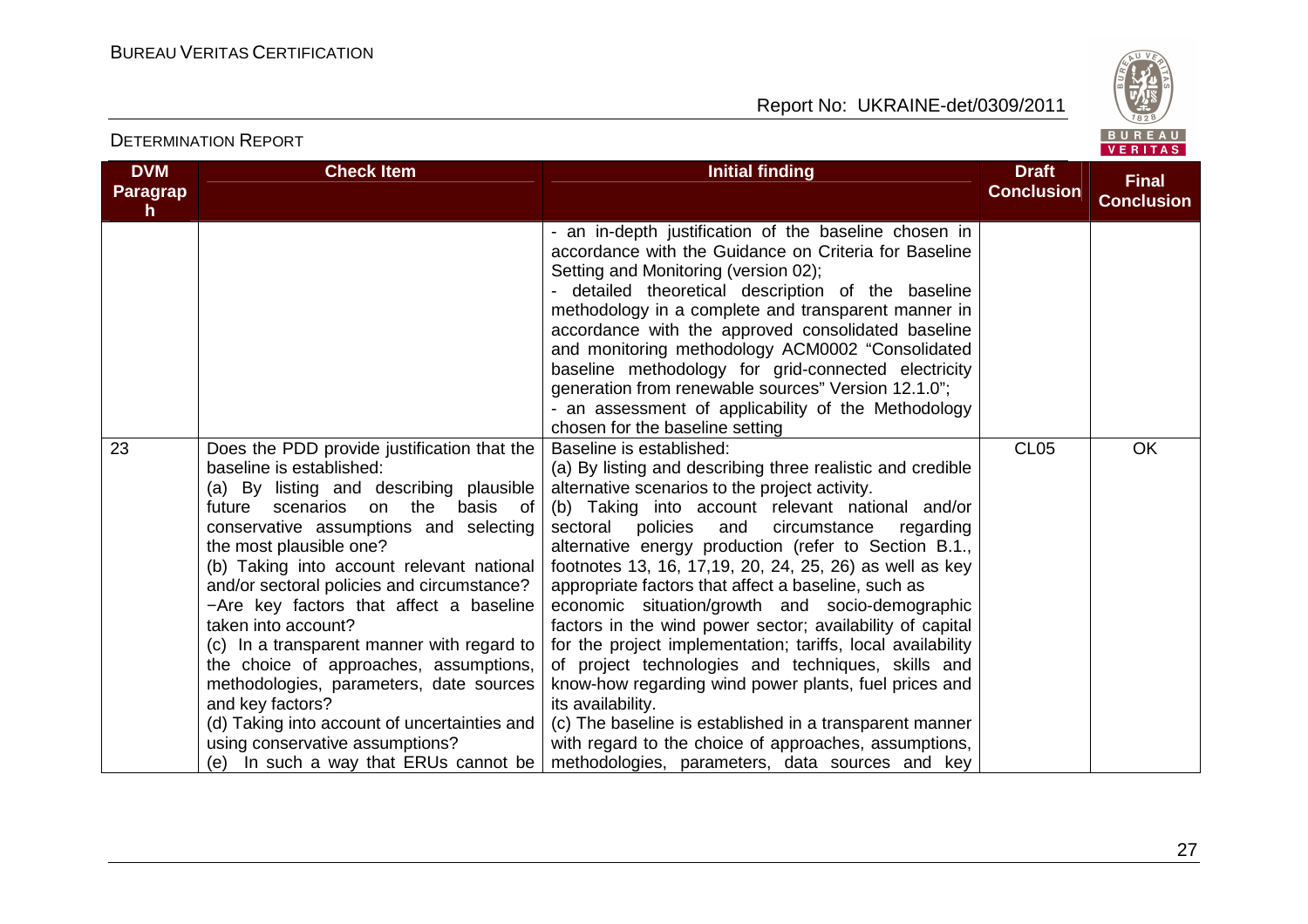

| <b>DVM</b><br><b>Paragrap</b><br>$\mathsf{h}$ | <b>Check Item</b>                                                                                                                                                                                                                                                 | <b>Initial finding</b>                                                                                                                                                                                                                                                                                                                                                                                                                                                                                                                                                                                                                                                                                                                                                                                                                                                                                                                                                                                                                                                                                                                                                                                                                                                                                                                                                                                                                                             | <b>Draft</b><br><b>Conclusion</b> | <b>Final</b><br><b>Conclusion</b> |
|-----------------------------------------------|-------------------------------------------------------------------------------------------------------------------------------------------------------------------------------------------------------------------------------------------------------------------|--------------------------------------------------------------------------------------------------------------------------------------------------------------------------------------------------------------------------------------------------------------------------------------------------------------------------------------------------------------------------------------------------------------------------------------------------------------------------------------------------------------------------------------------------------------------------------------------------------------------------------------------------------------------------------------------------------------------------------------------------------------------------------------------------------------------------------------------------------------------------------------------------------------------------------------------------------------------------------------------------------------------------------------------------------------------------------------------------------------------------------------------------------------------------------------------------------------------------------------------------------------------------------------------------------------------------------------------------------------------------------------------------------------------------------------------------------------------|-----------------------------------|-----------------------------------|
|                                               | earned for decreases in activity levels<br>outside the project or due to force<br>majeure?<br>By drawing on the list of standard<br>(f)<br>variables contained in appendix B to<br>"Guidance on criteria for baseline setting<br>and monitoring", as appropriate? | factors. The project participants use elements of the<br>approved CDM baseline and monitoring methodology<br>ACM0002 to establish the baseline. All assumptions,<br>parameters, data sources and key factors are<br>referenced by the reputable sources.<br>(d) Taking account of uncertainties and using<br>conservative assumptions. The project participants<br>followed all of the elements of the approved CDM<br>baseline and monitoring methodology ACM0002 to<br>establish the baseline. All data necessary to establish<br>the baseline where taken from open and publicly<br>available sources. The emission factor chosen to<br>establish the baseline is calculated based on<br>conservative assumptions:<br>- The grid emission factor is calculated based on actual<br>activity data of the thermal power plants, grid operator<br>and electricity supply companies<br>- Simple operating margin (OM) calculation method has<br>been used for emission factor calculation;<br>- The emissions of methane and nitrous oxide have not<br>taken into consideration, which is in line with<br>ACM0002.<br>(e) in such a way that ERUs cannot be earned for<br>decreases in activity levels outside the project activity<br>or due to force majeure. The project activity suggests<br>that emission reductions will be earned only for the<br>amount of electricity generated and delivered to the<br>grid from the renewable source such as wind energy. |                                   |                                   |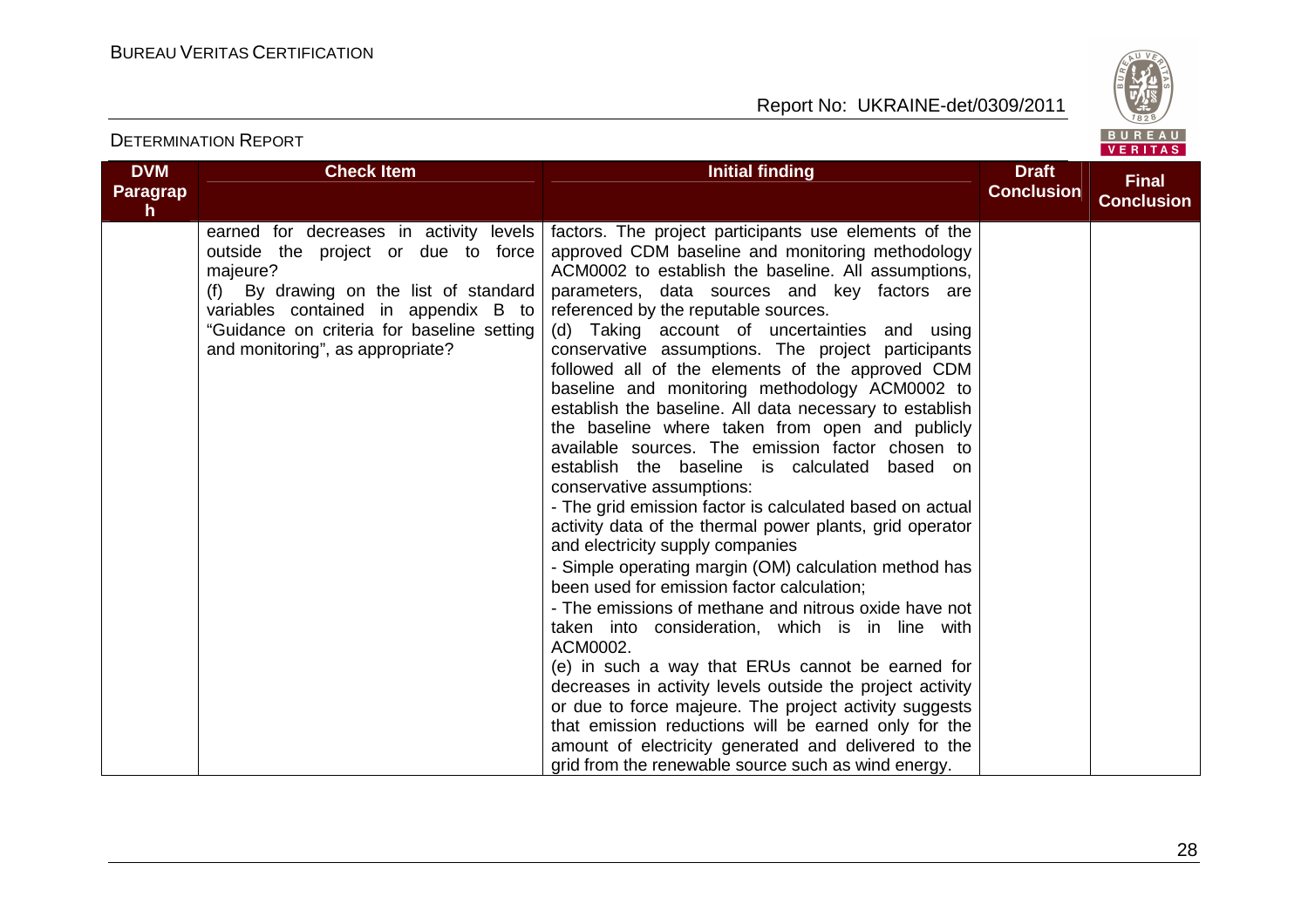

#### **DVM Paragraph Check Item Initial finding Check Item Initial finding Check Item Initial finding Check Item Initial finding Check Item Initial finding Check Item Initial finding Check Item Initial finding Check Item Initial finding Check Conclusion Final ConclusionCL 05.** Please, explain in what way the correction factor for the uncertainty of the waste heaps burning process mentioned in Annex 2 relates to the key elements of the baseline, as well as to the project on the whole. The selected elements or combinations together with24 If selected elements or combinations of approved CDM methodologies or methodological tools for baseline setting are used, are the selected elements or combinations together with the elements supplementary developed by the project participants in line with 23 above? the elements supplementary developed by the projectparticipants are in line with 23 above? **CAR 07.** At the time of setting the baseline (19.05.2010) the approved consolidated baseline and monitoring methodology ACM0002 "Consolidated baseline methodology for grid-connected electricity generation from renewable sources" was valid (the period of validity is from 26 Feb 10 to 16 Sep 10).Please, make due corrections Specific carbon dioxide non direct emissions factors for CAR07 OK 25 If a multi-project emission factor is used, does the PDD provide appropriate justification? consumption of electricity generated by power stations of united energy system of Ukraine approved by the DFP of Ukraine (National Environmental Investment Agency of Ukraine) has been selected.CAR08 OK **Approved CDM methodology approach only\_ Paragraphs 26(a) – 26(d)\_Not applicable Additionality JI specific approach only**  28 Does the PDD indicate which of the following approaches for demonstrating additionality is used? (a) Provision of traceable and transparent information showing the baseline was As suggested by paragraph 2 (c) of the Annex 1 of the Guidance and by the ACM0002 the most recent version of the "Tool for the demonstration and assessment of additionality" approved by the CDM Executive Board is used to demonstrate additionality. **OK**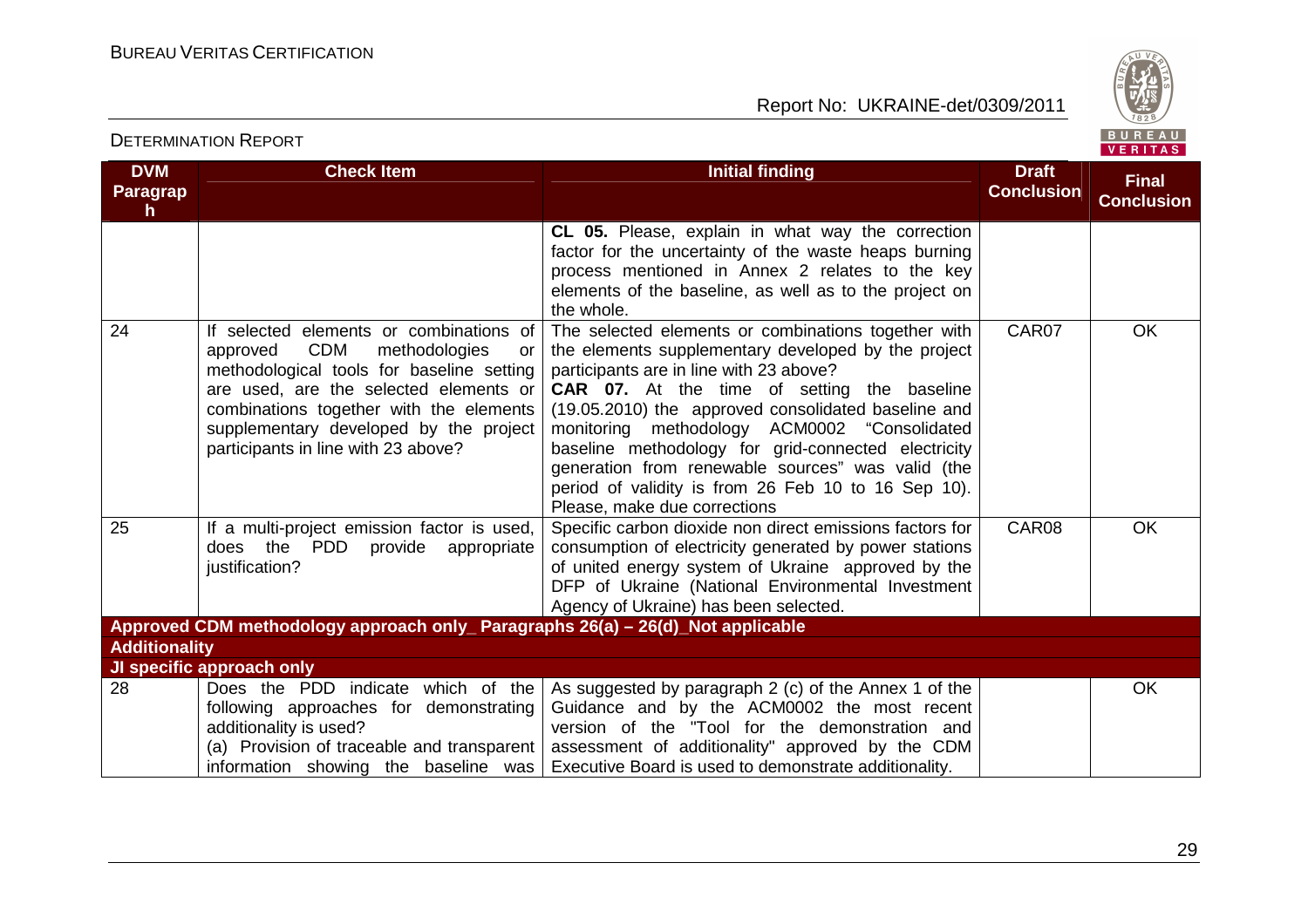Report No: UKRAINE-det/0309/2011



#### **DVM Paragraph Check Item Initial finding Check Item Initial finding Check Item Initial finding Check Item Initial finding Check Item Initial finding Check Item Initial finding Check Item Initial finding Check Item Initial finding Check Conclusion Final Conclusion**identified on the basis of conservative assumptions, that the project scenario is not part of the identified baseline scenario and that the project will lead to emission reductions or enhancements of removals; (b) Provision of traceable and transparent information that an AIE has already positively determined that a comparable under project (to be) implemented has comparable circumstances additionality; (c) Application of the most recent version of the "Tool for the demonstration and assessment of additionality. (allowing for a two-month grace period) or any other method for proving additionality approved by the CDM Executive Board".  $29$  (a)  $\Box$  Does the PDD provide a justification of the applicability of the approach with a clear and transparent description? The applicability of the ACM0002 is assessed and justified in Section B.1. **CAR 12.** Please note that the basis (the return on equity in renewable energy in USA) is not the risk-free rate. It already includes the risk associated with new and unproven technology in renewable energy sector as it is calculated for the same type of activities. Therefore second adjustment for technical risk is obviously excessive not to mention the fact that on shore installation of wind turbines of 2.5MW is proven, low-risk and widely employed technology as the CAR<sub>12</sub> CAR13 **OK** OK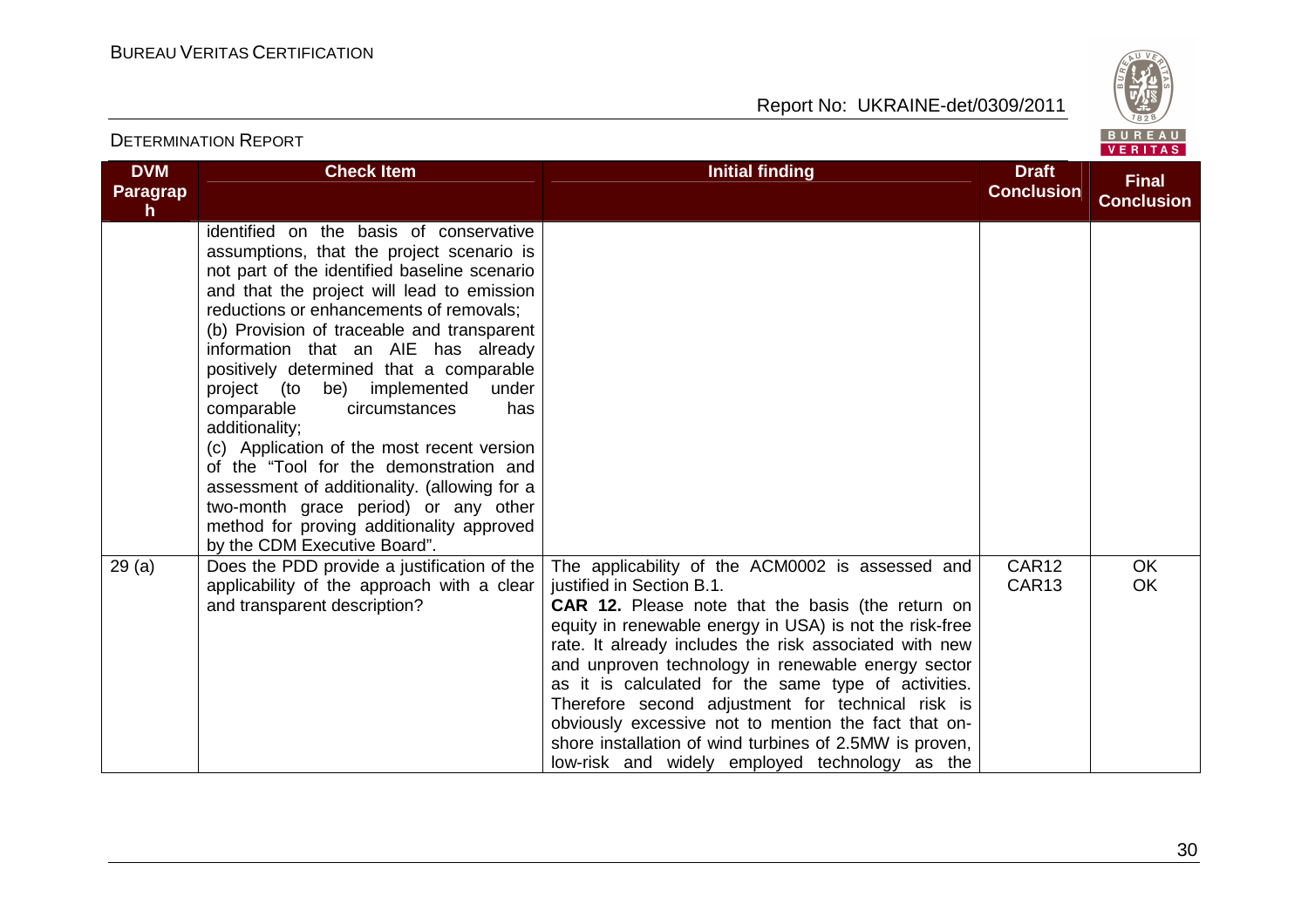

| <b>DVM</b><br>Paragrap<br>h | <b>Check Item</b>                                                         | <b>Initial finding</b>                                                                                                                                                                                                                                                                                                                                                                                                                                                                                                                                                                                                                                                                                                                                                                                                                                                             | <b>Draft</b><br><b>Conclusion</b> | <b>Final</b><br><b>Conclusion</b> |
|-----------------------------|---------------------------------------------------------------------------|------------------------------------------------------------------------------------------------------------------------------------------------------------------------------------------------------------------------------------------------------------------------------------------------------------------------------------------------------------------------------------------------------------------------------------------------------------------------------------------------------------------------------------------------------------------------------------------------------------------------------------------------------------------------------------------------------------------------------------------------------------------------------------------------------------------------------------------------------------------------------------|-----------------------------------|-----------------------------------|
|                             |                                                                           | Developer himself mentions in the PDD.<br><b>CAR 13.</b> The counter-party risk can not be justified<br>from the information available from the PDD as we do<br>not know the number of investors, their contribution<br>and their relationships thereby we are not able to<br>estimate the specific risk level. For this reason the<br>premium for counter-party risk can not be taken into<br>consideration basing on conservative approach.                                                                                                                                                                                                                                                                                                                                                                                                                                      |                                   |                                   |
| 29(b)                       | Are additionality proofs provided?                                        | <b>CAR 16.</b> Please clarify how the liquidation value of the<br>project facilities has been calculated as the formulas in<br>financial model are missing.                                                                                                                                                                                                                                                                                                                                                                                                                                                                                                                                                                                                                                                                                                                        | CAR16                             | OK                                |
| 29 <sub>(c)</sub>           | the<br>additionality<br>demonstrated<br>ls.<br>appropriately as a result? | To prove additionality investment analysis of the project<br>activity without JI registration, barrier and common<br>practice analysis were applied.<br>Investment analysis is performed on excel spreadsheet<br>made available to AIE, in terms of calculation of the<br>project NPV and determining the economic<br>attractiveness of the project without and with JI<br>registration. The discount rate for the NPV calculation<br>equal 21.41% was estimated. The analysis shows that<br>for the used input data and without JI registration the<br>project NPV < 0. The sensitivity analysis of $\pm 10\%$<br>changes in total investment costs and electricity<br>production shows that the results of financial analysis<br>stated above are robust.<br>Barrier analysis strengthens the additionality argument<br>by listing technological barriers preventing the project | CAR14<br>CAR15                    | <b>OK</b><br><b>OK</b>            |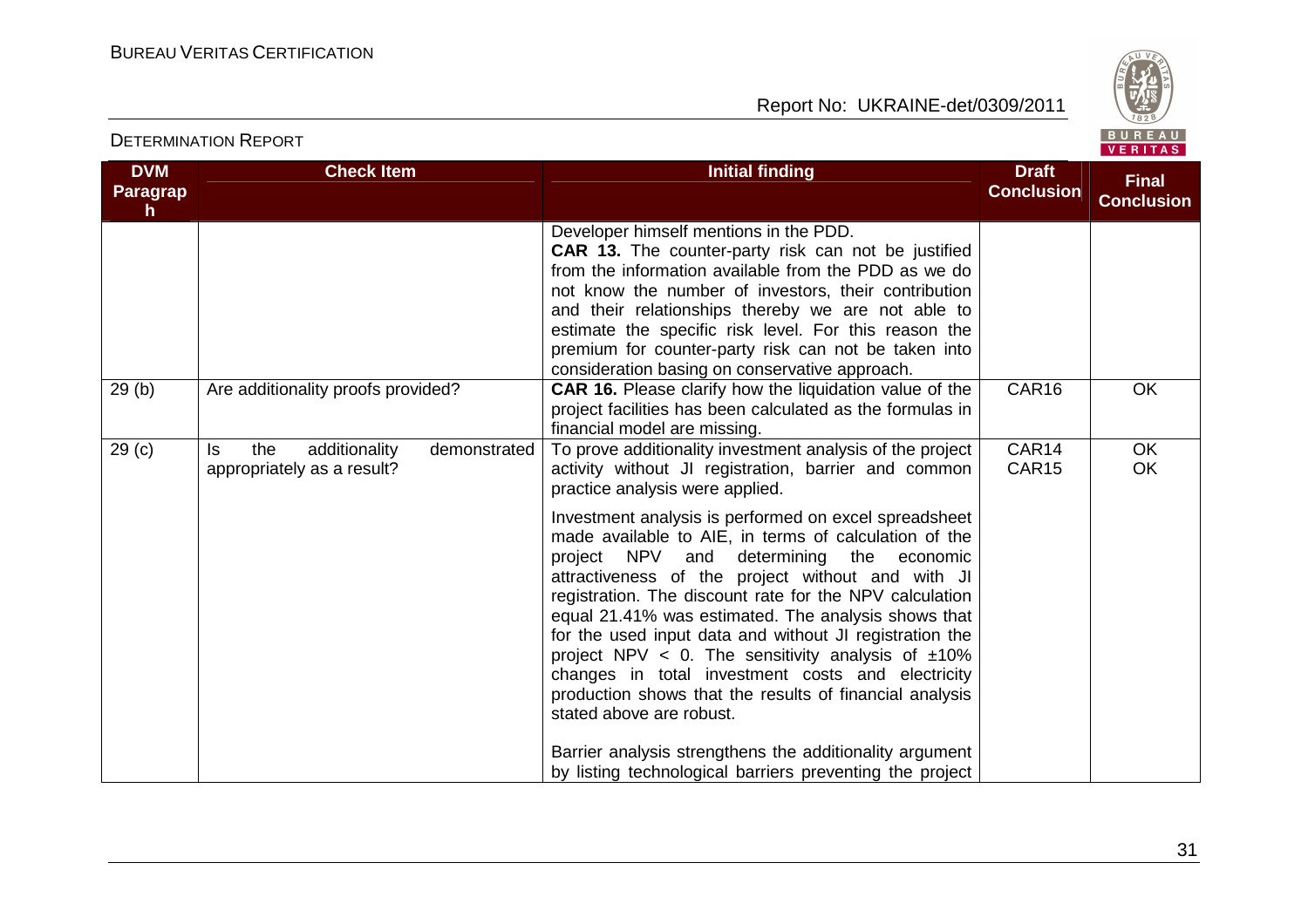

| <b>DVM</b>                                                                      | <b>Check Item</b>                                                                                                                               | <b>Initial finding</b>                                                                                                                                                                                                                                                                                                                                                                                                                                                                                                           | <b>Draft</b>      | <b>Final</b>      |  |  |
|---------------------------------------------------------------------------------|-------------------------------------------------------------------------------------------------------------------------------------------------|----------------------------------------------------------------------------------------------------------------------------------------------------------------------------------------------------------------------------------------------------------------------------------------------------------------------------------------------------------------------------------------------------------------------------------------------------------------------------------------------------------------------------------|-------------------|-------------------|--|--|
| Paragrap<br>h.                                                                  |                                                                                                                                                 |                                                                                                                                                                                                                                                                                                                                                                                                                                                                                                                                  | <b>Conclusion</b> | <b>Conclusion</b> |  |  |
|                                                                                 |                                                                                                                                                 | implementation.                                                                                                                                                                                                                                                                                                                                                                                                                                                                                                                  |                   |                   |  |  |
|                                                                                 |                                                                                                                                                 | The project activity is asserted an innovative project in<br>the Ukrainian wind power industry as this project is the<br>first of its kind in Ukraine.<br>All in all, a conclusion is made in PDD that the GHG<br>emission reductions generated by the project are<br>additional to those that might otherwise occur.                                                                                                                                                                                                            |                   |                   |  |  |
|                                                                                 |                                                                                                                                                 | CAR 14. From set forth above the proper nominal<br>discount rate shall be calculated as the sum of the<br>WACC in wind/renewable energy projects in USA + the<br>country risk.<br><b>CAR 15.</b> Taking into account the fact that developer<br>states that the project is financed solely trough the<br>equity, the return on equity may be used instead of<br>WACC but the developer shall provide the confirmation<br>that no debt financing is attracted for the present<br>project or example providing the latest balance. |                   |                   |  |  |
| 30                                                                              | If the approach 28 (c) is chosen, are all<br>explanations, descriptions and analyses<br>made in accordance with the selected tool<br>or method? | All explanations, descriptions and analyses are made<br>in accordance with the selected tool.                                                                                                                                                                                                                                                                                                                                                                                                                                    |                   | OK                |  |  |
| Approved CDM methodology approach only_ Paragraphs 31(a) - 31(e)_Not applicable |                                                                                                                                                 |                                                                                                                                                                                                                                                                                                                                                                                                                                                                                                                                  |                   |                   |  |  |
|                                                                                 | <b>Project boundary (applicable except for JI LULUCF projects)</b>                                                                              |                                                                                                                                                                                                                                                                                                                                                                                                                                                                                                                                  |                   |                   |  |  |
|                                                                                 | JI specific approach only                                                                                                                       |                                                                                                                                                                                                                                                                                                                                                                                                                                                                                                                                  |                   |                   |  |  |
| 32(a)                                                                           | Does the project boundary defined in the<br>PDD.<br>all<br>anthropogenic<br>encompass<br>emissions                                              | The project boundary for this particular project is<br>defined in line with the approach chosen regarding the<br>baseline setting. Elements of the ACM0002 were used                                                                                                                                                                                                                                                                                                                                                             |                   | <b>OK</b>         |  |  |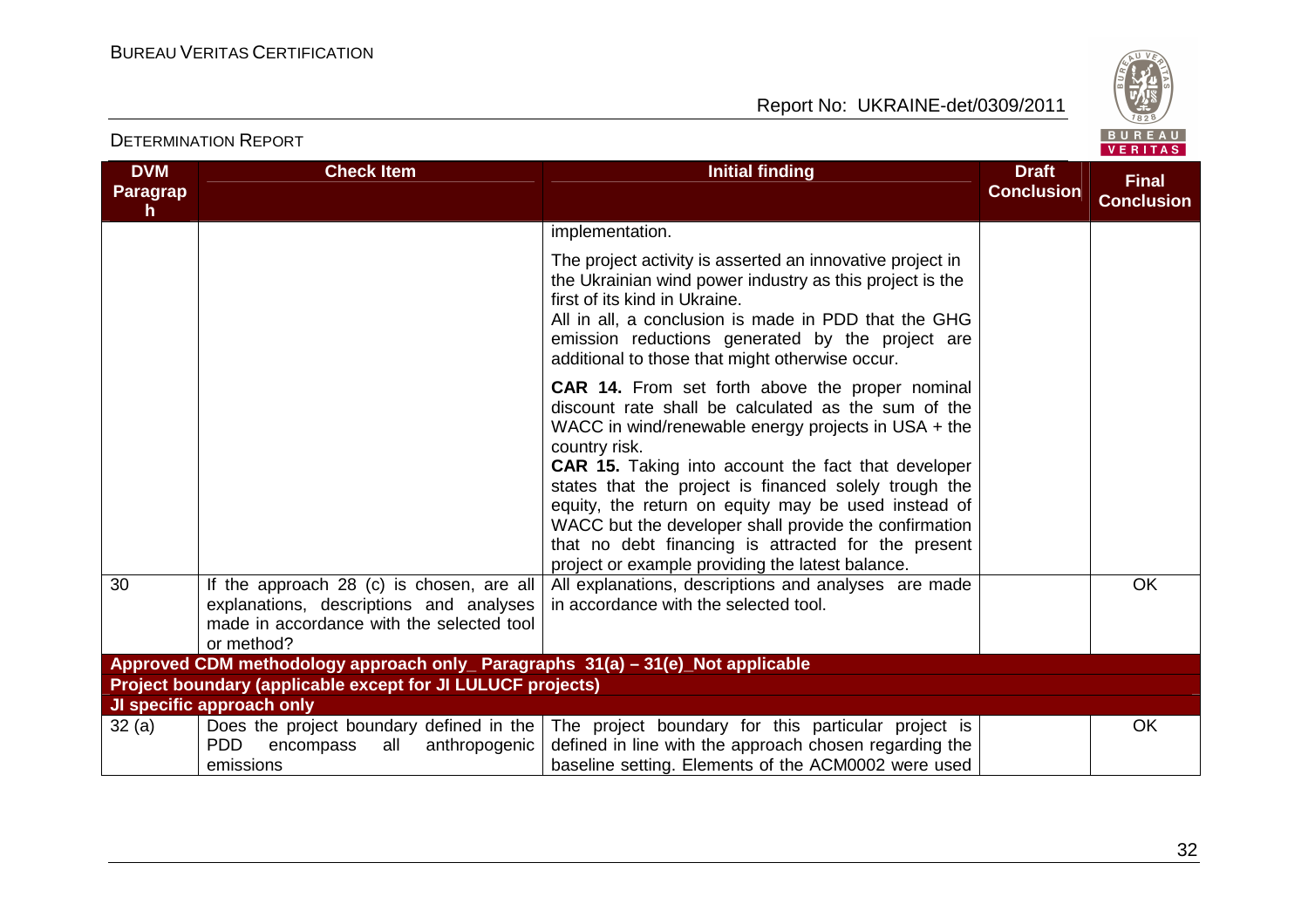

#### **DVM Paragraph Check Item Initial finding Check Item Initial finding Check Item Initial finding Initial finding Draft Conclusion Final Conclusion**by sources of GHGs that are: (i) Under the control of the project participants? (ii) Reasonably attributable to the project? (iii) Significant?  $32$  (b)  $\parallel$  Is the project boundary defined on the to define the project boundary. of this PDD. According to ACM0002 the spatial extent of the project boundary includes the project power plant and all power plants connected physically to the electricity system that the JI project power plant is connected to. Project boundary is defined on the basis of case-by-<br>case assessment of different emission sources. basis of a case-by-case assessment with regard to the criteria referred to in 32 (a) above?  $32 (c)$  Are the delineation of the project boundary and the gases and sources included appropriately described and justified in the PDD by using a figure or flow chart as appropriate? 32 (d) Are all gases and sources included Delineation of the project boundary and the gases and sources included are appropriately described and justified in the PDD by using Table 8. OK explicitly stated, and the exclusions of any sources related to the baseline or the project are appropriately justified? All gases and sources included are explicitly stated. All exclusions made are appropriate as a conservative or justified by the ACM0002 methodology. According to the ACM0002 no leakage emissions are considered. The main emissions potentially giving rise to leakage in the context of electric sector projects are emissions arising due to activities such as power plant construction and upstream emissions from fossil fuel use (e.g. extraction, processing, transport). Theseemissions sources are neglected. OK **Approved CDM methodology approach only\_Paragraph 33\_ Not applicable Crediting period**  34 (a) Does the PDD state the starting date of the project as the date on which the Starting date of the project is 24/03/2011. This is the date when the license for electricity generation has OK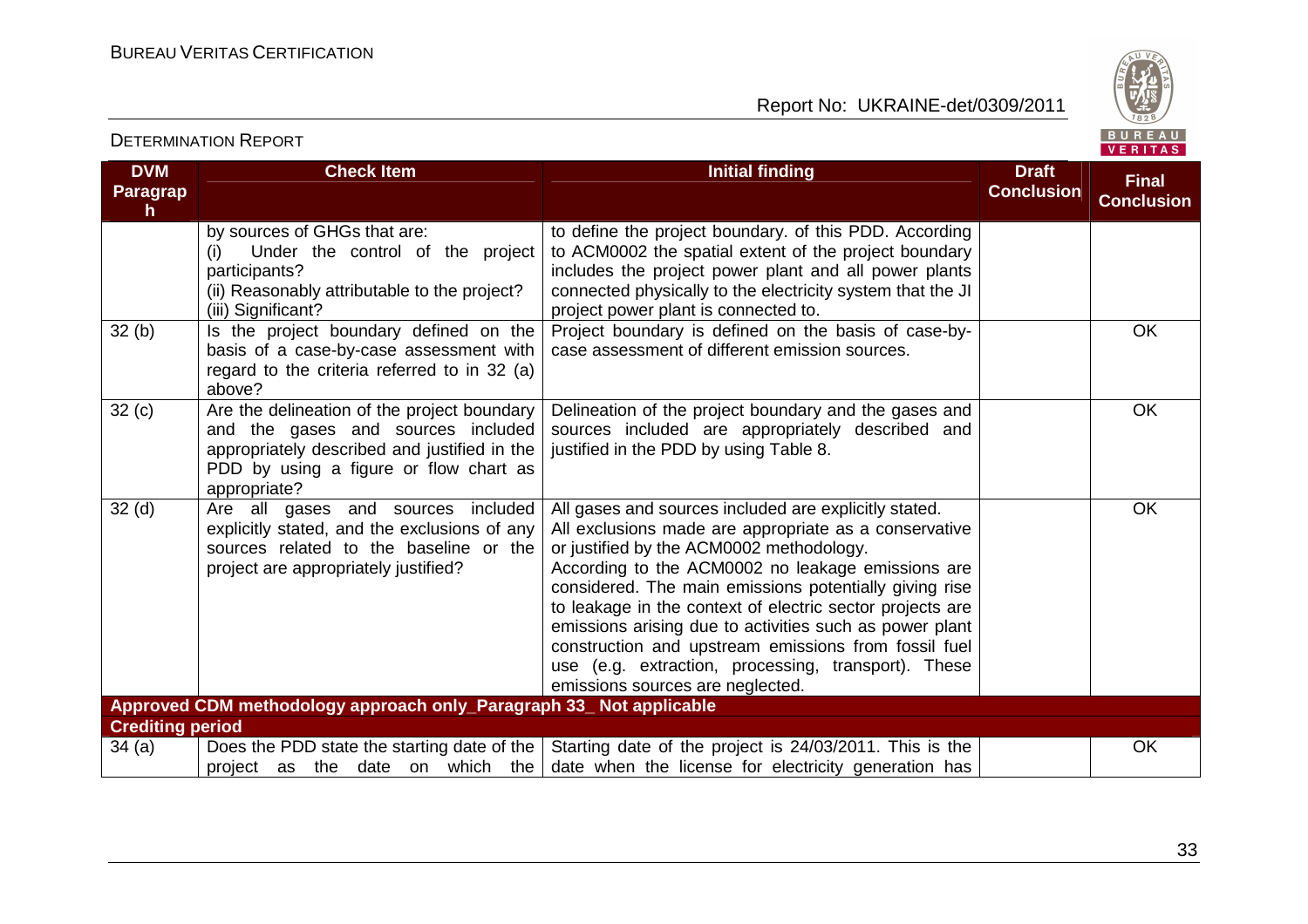

#### **DVM Paragraph Check Item Initial finding Check Item Initial finding Check Item Initial finding Check Item Initial finding Check Item Initial finding Check Item Initial finding Check Item Initial finding Check Item Initial finding Check Conclusion Final Conclusion**implementation or construction or real action of the project will begin or began? 34 (a)  $\vert$  Is the starting date after the beginning of Refer to 34 (a).  $\vert$  OK been received. 2000? 34 (b) Does the PDD state the expected operational lifetime of the project in years and months? 34 (c) Does the PDD state the length of the The operational lifetime of the project is 28 years or 336 months. **OK** crediting period in years and months? Length of the crediting period stated is 28 years or 336 months. Length of the crediting period within the first commitment period of the Kyoto Protocol is 1 year and 9 months or 21 months. Length of the crediting period after the first commitment period of the Kyoto Protocol: 26 years and 3 months or 315 months. **CAR 04.** The period of time given in Table 1 refers to the first commitment period under the Kyoto Protocol. The crediting period determined for the current project covers years from 2011 till 2038. Please check this and bring in line information provided in Tables 1 and 2 with one specified in Section C. Rename the respective tables accordingly throughoutthe PDD. **CAR 05.** It is stated in Section C.3 that the length of the crediting period (correct: the Kyoto Protocol first commitment period) makes 1 year and 9 months. Please, make respective corrections in Table 1. **CAR 06.** The number of years specified in Table 2 CAR04 CAR05 CAR06 **OK**  OK OK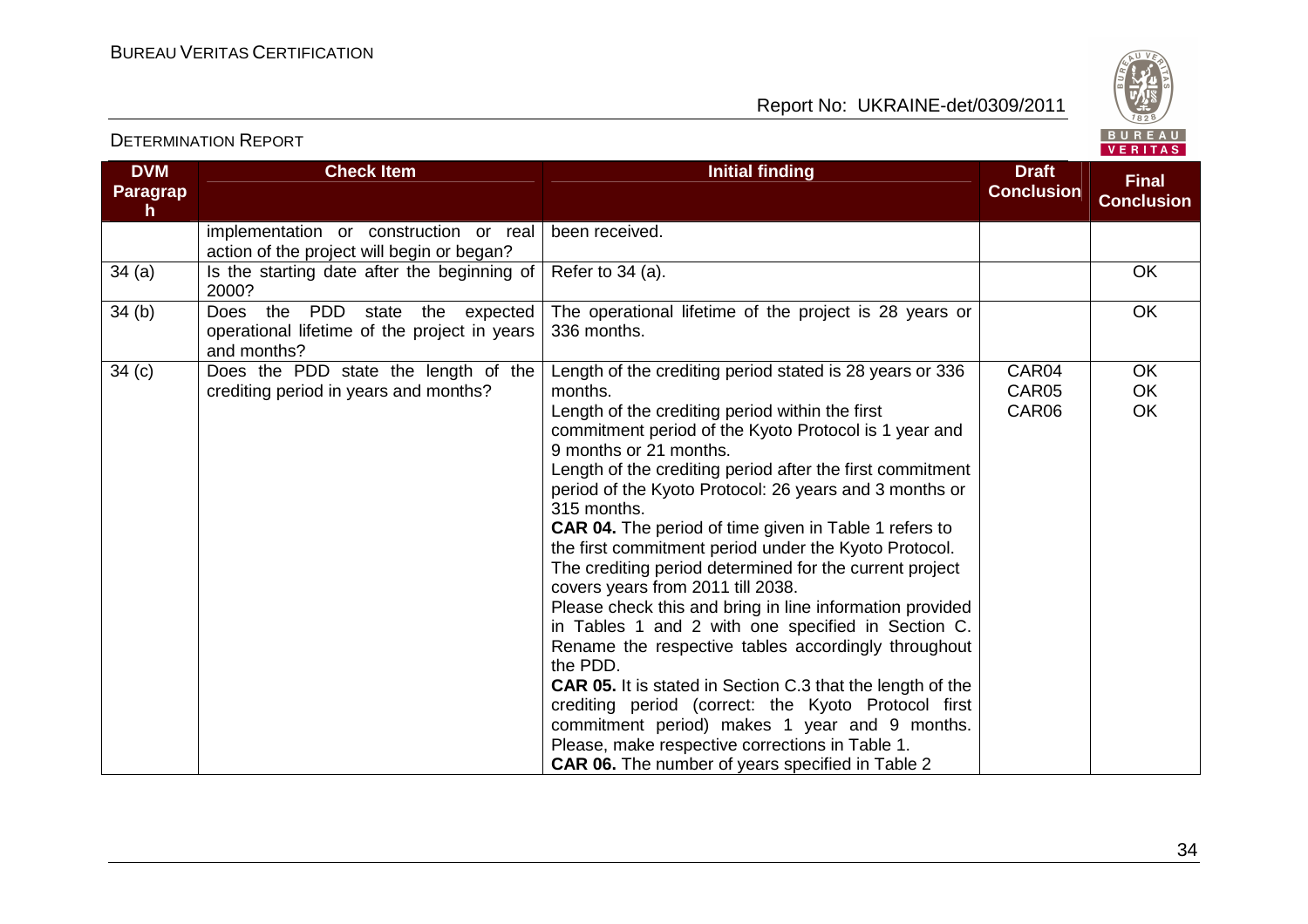Report No: UKRAINE-det/0309/2011



#### **DVM Paragraph Check Item Initial finding Check Item Initial finding Check Item Initial finding Check Item Initial finding Check Item Initial finding Check Item Initial finding Check Item Initial finding Check Item Initial finding Check Conclusion Final Conclusion**doesn't coincide with information provided further in the same table. Please, make it consistent. Start of the crediting period: 01/04/2011 which is the 34 (c) Is the starting date of the crediting period on or after the date of the first emission reductions or enhancements of net removals generated by the project?  $34$  (d)  $\sqrt{ }$  Does the PDD state that the crediting date after the first emission reductions were generated by the project  $\overline{OK}$  period for issuance of ERUs starts only after the beginning of 2008 and does not extend beyond the operational lifetime of the project? 34 (d) | If the crediting period extends beyond The crediting period defined as from 01/04/2011 till 2038 inclusive exceeds the project operational lifetime that was calculated for the period of 25 years only. **CAR 18.** How could it be explained? CAR 18 OK 2012, does the PDD state that the extension is subject to the host Party approval? Are the estimates of emission reductions or enhancements of net removals presented separately for those until 2012 and those after 2012? The status of emission reductions or enhancements of net removals generated by JI projects after the end of the first commitment period of the Kyoto Protocol may be determined by any relevant agreement under the UNFCCC. **OK Monitoring plan**  35 Does the PDD explicitly indicate which of the following approaches is used? − JI specific approach − Approved CDM methodology approach It is explicitly indicated that the monitoring plan is established in accordance with appendix B of the JI guidelines and further guidance on baseline setting and monitoring developed by the JISC applying the elements of the monitoring methodology contained inthe ACM0002. OK **JI specific approach only**

35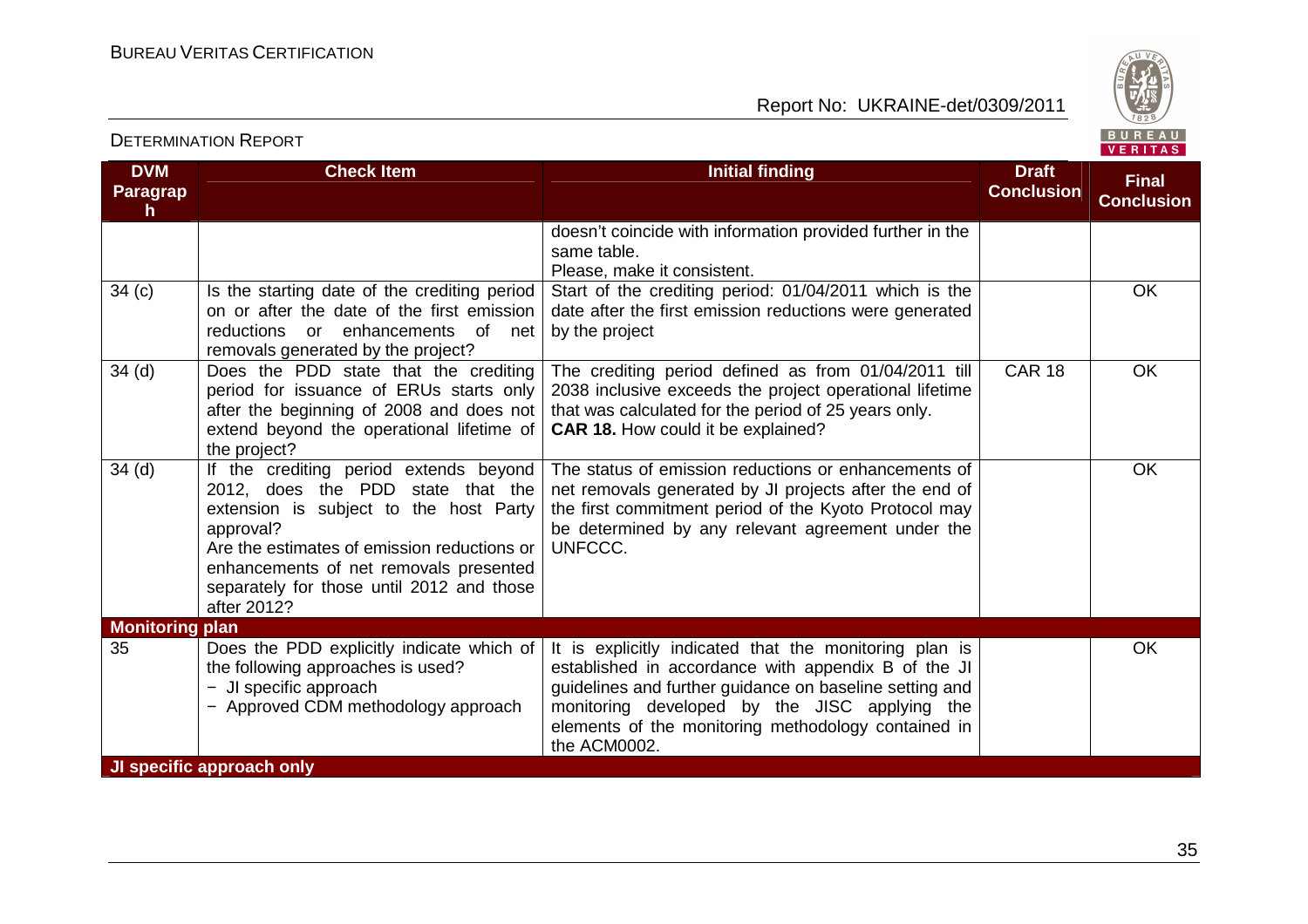

#### **DVM Paragraph**  $36(a)$ **Check Item Initial finding Check Item Initial finding Check Item Initial finding Check Item Initial finding Check Item Initial finding Check Item Initial finding Check Item Initial finding Check Item Initial finding Check Conclusion Final Conclusion**Does the monitoring plan describe: − All relevant factors and key characteristics that will be monitored? − The period in which they will be monitored? − All decisive factors for the control and reporting of project performance? The monitoring plan describes: - data to be monitored: as the project emissions according to the ACM0002 equals 0, the following two parameters for determining the baseline emissions are to be monitored: • Quantity of net electricity generation that is produced and fed into the grid  $\bullet$  CO<sub>2</sub> emission factor for grid connected power generation; - the period in which they will be monitored: continuously or/and monthly; - all decisive factors for the control and reporting of project performance: project activity reports provided by the plant; quality control (QC) and quality assurance (QA) procedures; the operational and management structure that will be applied in implementing the monitoring plan. **CAR 09.** It was revealed during the site visit, as well as it's mentioned in the PDD that monitoring will be carried out monthly. Accordingly units for the parameters values must be provided per month, not per year. Please, check this and make due corrections. Specific carbon dioxide non direct emissions factors for CAR09 OK 36 (b) Does the monitoring plan specify the indicators, constants and variables used that are reliable, valid and provide transparent picture of the emission of net reductions or enhancements consumption of electricity generated by power stations of united energy system of Ukraine approved by theDFP of Ukraine. **OK**

36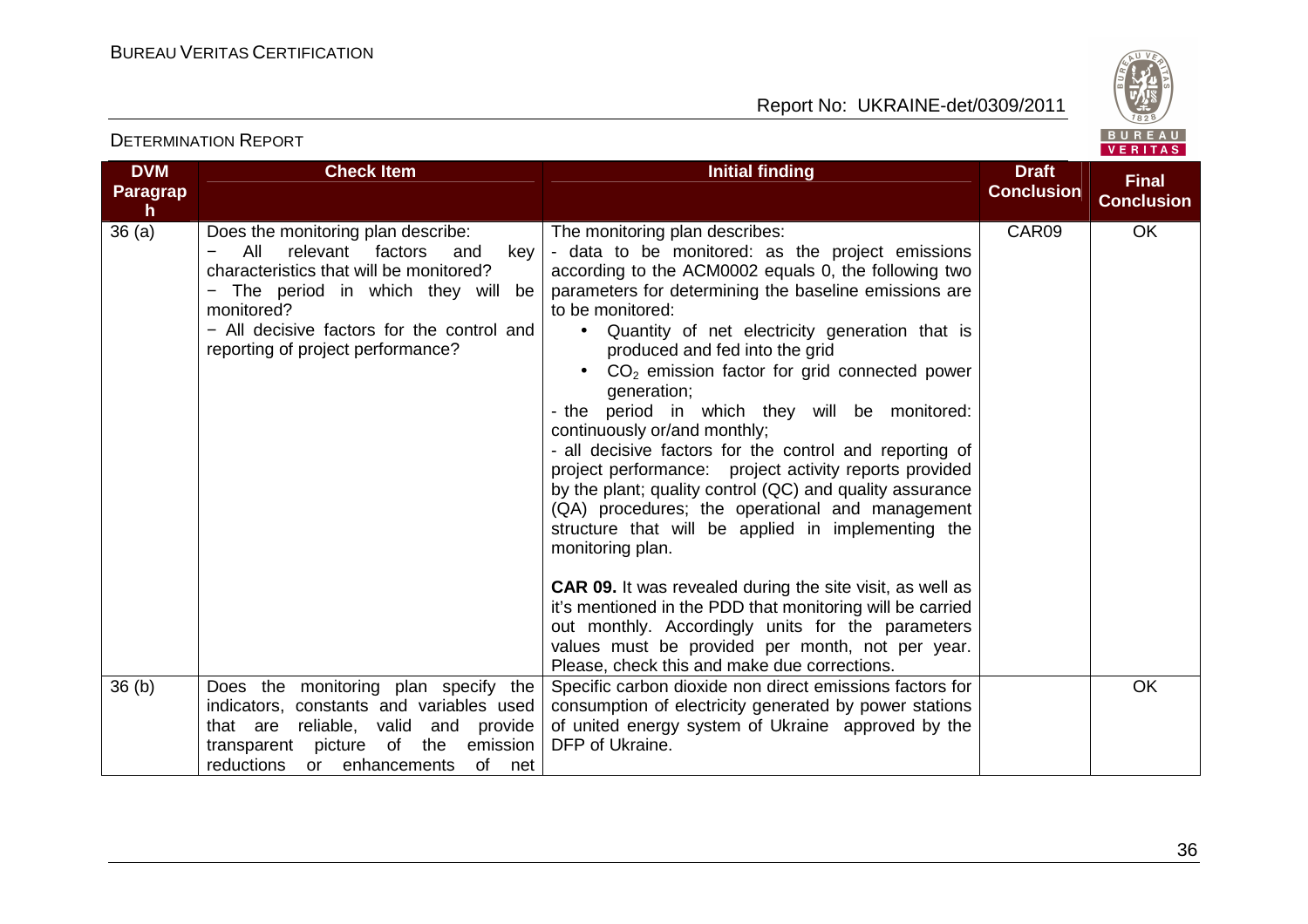

| <b>DVM</b><br>Paragrap            | <b>Check Item</b>                                             | <b>Initial finding</b>                                                                                      | <b>Draft</b><br><b>Conclusion</b> | <b>Final</b><br><b>Conclusion</b> |
|-----------------------------------|---------------------------------------------------------------|-------------------------------------------------------------------------------------------------------------|-----------------------------------|-----------------------------------|
| $\mathsf{h}$                      |                                                               |                                                                                                             |                                   |                                   |
| 36 <sub>(b)</sub>                 | removals to be monitored?<br>If default values are used:      | Refer to the above paragraph 36 (b)                                                                         |                                   | <b>OK</b>                         |
|                                   | Are accuracy and reasonableness                               |                                                                                                             |                                   |                                   |
|                                   | carefully balanced in their selection?                        |                                                                                                             |                                   |                                   |
|                                   | - Do the default values originate from                        |                                                                                                             |                                   |                                   |
|                                   | recognized sources?                                           |                                                                                                             |                                   |                                   |
|                                   | - Are the default values supported by                         |                                                                                                             |                                   |                                   |
|                                   | statistical analyses providing reasonable                     |                                                                                                             |                                   |                                   |
|                                   | confidence levels?                                            |                                                                                                             |                                   |                                   |
|                                   | - Are the default values presented in a                       |                                                                                                             |                                   |                                   |
|                                   | transparent manner?                                           |                                                                                                             |                                   |                                   |
| $36$ (b) (i)                      | For those values that are to be provided by $ $               | N/A                                                                                                         |                                   | OK                                |
|                                   | project participants,<br>does<br>the<br>the                   |                                                                                                             |                                   |                                   |
|                                   | monitoring plan clearly indicate how the                      |                                                                                                             |                                   |                                   |
|                                   | values are to be selected and justified?<br>For other values, |                                                                                                             |                                   | $\overline{OK}$                   |
| 36 (b) (ii)                       | - Does the monitoring plan clearly indicate                   | The monitoring plan clearly indicates the precise<br>references from which these default values are taken ( |                                   |                                   |
|                                   | the precise references from which these                       | Official information of NEIA)                                                                               |                                   |                                   |
|                                   | values are taken?                                             | N/A for conservativeness of the values.                                                                     |                                   |                                   |
|                                   | - Is the conservativeness of the values                       |                                                                                                             |                                   |                                   |
|                                   | provided justified?                                           |                                                                                                             |                                   |                                   |
| 36 (b) (iii)                      | For all data sources, does the monitoring                     | N/A                                                                                                         |                                   | OK                                |
|                                   | plan specify the procedures to be followed                    |                                                                                                             |                                   |                                   |
|                                   | if expected data are unavailable?                             |                                                                                                             |                                   |                                   |
| 36 <sub>(b)</sub> <sub>(iv)</sub> | Are International System Unit (SI units)                      | International System Units (SI units) are used.                                                             |                                   | OK                                |
|                                   | used?                                                         |                                                                                                             |                                   |                                   |
| 36 <sub>(b)</sub> <sub>(v)</sub>  | Does the<br>monitoring plan note<br>any                       | The monitoring plan notes a parameter that is used to                                                       |                                   | OK                                |
|                                   | parameters, coefficients, variables, etc.                     | calculate baseline emissions based on monitored data                                                        |                                   |                                   |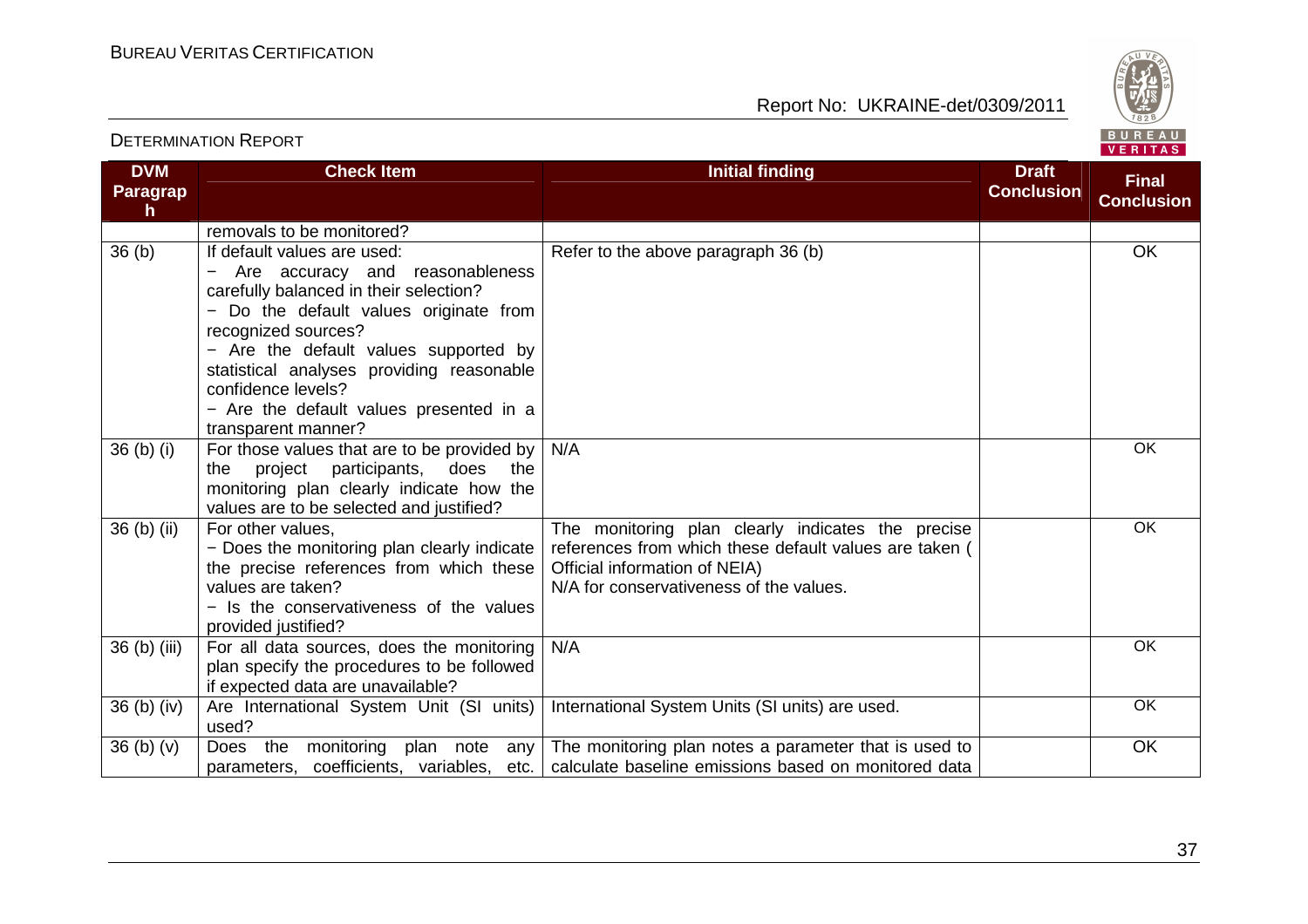Report No: UKRAINE-det/0309/2011



#### **DVM Paragraph Check Item Initial finding Check Item Initial finding Check Item Initial finding Check Item Initial finding Check Item Initial finding Check Item Initial finding Check Item Initial finding Check Item Initial finding Check Conclusion Final Conclusion**that are used to calculate baseline emissions or net removals but are obtained through monitoring?  $36$  (b) (v) Is the use of parameters, coefficients, of quantity of net electricity generation. variables, etc. consistent between the baseline and monitoring plan? 36 (c) Does the monitoring plan draw on the list There is consistency between parameters and used inbaseline and monitoring plan. **OK**  of standard variables contained in appendix B of "Guidance on criteria for baseline setting and monitoring"? 36 (d) Does the monitoring plan explicitly and The monitoring plan draws on the list of standard variables contained in appendix B of "Guidance on criteria for baseline setting and monitoring". **OK** clearly distinguish: (i) Data and parameters that are not monitored throughout the crediting period, but are determined only once (and thus remain fixed throughout the crediting period), and that are available already at the stage of determination? (ii) Data and parameters that are not monitored throughout the crediting period, but are determined only once (and thus remain fixed throughout the crediting period), but that are not already available at the stage of determination? (iii) Data and parameters that are monitored throughout the crediting period? 36 (e) Does the monitoring plan describe the Description of the monitoring plan in Section D.1 explicitly and clearly distinguishes: (i) N/A (ii) N/A. iii) Refer to 36 (a). **OK**  methods employed for data monitoring The methods used (electricity meters within the automated system for commercial metering of CL02 OK

38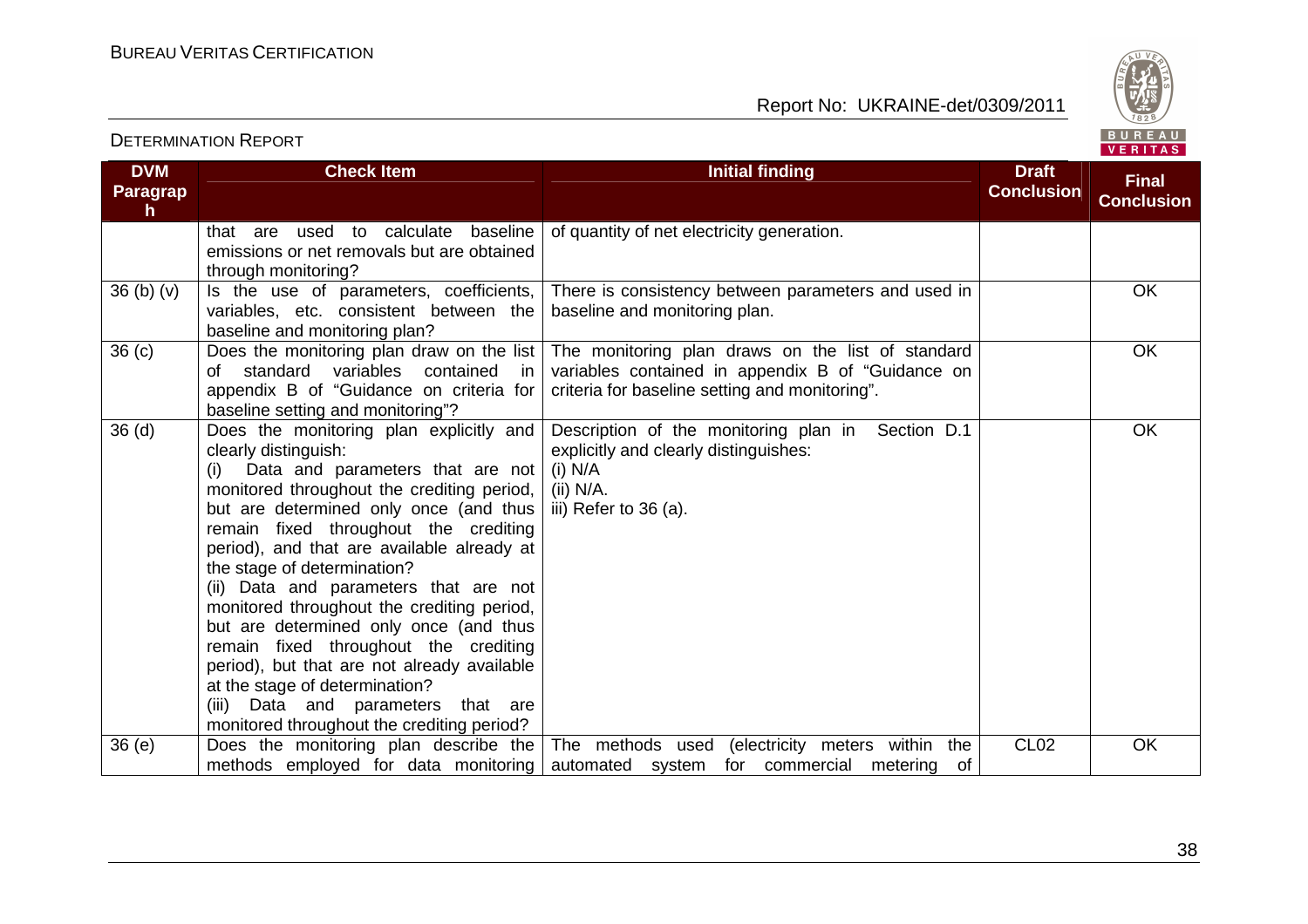

#### **DVM Paragraph Check Item Initial finding Check Item Initial finding Check Item Initial finding Initial finding Draft Conclusion Final Conclusion**(including its frequency) and recording?  $\Box$  electricity on-site ) and data collection frequency recordina (continuously or monthly) and (electronic/paper) are clearly defined in the monitoring plan These are Formulae: 36 (f) Does the monitoring plan elaborate all algorithms and formulae used for the haseline estimation/calculation of project emissions/removals and emissions/removals or direct monitoring of emission reductions from the project, leakage, as appropriate? 36 (f) (i)  $\vert$  is the underlying rationale for the (D.1-1) – (D.1-3) for project emissions, (D.1-4) – (D.1-6) for baseline emissions, (D. 1-7) – (D.1-8) for leakage, (D.1-9) for emission reduction. **OK** algorithms/formulae explained? 36 (f) (ii)  $\vert$  Are consistent variables, equation formats, Yes OKsubscripts etc. used? 36 (f) (iii) Are all equations numbered? All equations are numbered and a set of the oK Consistent variables, equation formats, subscripts etc. are used. All equations are numbered **OK**  $\overline{OK}$ 36 (f) (iv)  $\overline{\phantom{a}}$  Are all variables, with units indicated defined? the Yes OK $36$  (f) (v) Is the conservativeness of the algorithms/procedures justified? 36 (f) (v)  $\vert$  To the extent possible, are methods to N/A OK quantitatively account for uncertainty in key parameters included? 36 (f) (vi)  $\vert$  is consistency between the elaboration of N/A OK the baseline scenario and the procedure for calculating the emissions or net removals of the baseline ensured? 36 (f) (vii)  $\,$  Are any parts of the algorithms or formulae  $\,$  All formulae are clearly explained  $\,$ There is consistency between the elaboration on the baseline scenario and calculating the baseline emission in the monitoring plan and on spreadsheet.OK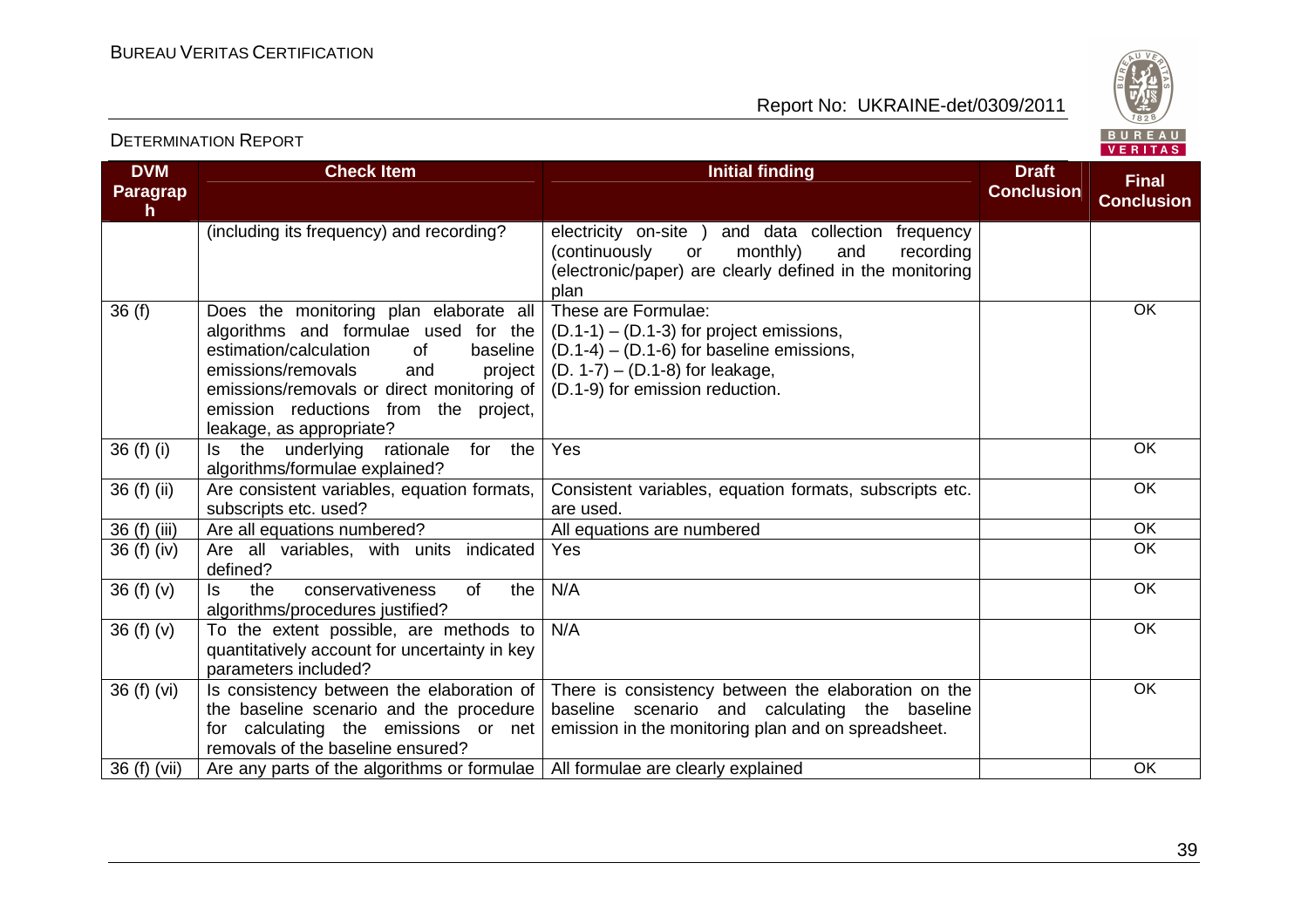Report No: UKRAINE-det/0309/2011



#### **DVM Paragraph Check Item Initial finding Check Item Initial finding Check Item Initial finding Check Item Initial finding Check Item Initial finding Check Item Initial finding Check Item Initial finding Check Item Initial finding Check Conclusion Final Conclusion**that are not self-evident explained? 36 (f) (vii)  $\vert$  is it justified that the procedure is technical consistent with standard procedures in the relevant sector? 36 (f) (vii) Are references provided as necessary?  $\parallel$  N/A  $\parallel$  OK Yes, the monitoring is in line with current operational routines. **OK**  OK36 (f) (vii) Are implicit and explicit key assumptions explained in a transparent manner? 36 (f) (vii)  $\vert$  is it clearly stated which assumptions and All key assumptions are explained in a transparent manner if needed. procedures have significant uncertainty associated with them, and how such uncertainty is to be addressed? 36 (f) (vii)  $\vert$  is the uncertainty of key parameters N/A OK described and, where possible, is an uncertainty range at 95% confidence level for key parameters for the calculation of emission reductions or enhancements of net removals provided? The quantity of electricity exported and the quantity of electricity imported will be measured by electric meters. The data measured are used for the commercial transactions of the company, therefore they are well verified. Cross check measurement results with records for sold electricity will be done periodically. **OK**  $36$  (g)  $\qquad$  Does the monitoring plan identify a national or international monitoring standard if such standard has to be and/or is applied to certain aspects of the project? Does the monitoring plan provide a reference as to where a detailed description of the standard can be found? 36 (h) Does the monitoring plan document N/A OK for statistical techniques, if used N/A OK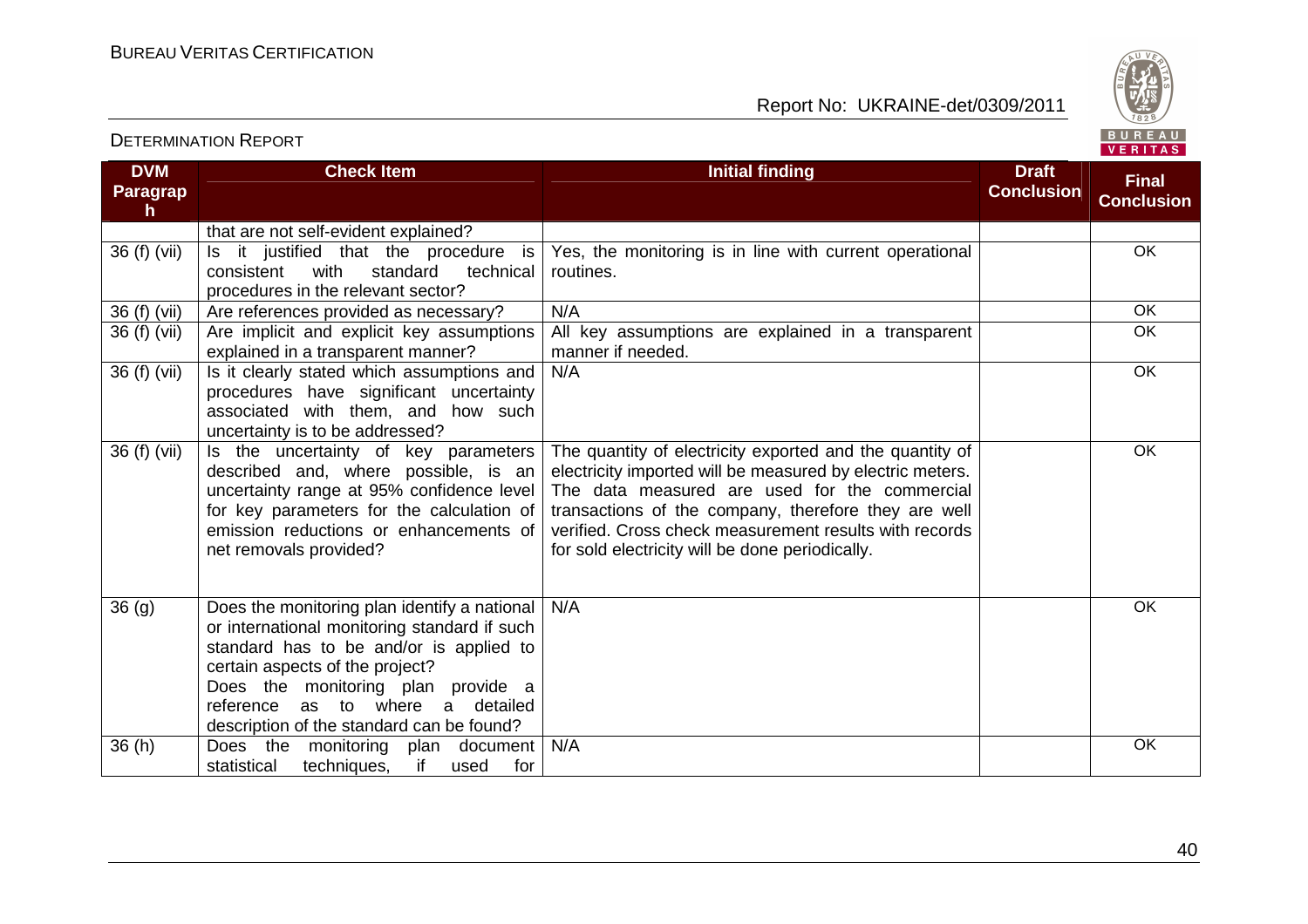Report No: UKRAINE-det/0309/2011



#### **DVM Paragraph Check Item Initial finding Check Item Initial finding Check Item Initial finding Check Item Initial finding Check Item Initial finding Check Item Initial finding Check Item Initial finding Check Item Initial finding Check Conclusion Final Conclusion**monitoring, and that they are used in a conservative manner? 36 (i) Does the monitoring plan present the quality assurance and control procedures for the monitoring process, including, as appropriate, information on calibration and on how records on data and/or method validity and accuracy are kept and made available upon request? 36 (j) Does the monitoring plan clearly identify QC/QA procedures are outlined in PDD Section D.2. These are routine enterprise procedures. OK the responsibilities and the authority regarding the monitoring activities? The operational and management structure that the project participants will implement in order to monitor emission reduction generated by the project is described in sufficient detail in PDD Section D.3. **CL 04.** Please, explain what the abbreviation SCADA in Figure 4 "Operational and Management Structure stands for or provide a reference for its full name as a footnote **FAR 01.** Operational and Management structure with assigned roles and responsibilities must be officially documented and communicated to the personnel involved in the monitoring procedure. Monitoring techniques are in line with current operation CL04 FAR01 OK **FAR01**  $36 (k)$  Does the monitoring plan, on the whole, reflect good monitoring practices appropriate to the project type? If it is a JI LULUCF project, is the good practice guidance developed by IPCC applied? 36 (l) | Does the monitoring plan provide, in | Tables D.1.1.1 and D.1.1.3 provide compilation of all | when the OK routines at the enterprise. **OK**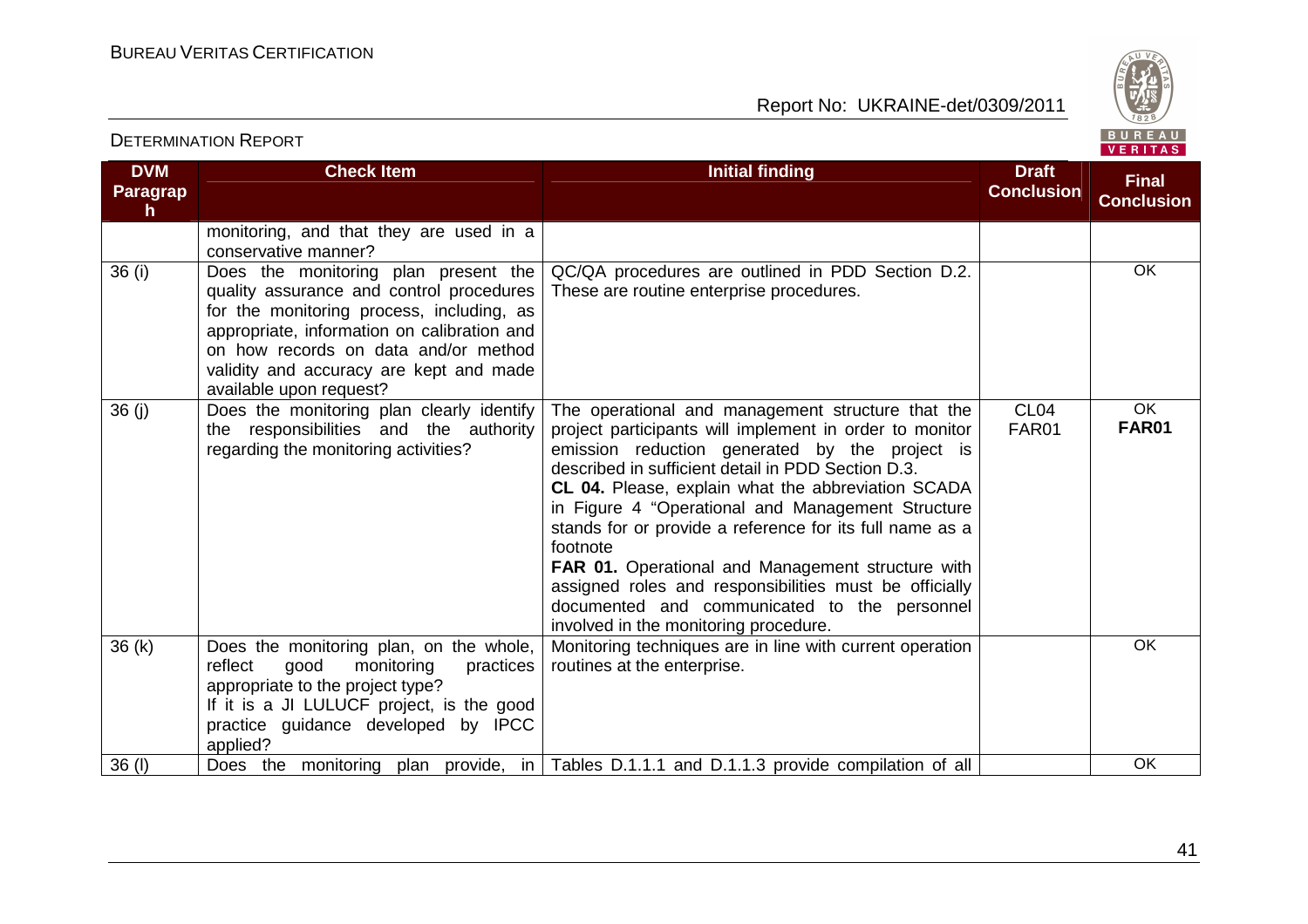Report No: UKRAINE-det/0309/2011



#### **DVM Paragraph Check Item Initial finding Check Item Initial finding Check Item Initial finding Initial finding Draft Conclusion Final Conclusion**tabular form, a complete compilation of the data that need to be collected for its application, including data that are measured or sampled and data that are collected from other sources but not including data that are calculated with equations? 36 (m) Does the monitoring plan indicate that the data needed to monitor project and baseline emissions. data monitored and required for verification are to be kept for two years after the last transfer of ERUs for the project? 37 If selected elements or combinations of The monitoring methodology contained in ACM0002 requires that all data collected as part of monitoring should be archived electronically and be kept at least for 2 years after the end of the last crediting period. The selected elements or combination, together with**OK** approved CDM methodologies or for methodological tools are used establishing the monitoring plan, are the selected elements or combination, together with elements supplementary developed by the project participants in line with 36 above? **Approved CDM methodology approach only\_Paragraphs 38(a) – 38(d)\_Not applicable**  elements supplementary developed by the project participants are in line with 36 above.**OK Applicable to both JI specific approach and approved CDM methodology approach\_Paragraph 39\_Not applicable Leakage JI specific approach only**  40 (a) Does the PDD appropriately describe an assessment of the potential leakage of the project and appropriately explain which sources of leakage are to be calculated and which can be neglected? According to the ACM0002 no leakage emissions are considered. The main emissions potentially giving rise to leakage in the context of electric sector projects are emissions arising due to activities such as power plant construction and upstream emissions from fossil fuel OK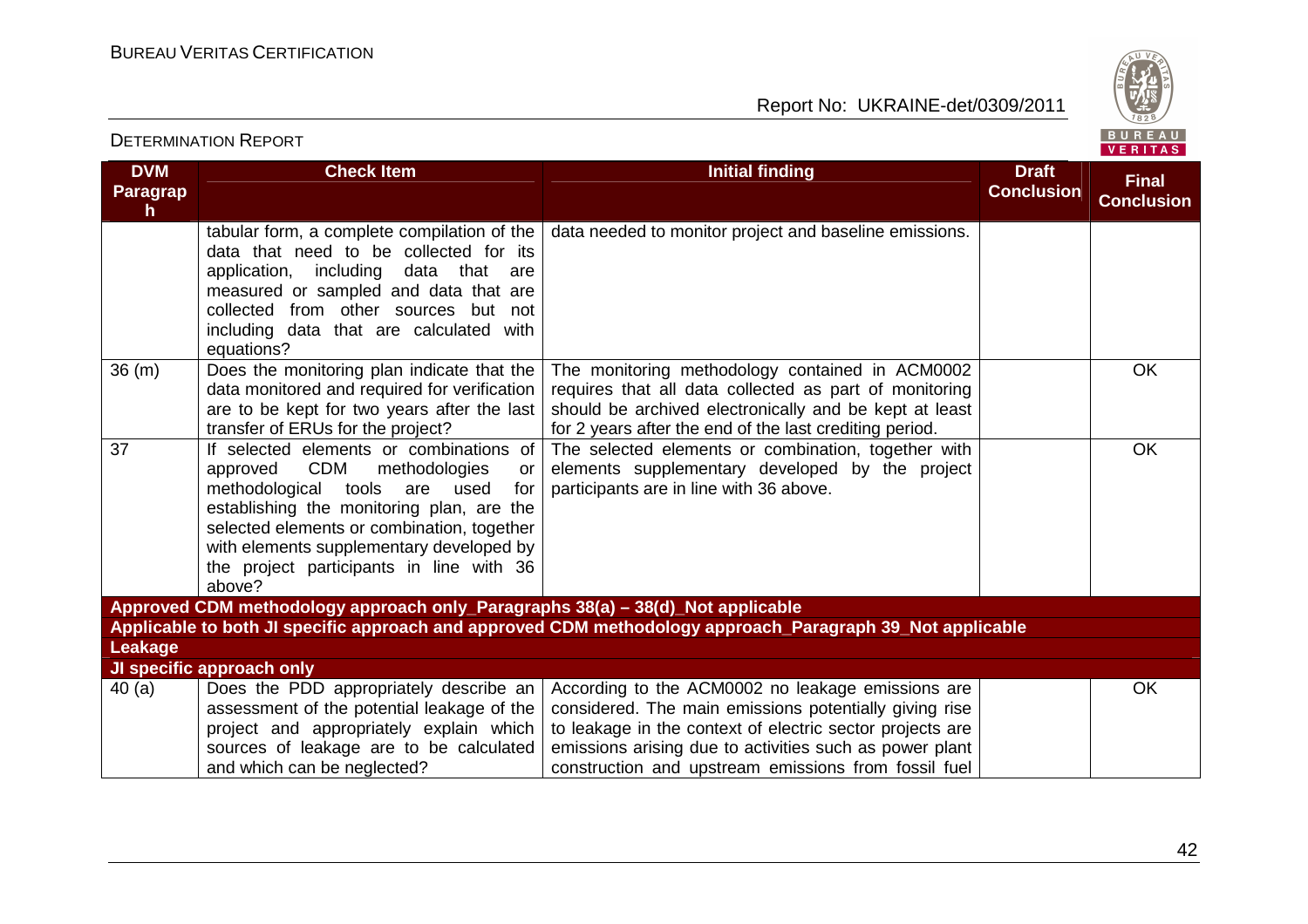

#### **DVM Paragraph Check Item Initial finding Check Item Initial finding Check Item Initial finding Check Item Initial finding Check Item Initial finding Check Item Initial finding Check Item Initial finding Check Item Initial finding Check Conclusion Final Conclusion**use (e.g. extraction, processing, transport). Theseemissions sources are neglected. 40 (b) Does the PDD provide a procedure for an ex ante estimate of leakage? **Approved CDM methodology approach only\_Paragraph 41\_Not applicable** N/A OK **Estimation of emission reductions or enhancements of net removals**  The project activity will use Option I - Monitoring of the 42 Does the PDD indicate which of the following approaches it chooses? (a) Assessment of emissions or net removals in the baseline scenario and in the project scenario (b) Direct assessment of emission reductions emissions in the project scenario and the baseline scenario. **CL 06.** Please, explain the origin of figures and calculation algorithm for the data presented in Section E, as well as in the excel calculation spreadsheet. Were the estimations provided there made on real data or any expert investigations? (References must be provided). Provide an example of estimation for anyyear/years of the crediting period (a) Project emissions according to the ACM0002 equal CL06 OK43 If the approach (a) in 42 is chosen, does the PDD provide ex ante estimates of: (a) Emissions or net removals for the project scenario (within the project boundary)? (b) Leakage, as applicable? (c) Emissions or net removals for the baseline scenario (within the project boundary)? (d) Emission reductions or enhancements of net removals adjusted by leakage? 44 If the approach (b) in 42 is chosen, does N/A COK zero; (b) N/A; (c) Emissions for the baseline scenario (Section E.4); (d) N/A OK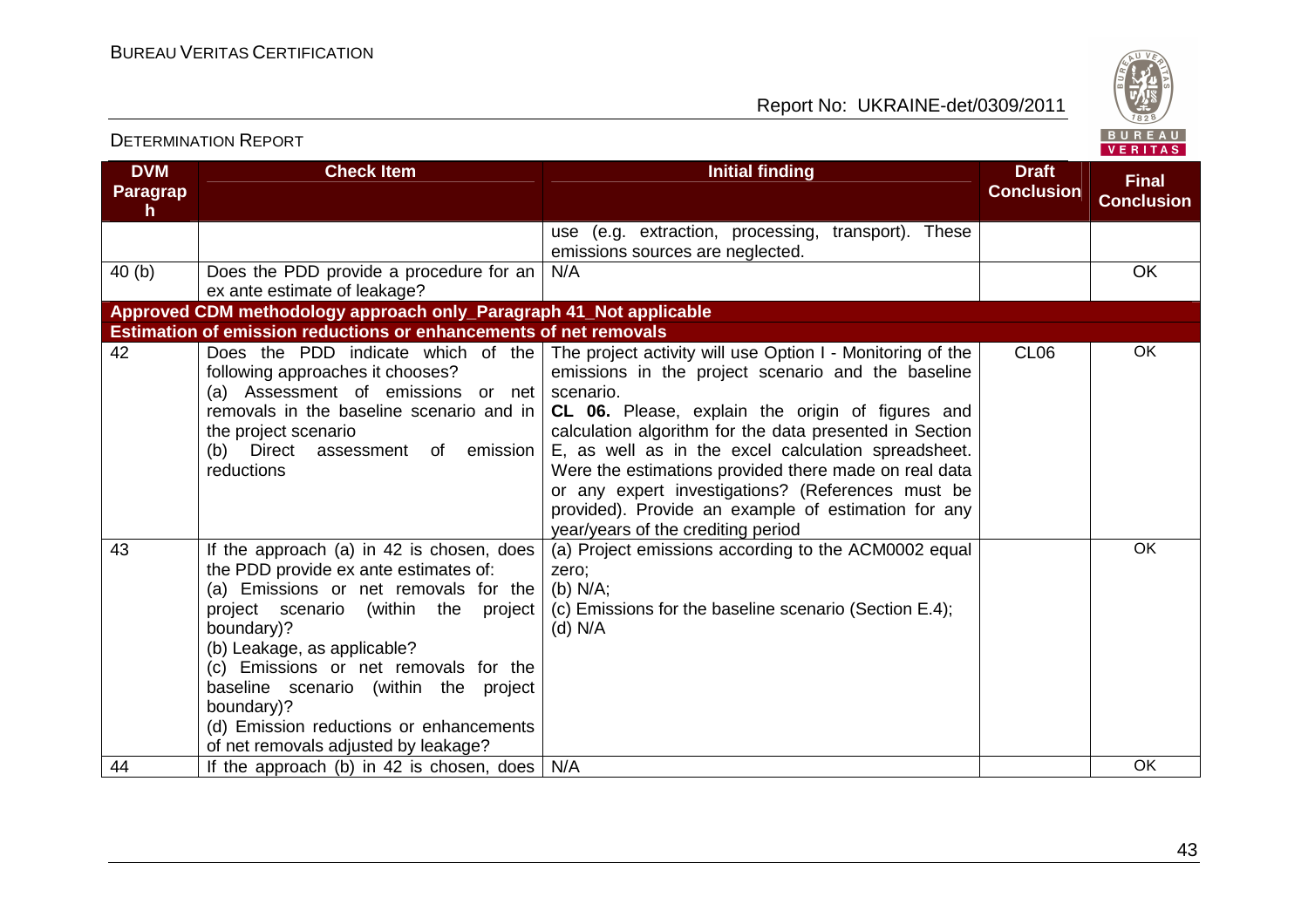Report No: UKRAINE-det/0309/2011



#### **DVM Paragraph Check Item Initial finding Check Item Initial finding Check Item Initial finding Check Item Initial finding Check Item Initial finding Check Item Initial finding Check Item Initial finding Check Item Initial finding Check Conclusion Final Conclusion**the PDD provide ex ante estimates of: (a) Emission reductions or enhancements of net removals (within the project boundary)? (b) Leakage, as applicable? (c) Emission reductions or enhancements of net removals adjusted by leakage? 45 For both approaches in 42 (a) Are the estimates in 43 or 44 given: (i) On a periodic basis? (ii) At least from the beginning until the end of the crediting period? (iii) On a source-by-source/sink-by-sink basis? (iv) For each GHG? (v) In tones of  $CO<sub>2</sub>$  equivalent, using global warming potentials defined by decision 2/CP.3 or as subsequently revised in accordance with Article 5 of the Kyoto Protocol? (b) Are the formula used for calculating the estimates in 43 or 44 consistent throughout the PDD? (c) For calculating estimates in 43 or 44, are key factors influencing the baseline emissions or removals and the activity level of the project and the emissions or net removals as well as risks associated (a) Estimates in 43 are given on the periodic basis, from the beginning until the end of the crediting period, in tones of  $CO<sub>2</sub>$ , on a source-by-source basis, for  $CO<sub>2</sub>$ as per the ACM0002 (b) The formulae used in PDD are consistent. (c) Key factors influencing the baseline emissions and the activity level of the project and the project emissions are taken into account, as appropriate. (d) Data sources used for calculating the estimates are clearly identified, reliable and transparent. (e) Default value of grid emission factor is taken from identified sources. (f) Estimation in 43 is based on conservative assumptions and the most plausible scenario in a transparent manner. (g) Estimates in 43 are consistent throughout the PDD. (h) The annual average of estimated emission reductions calculated by dividing the total estimated emission reductions over the crediting period by the total months of the crediting period and multiplying by twelve.OK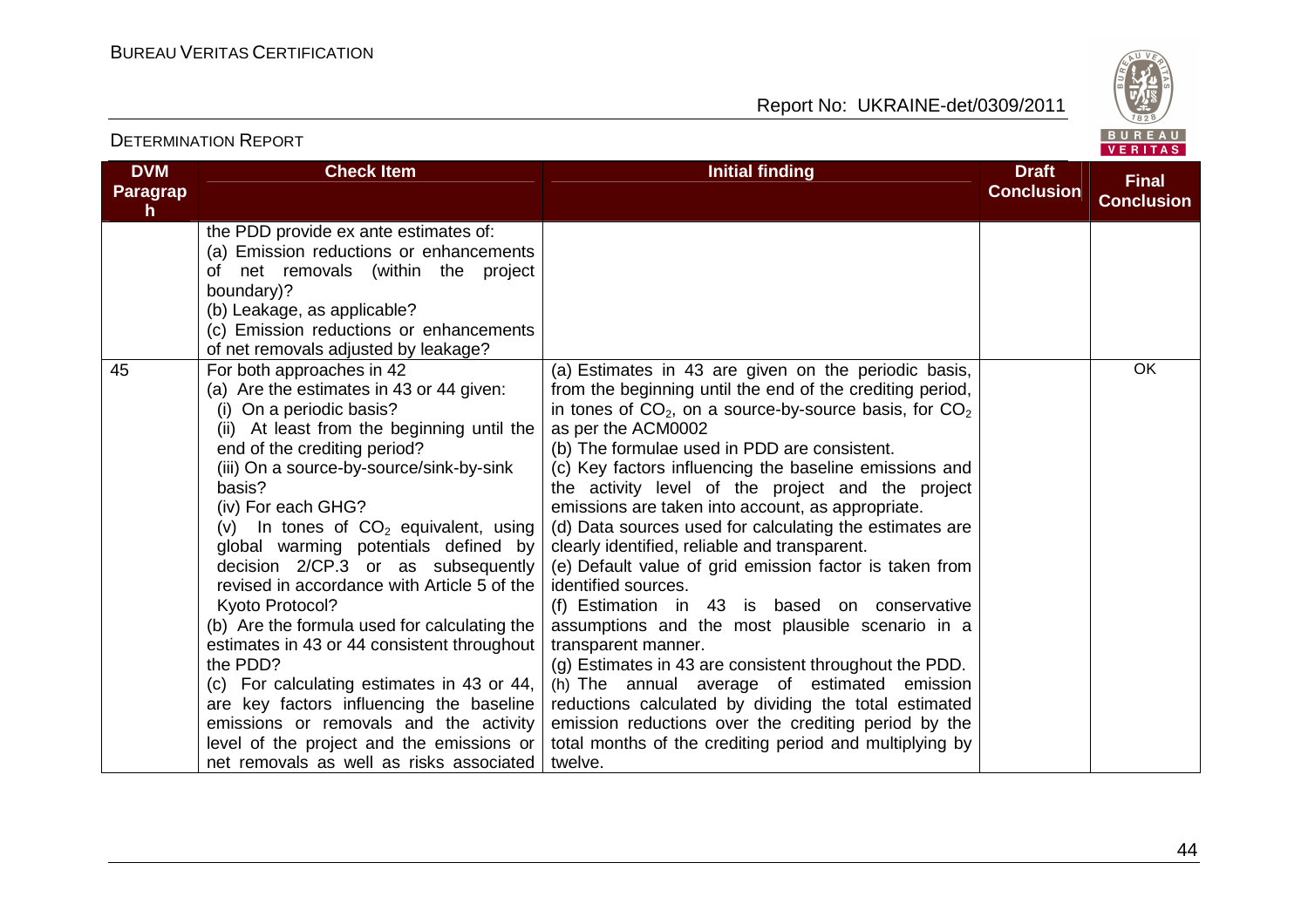

| <b>DVM</b><br><b>Paragrap</b><br>h. | <b>Check Item</b>                                                                                                                                                                                                                                                                                                                                                                                                                                                                                                                                                                                                                                                                                                                                                                                                                                                                                                                                             | <b>Initial finding</b>                                                                                                                                                                          | <b>Draft</b><br><b>Conclusion</b> | <b>Final</b><br><b>Conclusion</b> |
|-------------------------------------|---------------------------------------------------------------------------------------------------------------------------------------------------------------------------------------------------------------------------------------------------------------------------------------------------------------------------------------------------------------------------------------------------------------------------------------------------------------------------------------------------------------------------------------------------------------------------------------------------------------------------------------------------------------------------------------------------------------------------------------------------------------------------------------------------------------------------------------------------------------------------------------------------------------------------------------------------------------|-------------------------------------------------------------------------------------------------------------------------------------------------------------------------------------------------|-----------------------------------|-----------------------------------|
|                                     | with the project taken into account, as<br>appropriate?<br>(d) Are data sources used for calculating<br>the estimates in 43 or 44 clearly identified,<br>reliable and transparent?<br>(e) Are emission factors (including default<br>emission factors) if used for calculating the<br>estimates in 43 or 44 selected by carefully<br>balancing accuracy and reasonableness,<br>and appropriately justified of the choice?<br>(f) Is the estimation in 43 or 44 based on<br>conservative assumptions and the most<br>plausible scenarios in a transparent<br>manner?<br>Are the estimates in 43 or 44<br>(g)<br>consistent throughout the PDD?<br>(h) Is the annual average of estimated<br>emission reductions or enhancements of<br>net removals calculated by dividing the<br>total estimated emission reductions or<br>enhancements of net removals over the<br>crediting period by the total months of the<br>crediting period and multiplying by twelve? |                                                                                                                                                                                                 |                                   |                                   |
| 46                                  | If the calculation of the baseline emissions<br>or net removals is to be performed ex post,<br>does the PDD include an illustrative ex<br>ante<br>emissions<br>net<br>removals<br><b>or</b><br>calculation?                                                                                                                                                                                                                                                                                                                                                                                                                                                                                                                                                                                                                                                                                                                                                   | Illustrative ex-ante estimation of emission reduction is<br>made on the excel spreadsheet made available to AIE.<br>No calculation errors were observed with a reservation<br>concerning CL 06. |                                   | <b>OK</b>                         |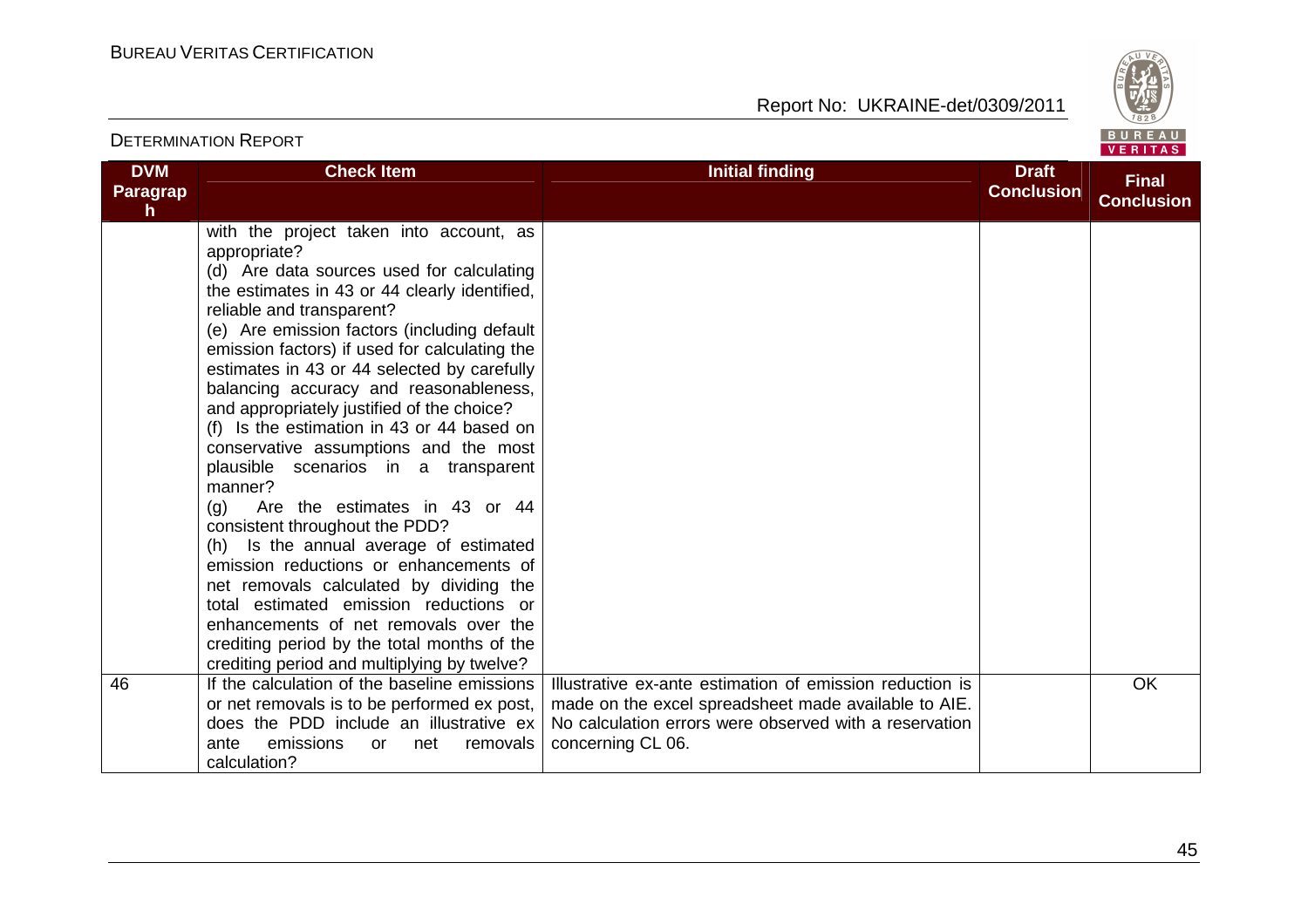

| <b>DVM</b><br><b>Paragrap</b><br>h | <b>Check Item</b>                                                                                                                                                                                                                                                                                                                                                     | <b>Initial finding</b>                                                                                                                                                                                                                                                                                                                                                                                                                                                                                        | <b>Draft</b><br><b>Conclusion</b> | <b>Final</b><br><b>Conclusion</b> |
|------------------------------------|-----------------------------------------------------------------------------------------------------------------------------------------------------------------------------------------------------------------------------------------------------------------------------------------------------------------------------------------------------------------------|---------------------------------------------------------------------------------------------------------------------------------------------------------------------------------------------------------------------------------------------------------------------------------------------------------------------------------------------------------------------------------------------------------------------------------------------------------------------------------------------------------------|-----------------------------------|-----------------------------------|
|                                    | Approved CDM methodology approach only_Paragraphs 47(a) - 47(b)_Not applicable                                                                                                                                                                                                                                                                                        |                                                                                                                                                                                                                                                                                                                                                                                                                                                                                                               |                                   |                                   |
|                                    | <b>Environmental impacts</b>                                                                                                                                                                                                                                                                                                                                          |                                                                                                                                                                                                                                                                                                                                                                                                                                                                                                               |                                   |                                   |
| 48 (a)                             | <b>PDD</b><br><b>Does</b><br>attach<br>the<br>list<br>and<br>documentation on the analysis<br>of the<br>environmental impacts of the project,<br>transboundary<br>impacts,<br>including<br>in i<br>accordance with procedures as determined<br>by the host Party?                                                                                                     | PDD Section F.1 provides data showing that the wind<br>power plants with internal electricity transmission<br>cables do not present the types of activities or facilities<br>which present an increased environmental hazard. The<br>operation of WPP with internal electricity transmission<br>lines does not produce waste and does not cause<br>particle or liquids emissions into the environment, and<br>does not result in non-reversible or critical changes in<br>the atmo-, hydro-, or lithospheres. | CAR10<br>CAR11                    | <b>OK</b><br><b>OK</b>            |
|                                    |                                                                                                                                                                                                                                                                                                                                                                       | The project has no transboundary impacts.                                                                                                                                                                                                                                                                                                                                                                                                                                                                     |                                   |                                   |
|                                    |                                                                                                                                                                                                                                                                                                                                                                       | <b>CAR 10.</b> Please provide EIA for the project.<br><b>CAR 11.</b> Please provide the correct name for the<br>Ministry of Environment on p.36 of the PDD                                                                                                                                                                                                                                                                                                                                                    |                                   |                                   |
| 48 (b)                             | If the analysis in 48 (a) indicates that the<br>environmental impacts are considered<br>significant by the project participants or the<br>host Party, does the PDD provide<br>conclusion and all references to supporting<br>documentation of an environmental impact<br>assessment undertaken in accordance with<br>the procedures as required by the host<br>Party? | The environmental impacts are not considered<br>significant by the host Party. Section F.2 describes the<br>most important impact of the project on the<br>environment. All anticipated environmental effects and<br>mitigation measures will be described in EIA that at the<br>of determination<br>time<br>undergoing<br>final<br>was<br>development process and will be subject to approval by<br>the relevant Ukrainian authorities mandated by the<br>Ministry of Environmental Protection of Ukraine.   |                                   | <b>OK</b>                         |
|                                    | <b>Stakeholder consultation</b>                                                                                                                                                                                                                                                                                                                                       |                                                                                                                                                                                                                                                                                                                                                                                                                                                                                                               |                                   |                                   |
| 49                                 | If stakeholder consultation was undertaken                                                                                                                                                                                                                                                                                                                            | Meetings with the local stakeholders during the project                                                                                                                                                                                                                                                                                                                                                                                                                                                       |                                   | <b>OK</b>                         |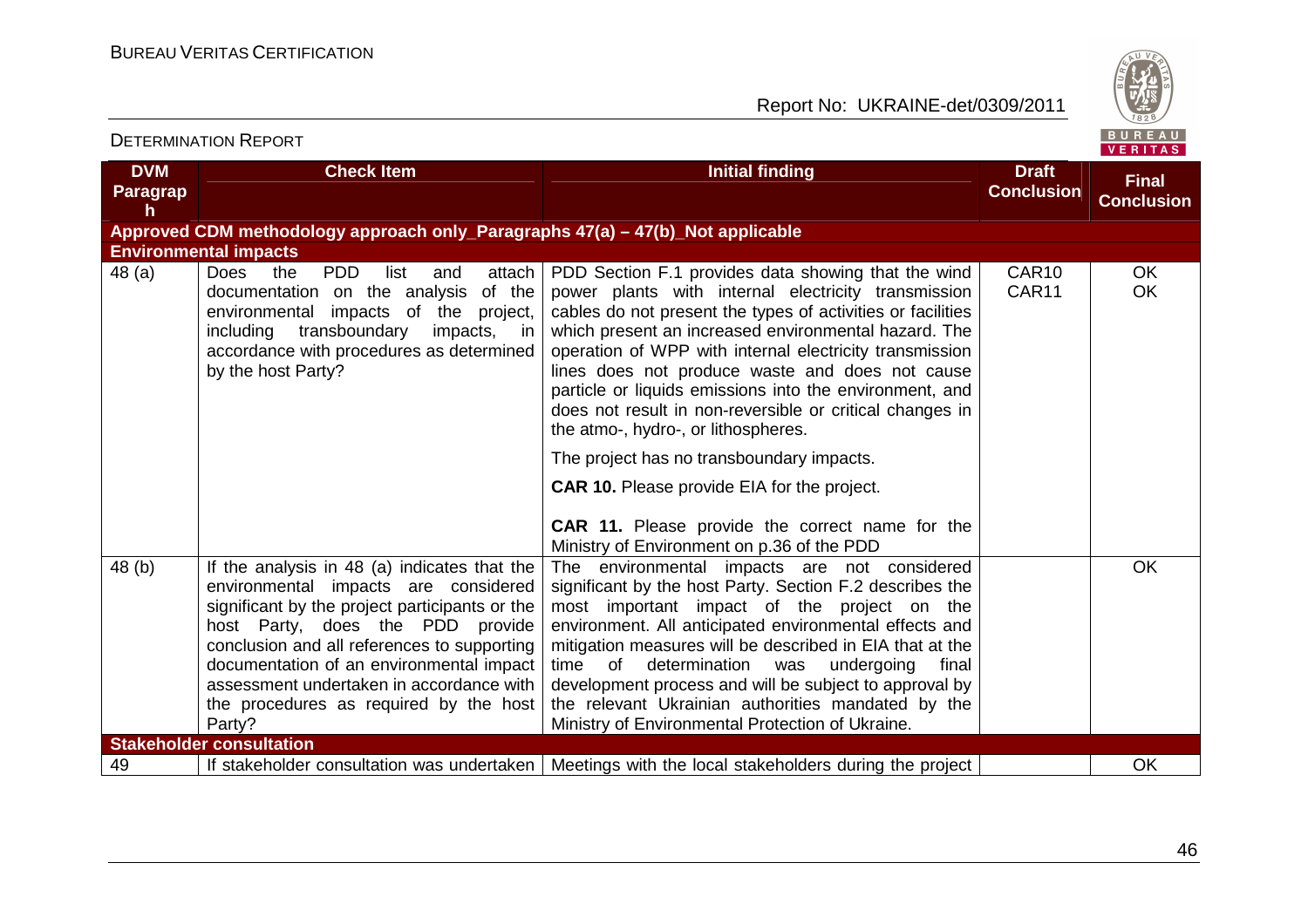

| <b>DVM</b><br><b>Paragrap</b><br>h.                                                                                 | <b>Check Item</b>                                                                                                                                                                                                                                                                                                     | Initial finding                                                                                                                                                                                                                                                           | <b>Draft</b><br><b>Conclusion</b> | <b>Final</b><br><b>Conclusion</b> |  |
|---------------------------------------------------------------------------------------------------------------------|-----------------------------------------------------------------------------------------------------------------------------------------------------------------------------------------------------------------------------------------------------------------------------------------------------------------------|---------------------------------------------------------------------------------------------------------------------------------------------------------------------------------------------------------------------------------------------------------------------------|-----------------------------------|-----------------------------------|--|
|                                                                                                                     | accordance with the procedure as<br>in.<br>required by the host Party, does the PDD<br>provide:<br>A list of stakeholders from whom<br>(a)<br>comments on the projects have been<br>received, if any?<br>(b) The nature of the comments?<br>(c) A description on whether and how the<br>comments have been addressed? | development period were organized by the PPs. (For<br>the detailed accords of these meetings, please, refer to<br>Category 2 Documents (#18, #19) of Section 7<br>References of the present Report).<br>No negative comments were received during the public<br>hearings. |                                   |                                   |  |
| Determination regarding small-scale projects (additional elements for assessment)_Paragraphs 50 - 57_Not applicable |                                                                                                                                                                                                                                                                                                                       |                                                                                                                                                                                                                                                                           |                                   |                                   |  |
| Determination regarding land use, land-use change and forestry projects Paragraphs 58 - 64(d) Not applicable        |                                                                                                                                                                                                                                                                                                                       |                                                                                                                                                                                                                                                                           |                                   |                                   |  |
|                                                                                                                     | Determination regarding programmes of activities_Paragraphs 66 – 73_Not applicable                                                                                                                                                                                                                                    |                                                                                                                                                                                                                                                                           |                                   |                                   |  |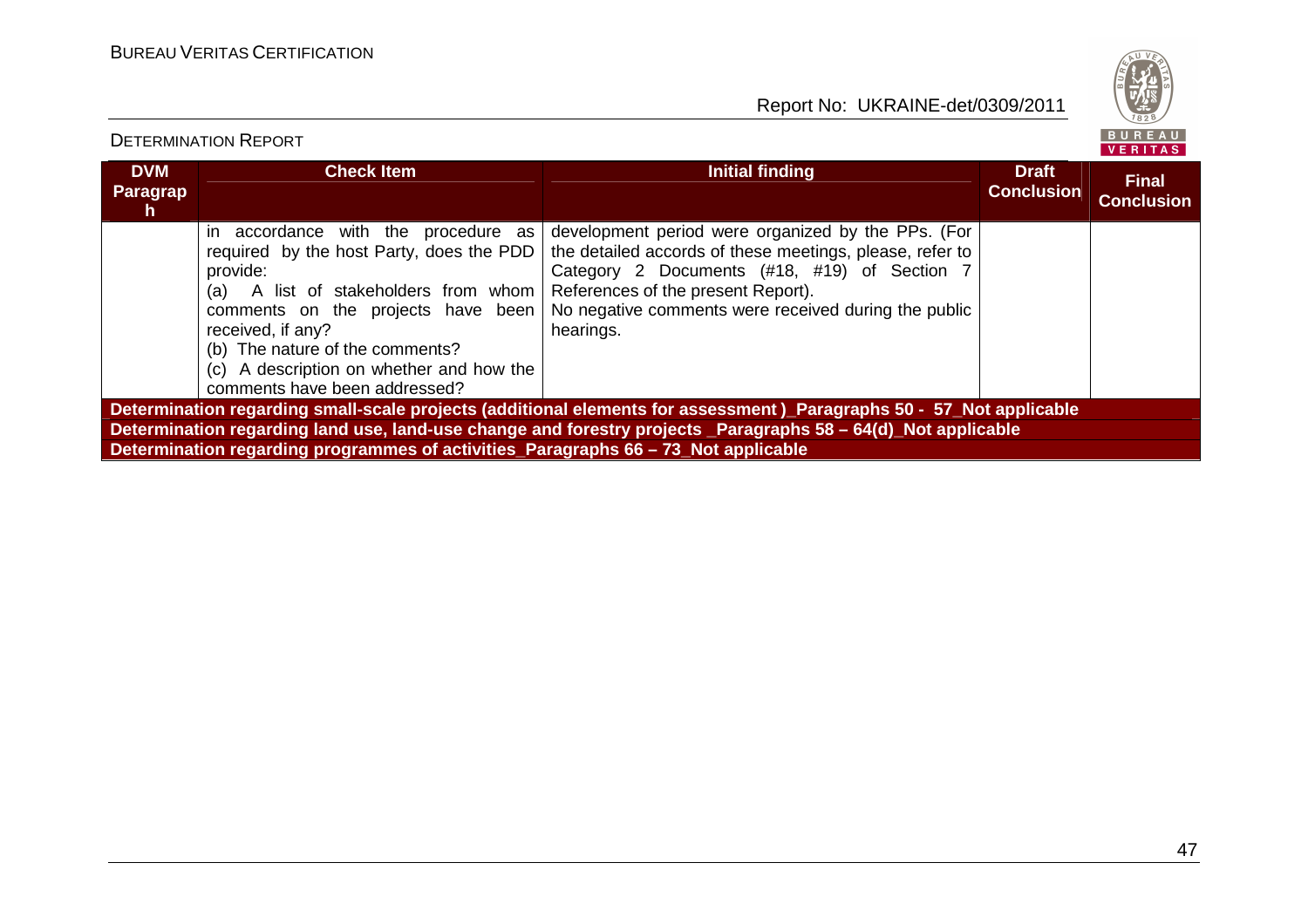

#### DETERMINATION REPORT

## **Table 2 Resolution of Corrective Action and Clarification Requests**

| Draft report clarifications and corrective<br>action requests by validation team                                                                                                                         | Ref. to<br>checklist<br>question<br>in table | Summary of project participant response                                                                                                                                                                                    | Determination team<br>conclusion                                    |
|----------------------------------------------------------------------------------------------------------------------------------------------------------------------------------------------------------|----------------------------------------------|----------------------------------------------------------------------------------------------------------------------------------------------------------------------------------------------------------------------------|---------------------------------------------------------------------|
| <b>CAR 01.</b> The project has no written approvals<br>by the Parties involved.<br>The project approval by the Host Party will be<br>provided after the determination statement is<br>issued by the AIE. | 19                                           | The project approval by the Host Party will be<br>provided after the determination statement is<br>issued by the AIE.                                                                                                      | Pending                                                             |
| <b>CAR 02.</b> The project participants LLC "Wind<br>Park Novoazovskiy" and Global Carbon B.V.<br>are not authorized by the Parties involved in<br>the project.                                          | 21                                           | The project participants will be authorized with<br>the issue of the written project approvals.<br>The project approval by the Host Party will be<br>provided after the determination statement is<br>issued by the AIE.   | Pending                                                             |
| <b>CAR 03.</b> Section A.2. of the Guidelines for<br>users of the JI PDD form version 4 requires to<br>briefly summarize the history of the project<br>(including its JI component)                      |                                              | Corrected. Appropriate information has been<br>added to the Section A.2. of the PDD ver. 2.0<br>from 02/09/2011 detailing the brief project history<br>and its JI component                                                | The required data has been<br>provided. CAR 03 is closed            |
| CL 01. Please, clarify if the turbines FL 2500<br>are of the same type. If yes, please, remove<br>the technical characteristics that do not relate<br>to the project from the Table on p.6 of the PDD    |                                              | The wind turbines utilised in this project are the<br>FL-2500-100 type with 100m hub height and<br>100m rotor diameter. Necessary updates have<br>been made in Table on the page 6 of the PDD<br>ver. 2.0 from 02/09/2011. | CL01 is closed based on the<br>necessary updates made to<br>the PDD |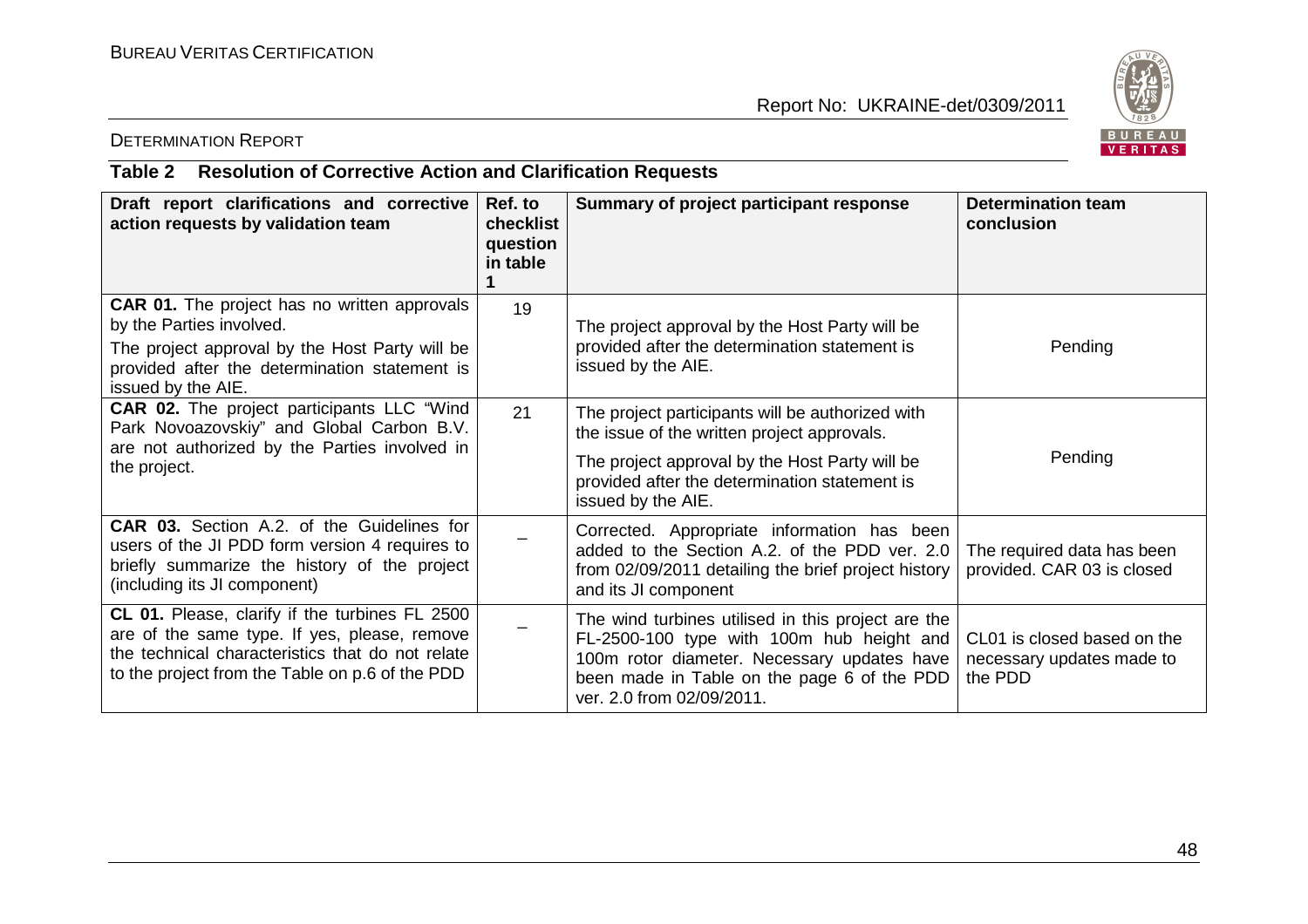

| <b>DETERMINATION REPORT</b>                                                                                                                                                                                                                                                                                                                                                                                  |       |                                                                                                                                                                                                                                                                                                                                  | BUREAU<br>VERITAS                                                         |
|--------------------------------------------------------------------------------------------------------------------------------------------------------------------------------------------------------------------------------------------------------------------------------------------------------------------------------------------------------------------------------------------------------------|-------|----------------------------------------------------------------------------------------------------------------------------------------------------------------------------------------------------------------------------------------------------------------------------------------------------------------------------------|---------------------------------------------------------------------------|
| CAR 04. The period of time given in Table 1<br>refers to the first commitment period under the<br>Protocol. The crediting<br>period<br>Kyoto<br>determined for the current project covers years<br>from 2011 till 2038.<br>Please check this and bring in line information<br>provided in Tables 1 and 2 with one specified<br>in Section C. Rename the respective tables<br>accordingly throughout the PDD. | 34(c) | Corrected. Tables 1 and 2 present estimates of<br>emission reductions for the crediting period being<br>split between the first commitment period under<br>the Kyoto protocol and period after the end of the<br>first commitment period. Respective tables have<br>been renamed throughout the PDD ver. 2.0 from<br>02/09/2011. | CAR 04 is closed based on<br>the necessary corrections<br>made to the PDD |
| <b>CAR 05.</b> It is stated in Section C.3. that the<br>length of the crediting period (correct: the<br>Kyoto Protocol first commitment period) makes<br>1 year and 9 months. Please, make respective<br>corrections in Table 1.                                                                                                                                                                             | 34(c) | Corrected. Section C.3, and the Table 1 refer to<br>the length of the part of crediting period within<br>the first commitment period of the Kyoto Protocol<br>- 1 year and 9 months or 21 months - in the PDD<br>ver. 2.0 from 02/09/2011.                                                                                       | CAR 05 is closed based on<br>the necessary corrections<br>made to the PDD |
| <b>CAR 06.</b> The number of years specified in<br>Table 2 doesn't coincide with information<br>provided further in the same table.<br>Please, make it consistent.                                                                                                                                                                                                                                           | 34(c) | Corrected. Table 2 reports correct number of<br>years in the PDD ver. 2.0 from 02/09/2011.                                                                                                                                                                                                                                       | CAR 06 is closed based on<br>the necessary corrections<br>made to the PDD |
| <b>CAR 07.</b> At the time of setting the baseline<br>$(19.05.2010)$ the<br>approved consolidated<br>baseline<br>monitoring<br>methodology<br>and<br>ACM0002 "Consolidated baseline methodology<br>for grid-connected electricity generation from<br>renewable sources" was valid (the period of<br>validity is from 26 Feb 10 to 16 Sep 10).<br>Please, make due corrections                                | 24    | Corrected. The reported version number of the<br>ACM0002 (12.1.0) from which the selected<br>elements are used is the latest at the time of<br>baseline setting 02/09/2011 in the PDD ver. 2.0<br>from 02/09/2011.                                                                                                               | CAR 07 is closed based on<br>the due corrections made to<br>the PDD       |
| <b>CAR 08.</b> Please provide reference for the "Tool<br>to calculate the emission factor for an<br>electricity system" mentioned on p.13 of the<br>PDD.                                                                                                                                                                                                                                                     | 25    | Corrected. References are provided in the PDD<br>ver. 2.0 from 02/09/2011                                                                                                                                                                                                                                                        |                                                                           |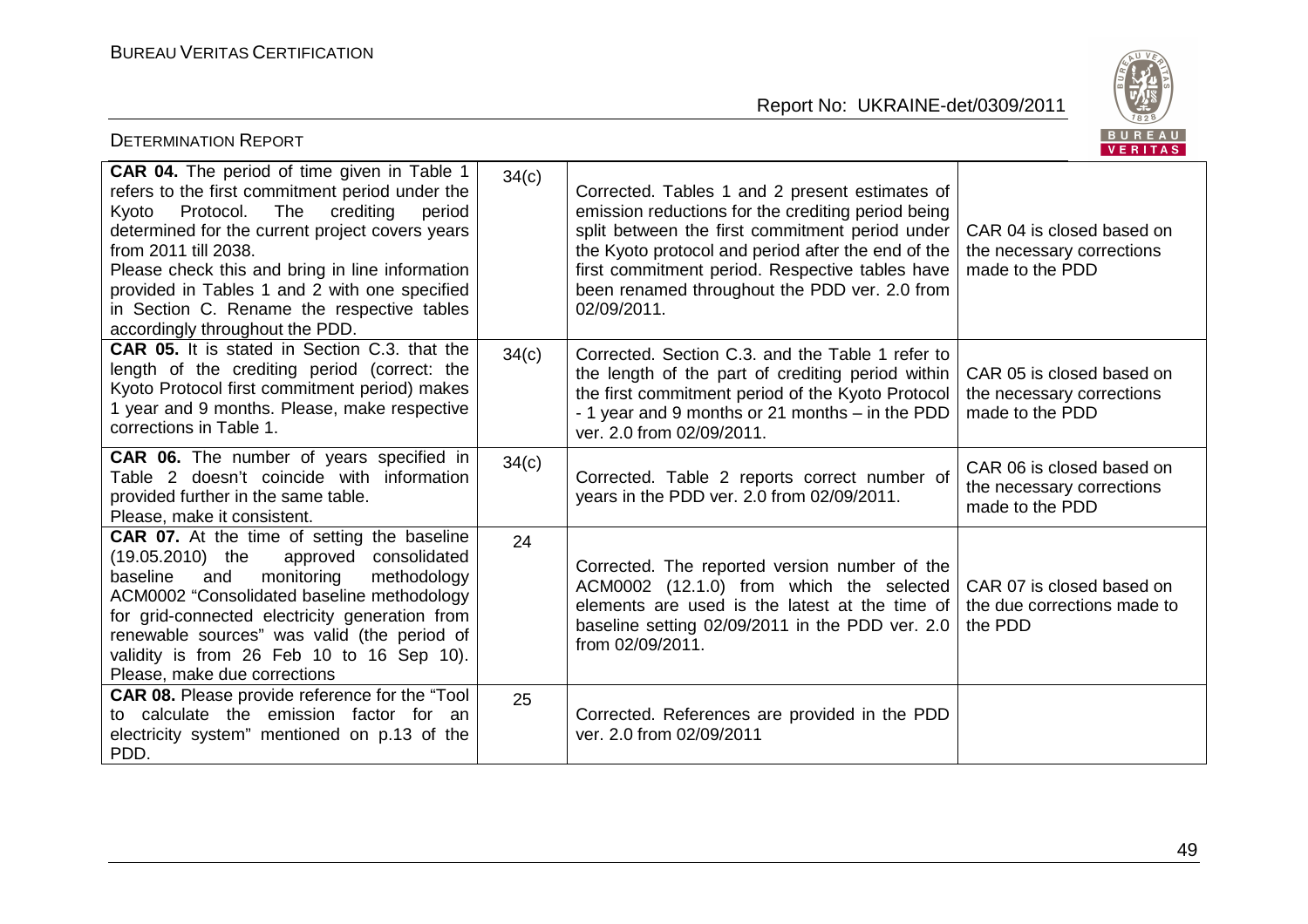

| <b>DETERMINATION REPORT</b>                                                                                                                                                                                                                                                               |       |                                                                                                                                                                                                                                                                                                                                                                                                                                                                                                                                                                                                                                                                              | BUREAU<br>VERITAS                                                                               |
|-------------------------------------------------------------------------------------------------------------------------------------------------------------------------------------------------------------------------------------------------------------------------------------------|-------|------------------------------------------------------------------------------------------------------------------------------------------------------------------------------------------------------------------------------------------------------------------------------------------------------------------------------------------------------------------------------------------------------------------------------------------------------------------------------------------------------------------------------------------------------------------------------------------------------------------------------------------------------------------------------|-------------------------------------------------------------------------------------------------|
| CL 02. Please specify a measuring device for<br>EGpj, y parameter in tables on p.18 and p. 29<br>of the PDD                                                                                                                                                                               | 36(e) | Corrected. The measuring devices for this<br>parameter are the electricity meters of the<br>automated<br>for the<br>system<br>commercial<br>measurement of electricity. This information has<br>been added to the PDD ver. 2.0 from<br>02/09/2011.                                                                                                                                                                                                                                                                                                                                                                                                                           | CL 02 is closed based on the<br>necessary information<br>provided to the determination<br>team  |
| CL 03. Please, provide documentary evidence<br>for the expected operational lifetime of the<br>project                                                                                                                                                                                    |       | The expected operational lifetime of the project<br>equipment is taken as a default value based on<br>the document "Tool to determine the remaining<br>lifetime<br>equipment"<br>Version<br>of<br>01<br>(http://cdm.unfccc.int/methodologies/PAmethodol<br>ogies/tools/am-tool-10-v1.pdf) Page 4 and is<br>taken as 25 years for an onshore wind turbine.                                                                                                                                                                                                                                                                                                                    | CL 03 is closed based on the<br>required explanation provided<br>to the determination team      |
| <b>CAR 09.</b> It was revealed during the site visit, as<br>well as it's mentioned in the PDD that<br>monitoring will be carried out monthly.<br>Accordingly units for the parameters values<br>must be provided per month, not per year.<br>Please, check this and make due corrections. | 36(a) | Corrected. The actual monitoring of the electricity<br>produced by the wind park is done continuously<br>and reports can be generated by the automated<br>system for commercial metering of electricity for<br>any given interval of time. The official reports are<br>prepared monthly and for the purpose of<br>monitoring the emission reductions annual<br>aggregation will y performed. Information in the<br>table D.1.1.3 has been updated in the PDD ver.<br>2.0 dated 02/09/2011 to reflect this fact more<br>clearly. The units for parameters, values etc. are<br>given per year as it is required in the PDD to<br>estimate annual GHG emissions and reductions. | CAR 09 is closed based on<br>the necessary explanation<br>provided to the determination<br>team |
| <b>CAR 10.</b> Please provide EIA for the project.                                                                                                                                                                                                                                        | 48(a) | The EIA is provided in the supporting document<br>SD1 WPN EIA.                                                                                                                                                                                                                                                                                                                                                                                                                                                                                                                                                                                                               | CAR 10 is closed based on<br>the requested documents<br>provided to the determination<br>team   |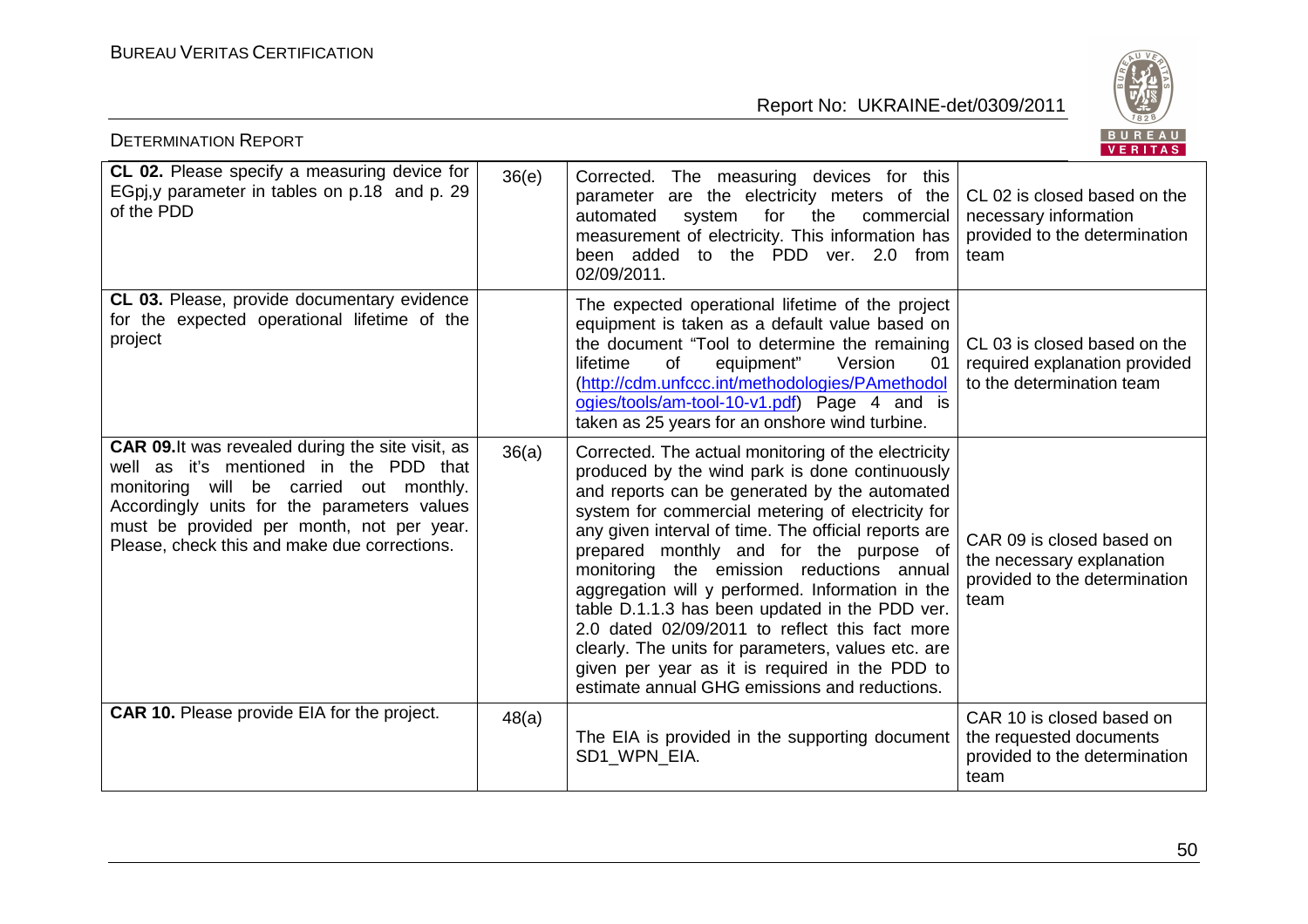

| <b>DETERMINATION REPORT</b>                                                                                                                                                                                                           |       |                                                                                                                                                                                                                                                               | BUREAU<br><b>VERITAS</b>                                               |
|---------------------------------------------------------------------------------------------------------------------------------------------------------------------------------------------------------------------------------------|-------|---------------------------------------------------------------------------------------------------------------------------------------------------------------------------------------------------------------------------------------------------------------|------------------------------------------------------------------------|
| CL 04. Please, explain what the abbreviation<br>SCADA in Figure 4 "Operational and<br>Management Structure stands for or provide a<br>reference for its full name as a footnote                                                       | 36(i) | The explanation has been provided in Figure 4 of<br>the PDD ver. 2.0 from 02/09/2011.                                                                                                                                                                         | The explanation has been<br>provided. CL 04 is closed                  |
| <b>FAR 01.</b> Operational and<br>Management<br>assigned<br>with<br>roles<br>structure<br>and<br>responsibilities must be officially documented<br>and communicated to the personnel involved in<br>the monitoring procedure.         | 36(i) | The Operational and Management structure with<br>assigned roles and responsibilities will be<br>officially documented and communicated to the<br>personnel involved in the monitoring procedure<br>before the initial verification of emission<br>reductions. | FAR 01 remains open until<br>the subsequent verification.              |
| <b>CAR 11.</b> Please provide the correct name for<br>the Ministry of Environment on p.36 of the PDD                                                                                                                                  | 48(a) | Corrected. Correct name of the Ministry is<br>presented in the PDD ver. 2.0 from 02/09/2011                                                                                                                                                                   | CAR 11 is closed based on<br>the corrections made to the<br><b>PDD</b> |
| CL 05. Please, explain in what way the<br>correction factor for the uncertainty of the<br>waste heaps burning process mentioned in<br>Annex 2 relates to the key elements of the<br>baseline, as well as to the project on the whole. | 23    | Corrected. Updated Annex 2 is presented in the<br>PDD ver. 2.0 from 02/09/2011                                                                                                                                                                                | CL 05 is closed based on the<br>corrections made to the PDD            |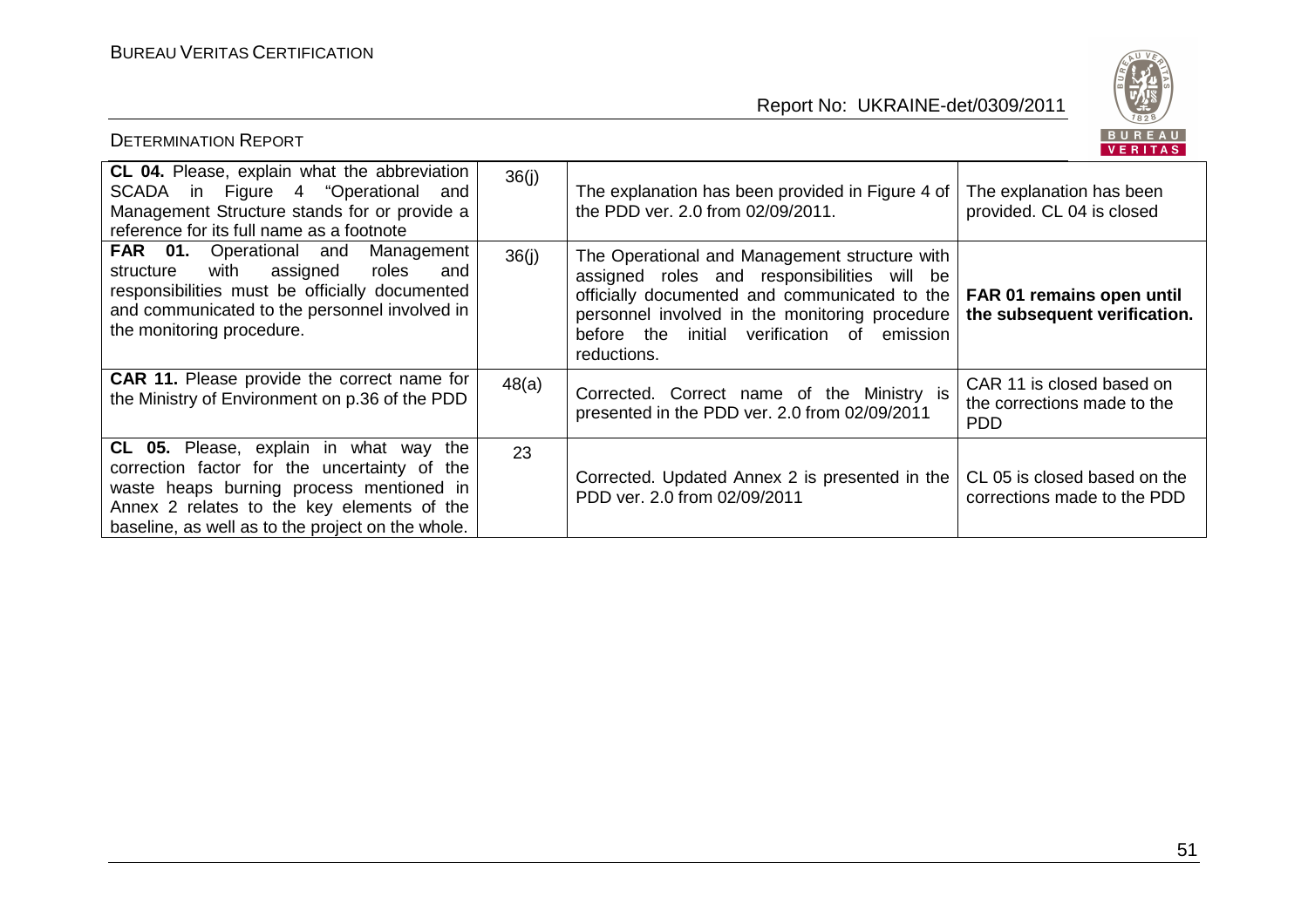

| <b>DETERMINATION REPORT</b>                                                                                                                                                                                                                                                                                                                                                             |    |                                                                                                                                                                                                                                                                                                                                                                                                                                                                                                                                                                                                                                                                                                                                                                                                                                                                                                                                                                                                                                                                                                              | BUREAU<br>VERITAS                                     |
|-----------------------------------------------------------------------------------------------------------------------------------------------------------------------------------------------------------------------------------------------------------------------------------------------------------------------------------------------------------------------------------------|----|--------------------------------------------------------------------------------------------------------------------------------------------------------------------------------------------------------------------------------------------------------------------------------------------------------------------------------------------------------------------------------------------------------------------------------------------------------------------------------------------------------------------------------------------------------------------------------------------------------------------------------------------------------------------------------------------------------------------------------------------------------------------------------------------------------------------------------------------------------------------------------------------------------------------------------------------------------------------------------------------------------------------------------------------------------------------------------------------------------------|-------------------------------------------------------|
| <b>CL 06.</b> Please, explain the origin of figures and<br>calculation algorithm for the data presented in<br>Section E, as well as in the excel calculation<br>spreadsheet. Were the estimations provided<br>there made on real data or any expert<br>investigations? (References must be provided).<br>Provide an example of estimation for any<br>year/years of the crediting period | 42 | The data used in the estimation of emission<br>reductions originate from the forecast of annual<br>energy yield of the wind park. Such forecast is<br>prepared on the basis of equipment specification,<br>site location data and wind characteristics. In<br>order to compile these data detailed land surveys<br>are performed and wind characteristics are<br>measured (speed, direction etc.). These data are<br>fed into the specialized modelling software that is<br>able to prepare accurate forecasts of the energy<br>yield for the wind park taking into account<br>individual turbine location, mutual shading effect,<br>wind characteristics etc. The forecast for Wind<br>Park Novoazovskiy is being prepared by the<br>Deutsche WindGuard Consulting GmbH. As the<br>calculations of energy yield are sensitive to the<br>input data, parameters of the equipment etc.<br>slight differences between the resulting figures<br>are to be expected. Extracts from the reports<br>prepared by Deutsche WindGuard Consulting<br>GmbH are attached as supporting document<br>SD2_WindGuard_Study. | CL06 is closed based on the<br>explanations provided. |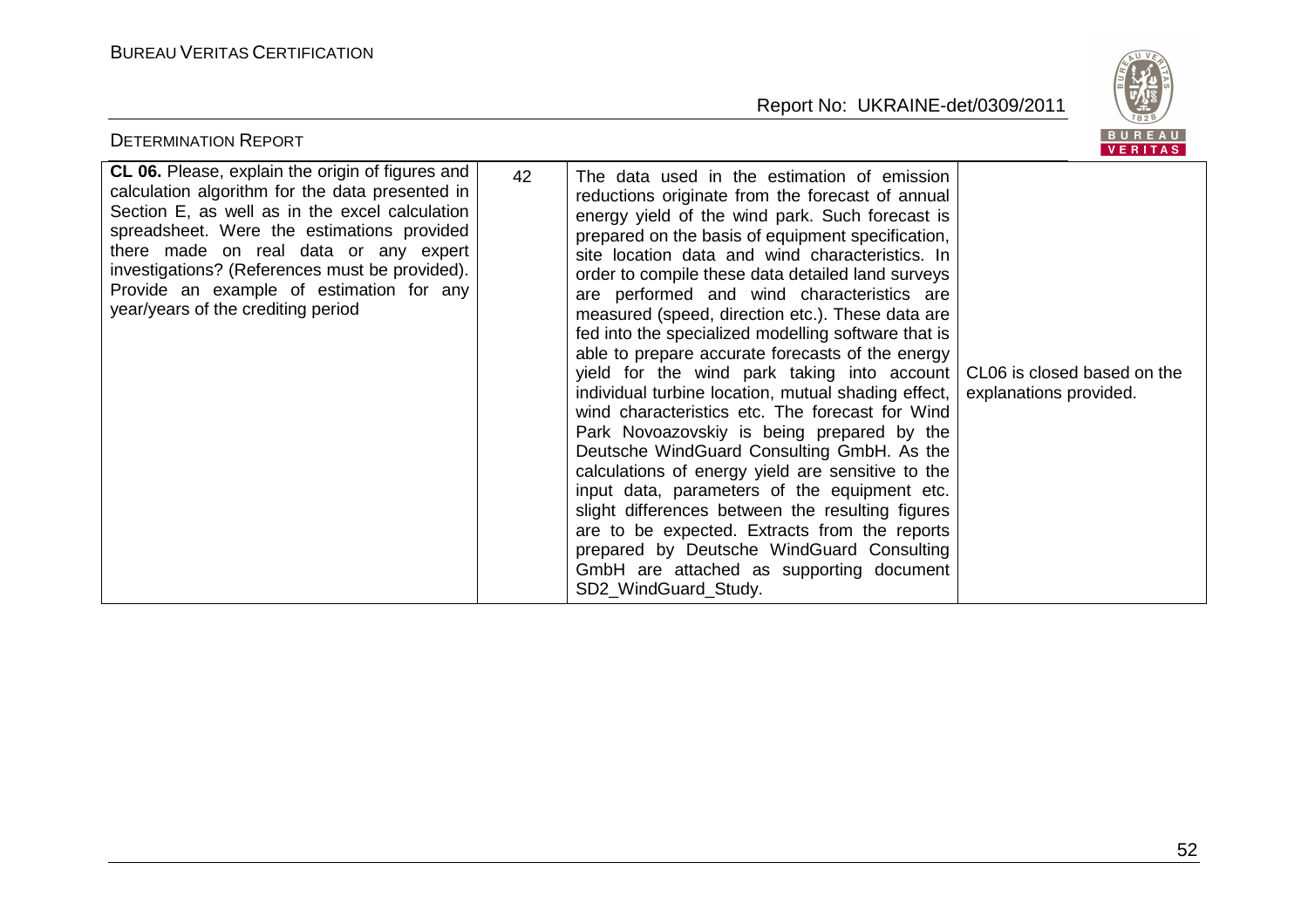

| <b>DETERMINATION REPORT</b>                                                                                                                                                                                                                                                                                                                                                                                                                                                                                                                                           |       |                                                                                                                                                                                                                                                                                                                                                                                                                                                                                                                                                                                                                    | BUREAU<br>VERITAS                               |
|-----------------------------------------------------------------------------------------------------------------------------------------------------------------------------------------------------------------------------------------------------------------------------------------------------------------------------------------------------------------------------------------------------------------------------------------------------------------------------------------------------------------------------------------------------------------------|-------|--------------------------------------------------------------------------------------------------------------------------------------------------------------------------------------------------------------------------------------------------------------------------------------------------------------------------------------------------------------------------------------------------------------------------------------------------------------------------------------------------------------------------------------------------------------------------------------------------------------------|-------------------------------------------------|
| <b>CAR 12.</b> Please note that the basis (the return<br>on equity in renewable energy in USA) is not<br>the risk-free rate. It already includes the risk<br>associated with new and unproven technology<br>in renewable energy sector as it is calculated<br>for the same type of activities. Therefore<br>second adjustment for technical risk is<br>obviously excessive not to mention the fact that<br>on-shore installation of wind turbines of<br>2.5 MW is proven, low-risk and widely<br>employed technology as the Developer himself<br>mentions in the PDD. | 29(a) | Corrected. This has been corrected in the<br>updated model. The basis for expected ROE<br>calculation is now the risk-free rate (US<br>Government Bonds) adjusted with equity risk<br>premium (US historical average), host country<br>risk premium and risk adjustment factor for<br>introduction of the new technology in Ukraine.<br>Even though it may be argued that on-shore<br>installation of wind turbines of 2.5 MW is proven,<br>low-risk and widely employed technology for<br>certain markets and locations it has to be<br>mentioned that it is not the case for Ukraine. The<br>reasons for it are: |                                                 |
|                                                                                                                                                                                                                                                                                                                                                                                                                                                                                                                                                                       |       | Risks for the grid stability. Ukrainian power<br>grid is not suited for receiving power from a<br>highly variable large-scale producer (such as<br>a big wind park). This may potentially lead to<br>grid failure and discontinuation of the project.                                                                                                                                                                                                                                                                                                                                                              |                                                 |
|                                                                                                                                                                                                                                                                                                                                                                                                                                                                                                                                                                       |       | O&M unavailability. This project is the first<br>attempt at introduction of the large-scale<br>wind power plant in Ukraine. Required<br>service and maintenance capacity is not<br>readily available in the country. This results<br>in long lead times for spare parts delivery,<br>longer overhaul time periods and potential<br>risk of increased unavailability of the<br>capacity.                                                                                                                                                                                                                            | CAR 12 is closed based on                       |
|                                                                                                                                                                                                                                                                                                                                                                                                                                                                                                                                                                       |       | Lack of data and operational history. In<br>Ukraine long-term data on wind conditions<br>are mostly unavailable. Without these data it<br>is not possible to establish reliable long-term<br>production forecast for a wind park. Any<br>forecast will be based on short-term (up to 1<br>year) wind data thus reducing the reliability of                                                                                                                                                                                                                                                                         | the corrections made to the<br><b>PDD</b><br>53 |
|                                                                                                                                                                                                                                                                                                                                                                                                                                                                                                                                                                       |       | calculations.<br>On the whole, it also should be taken into<br>لمتما لمانسليسته                                                                                                                                                                                                                                                                                                                                                                                                                                                                                                                                    |                                                 |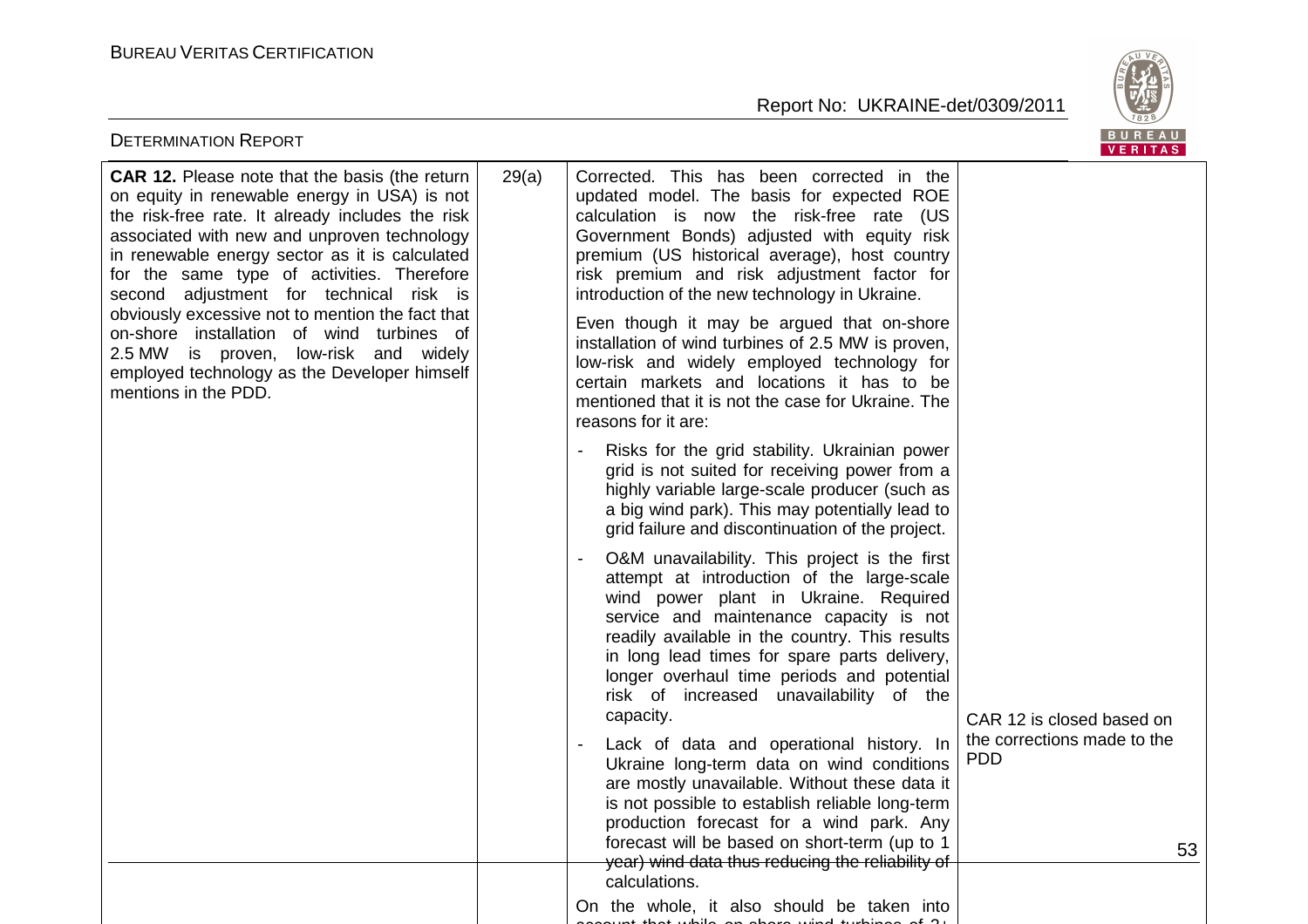

| <b>DETERMINATION REPORT</b>                                                                                                                                                                                                                                                                                                                                                                                                              |       |                                                                                                                                                                                                                                                                                                                                                               | BUREAU<br>VERITAS                                                      |
|------------------------------------------------------------------------------------------------------------------------------------------------------------------------------------------------------------------------------------------------------------------------------------------------------------------------------------------------------------------------------------------------------------------------------------------|-------|---------------------------------------------------------------------------------------------------------------------------------------------------------------------------------------------------------------------------------------------------------------------------------------------------------------------------------------------------------------|------------------------------------------------------------------------|
| <b>CAR 13.</b> The counter-party risk can not be<br>justified from the information available from the<br>PDD as we do not know the number of<br>contribution<br>their<br>and<br>their<br>investors,<br>relationships thereby we are not able to<br>estimate the specific risk level. For this reason<br>the premium for counter-party risk can not be<br>taken<br>into<br>consideration<br>basing<br><b>on</b><br>conservative approach. | 29(a) | Corrected. This risk adjustment factor has been<br>removed from the consideration.<br>Please,<br>refer<br>Excel<br>to<br>the<br>sheet<br>20110902_CF_WPN_ver2.0 and PDD ver. 2.0<br>from 02/09/2011.                                                                                                                                                          | CAR 13 is closed based on<br>the corrections made to the<br><b>PDD</b> |
| <b>CAR 14.</b> From set forth above the proper<br>nominal discount rate shall be calculated as<br>the sum of the WACC in wind/renewable<br>energy projects in USA $+$ the country risk.                                                                                                                                                                                                                                                  | 29(c) | Corrected. The proper discount rate has been<br>recalculated.<br>Please,<br>refer<br>the<br>Excel<br>sheet<br>to<br>20110902 CF WPN ver2.0 and PDD ver. 2.0<br>from 02/09/2011.                                                                                                                                                                               | CAR 14 is closed based on<br>the corrections made to the<br><b>PDD</b> |
| <b>CAR 15.</b> Taking into account the fact that<br>developer states that the project is financed<br>solely trough the equity, the return on equity<br>may be used instead of WACC but the<br>developer shall provide the confirmation that<br>no debt financing is attracted for the present<br>project or example providing the latest balance.                                                                                        | 29(c) | The project is financed solely through equity<br>which is confirmed by the supporting document<br>SD3_FinancingStructure.                                                                                                                                                                                                                                     | CAR 15 is closed based on<br>the explanations provided.                |
| <b>CAR 16.</b> Please clarify how the liquidation<br>value of the project facilities has been<br>calculated as the formulas in financial model<br>are missing.                                                                                                                                                                                                                                                                           | 29(b) | Corrected. The remaining value of the project<br>facilities at the end of the assessment period<br>have been calculated as the difference between<br>the initial value and accumulated depreciation<br>calculated by the cumulative method.<br>refer<br>Please,<br>the<br>Excel<br>to<br>sheet<br>20110902_CF_WPN_ver2.0 and PDD ver. 2.0<br>from 02/09/2011. | CAR 16 is closed based on<br>the clarification provided.               |